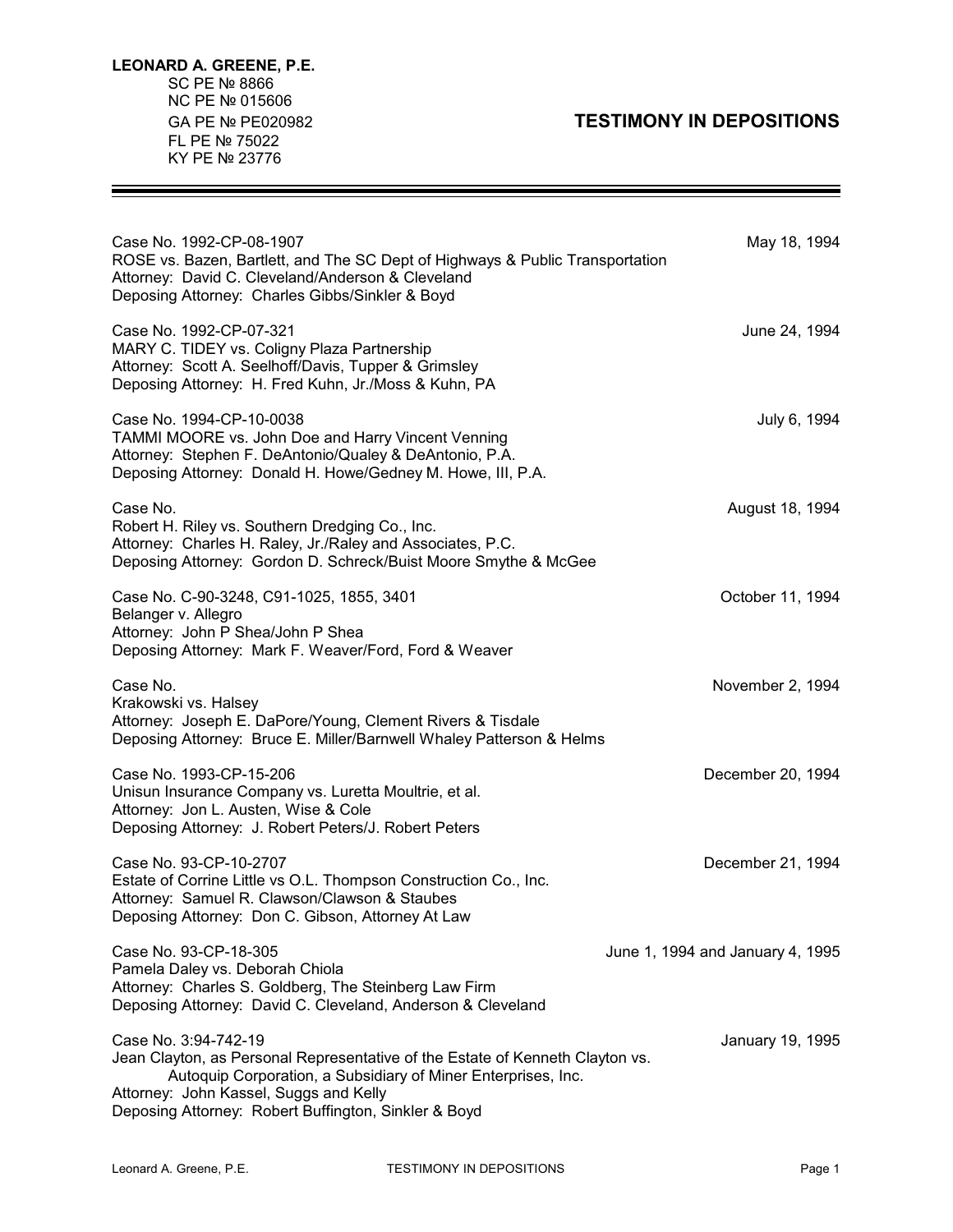| Case No. 93-CP-15-815<br>James A. Carroll, Jr. vs. Clyde Ferguson<br>Attorney: Andrew S. Halio, Halio & Halio<br>Deposing Attorney: Brian S. Pitts, Smoot & Pitts                                                                                                                                                                                                                                                                                                                     | February 9, 1995   |
|---------------------------------------------------------------------------------------------------------------------------------------------------------------------------------------------------------------------------------------------------------------------------------------------------------------------------------------------------------------------------------------------------------------------------------------------------------------------------------------|--------------------|
| Case No. 93-CP-10-4232<br>Hickson Timber Products Ltd. vs Adwell Graham<br>Attorney: Frank S. Potts, Lide, Montgomery & Potts<br>Deposing Attorney: Julie L. Weinheimer, Grimball & Cabaniss                                                                                                                                                                                                                                                                                          | February 24, 1995  |
| Case No. 92-CP-10-3318<br>Eric Gibbs vs John Doe<br>Attorney: Jon L. Austen, Wise & Cole, P.A.<br>Deposing Attorney: Gary R. Lamberson, Lamberson and Schneider, P.A.                                                                                                                                                                                                                                                                                                                 | March 30, 1995     |
| Case No. 93-CP-10-2707<br>Estate of Corrine Little vs O.L. Thompson Construction Co., Inc.<br>Attorney: Samuel R. Clawson/Clawson & Staubes<br>Deposing Attorney: Don C. Gibson, Attorney At Law                                                                                                                                                                                                                                                                                      | April 4, 1995      |
| Case No. 94-CP-40-2063<br>Ace Textile America, Inc. v. McCrory Construction Co., v. Teachey<br>Mechanical, Inc., v. Johnson Controls, Inc.<br>Attorney: Bruce C. Kempton/Morrison, Maloney & Miller<br>Stephen D'Antonio/Qualey & D'Antonio<br>Deposing Attorney: Richard K. Wray/Keck, Mahin & Cate (Atty for Johnson Controls)<br>Karl S. Brehmer/Brown & Woods (Atty for Teachey Mech.)<br>Robert T. Strickland/Barnes, Alford, Stork & Johnson (Atty for McCrory<br>Construction) | May 30, 1995       |
| Case No. 93-CP-08-1667<br>Irene Z. Ballard & Padgett R. Ballard v. South Carolina National Bank<br>Attorney: Francis J. Cornely, Attorney At Law<br>Deposing Attorney: Charles H. Gibbs, Jr./Sinkler & Boyd, P.A.                                                                                                                                                                                                                                                                     | June 8, 1995       |
| Case No. 94-CP-10-1467<br>Betty Lemacks vs. Larken, Inc. dba Holiday Inn #099 Folly Beach and Holiday Inn, Inc.<br>Attorney: Robert P. Chaplin, III<br>Deposing Attorney: Warren W. Ariail/Barnwell, Whaley, Patterson & Helms                                                                                                                                                                                                                                                        | July 11, 1995      |
| Case No. 93-CP-10-4916<br>Fay Merrie Zolin vs. Wild Dunes Community Association, Inc., et al.<br>Attorney: J. Martin Harvey, Attorney At Law<br>Deposing Attorney: Timothy D. Wise/Nelson, Mullins, Riley & Scarborough, L.L.P.                                                                                                                                                                                                                                                       | September 15, 1995 |
| Case No. 94-CP-10-0398<br>John R. Resch, as Personal Representative of the Estate of Sandra A. Jahnz vs.<br>William Robert Suggs and R&L Trucking Company, Inc.<br>Attorney: Thomas C. Hildebrand, Jr., Sinkler & Boyd<br>Deposing Attorney: Thomas H. Hesse, Wise & Cole                                                                                                                                                                                                             | October 9, 1995    |
| Case No. 94-CP-08-85<br>Ronnie Wadford, as Personal Representative of the Estate of John David Wadford vs. New South, Inc.<br>Attorney: Thomas S. Goldstein/Belk, Cobb, Infinger & Goldstein<br>Deposing Attorney: Randell C. Stoney, Jr./Young, Clement, Rivers & Tisdale                                                                                                                                                                                                            | October 11, 1995   |
| Case No. 94-CP-08-800<br>Lamont Cleveland/Ryehenne Segar vs. SC Dept of Transportation & The County of Berkeley<br>Attorney: Thomas S. Goldstein/Belk, Cobb, Infinger & Goldstein<br>Deposing Attorney: Randell C. Stoney, Jr./Young, Clement, Rivers & Tisdale                                                                                                                                                                                                                       | October 18, 1995   |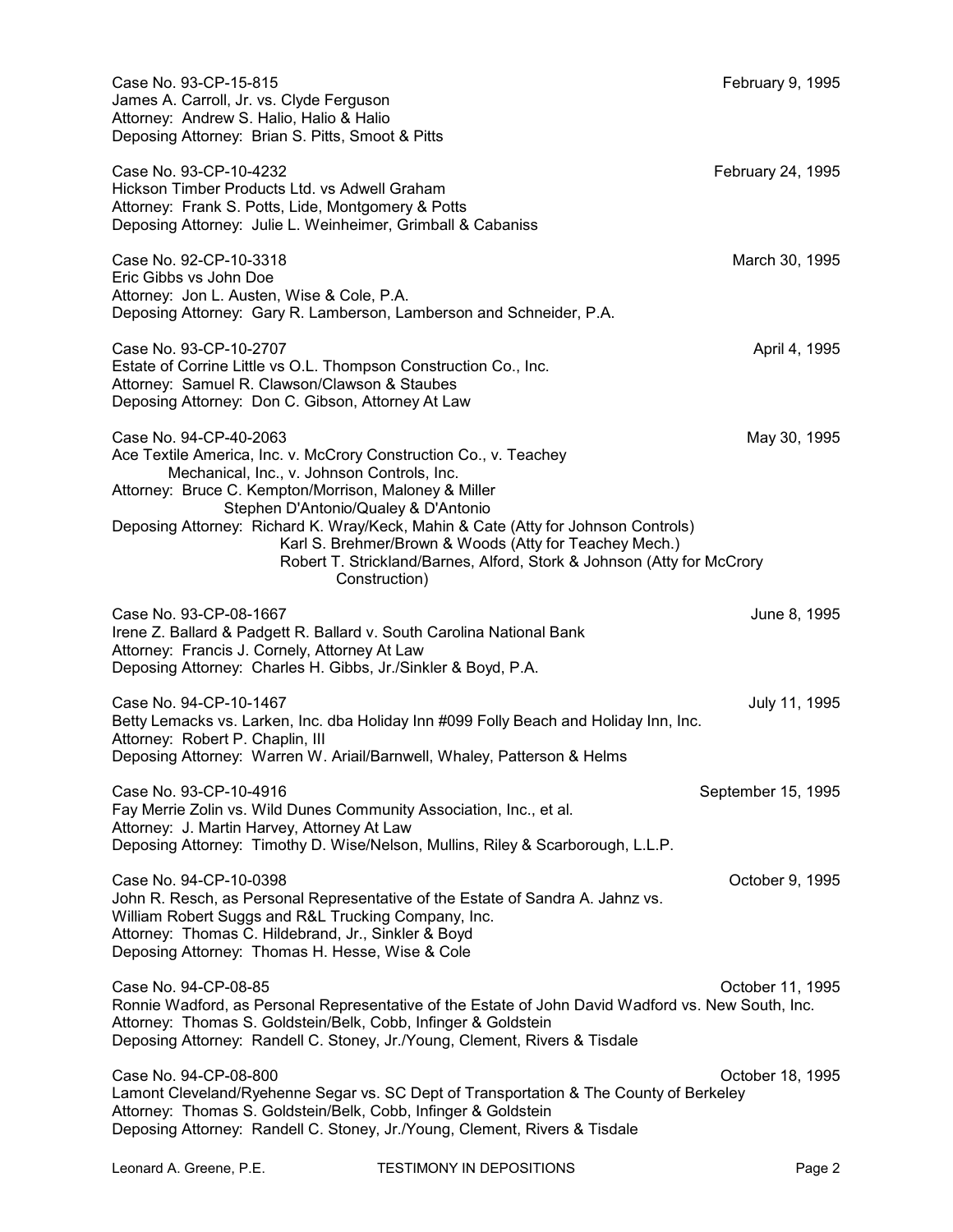Case No. November 3, 1995 James D. Salts vs. Square D Attorney: Richard Wern, Wern & Hundley Deposing Attorney:

Case No. 2:95 909-18 November 15, 1995 Theresa LaMontagne, as Peronsal Representative of the Estate of Paul LaMontagne vs. Taylor Machine Works, Inc. Attorney: Thomas R. Goldstein/Belk, Cobb, Infinger & Goldstein Deposing Attorney: Duke R. Highfield/Young, Clement, Rivers & Tisdale

Case No. S:95-909-18 January 8, 1996 Theresa LaMontagne, as Personal Representative of the Estate of Paul LaMontagne vs. Taylor Machine Works, Inc. Attorney: Thomas R. Goldstein/Belk, Cobb, Infinger & Goldstein Deposing Attorney: Duke R. Highfield/Young, Clement, Rivers & Tisdale

Case No. 94-CP-18-312 **February 2, 1996** Case No. 94-CP-18-312 Scott Cawthon vs. Allstate Insurance Company Attorney: C. Steven Moskos Deposing Attorney: Robert G. Clawson, Jr./Clawson & Staubes

Case No. 94-CP-08-1483 **March 14,1996** March 14,1996 Rebecca Adele Brunson vs. John Pinckney, et al. Attorney: David L. DeVane Deposing Attorney: J. J. Anderson, Anderson and Cleveland, P.A.

Case No. 95-CP-10-2319 March 19, 1996 Wiliam Balish vs. John F. Limehouse Attorney: Stephen T. Schachte Deposing Attorney: Edward J. Westbrook/Ness, Motley, Loadholt, Richardson & Poole

Case No. 94-CP-07-791 April 2, 1996 James P. Demers, III vs J.F. Cleckley Construction Company, Inc., South Carolina Highway Department and Public Transportation, an agency of the State of South Carolina, and Mae Lois Miller Attorney: Scott A. Seelhoff, Davis, Tupper, Grimsley and Seelhoff Deposing Attorney: Gerald A. Kelly, Esq., Moss & Kuhn, PA

Case No. 94-CP-08-799 and 800 April 16, 1996 Lamont Cleveland/Ryehenne Segar vs. SC Dept. Of Transportation and The County of Berkeley Attorney: Thomas R. Goldstein, Belk, Cobb, Infinger & Goldstein Deposing Attorney: Randell C. Stoney, Jr., Young, Clement, Rivers & Tisdale, LLP

Case No. 94-CP-08-85 **April 16, 1996** Ronnie Wadford, as Personal Representative of the Estate of John David Wadford vs New South, Inc. Attorney: Thomas R. Goldstein, Belk, Cobb, Infinger & Goldstein Deposing Attorney: Randell C. Stoney, Jr., Young, Clement, Rivers & Tisdale, LLP

Case No. 95-CP-10-3544 **May 17, 1996** Case No. 95-CP-10-3544 Brenda T. Lea and Robert R. Lea vs KWChas, Inc. f/k/a Key West Bar & Grill-Charleston, Inc. Attorney: Andrew S. Halio, Halio & Halio Deposing Attorney: John P. McCoy

Case No. 95-CP-26-142 May 22, 1996 Nemo T. Perritt and Michael E. Perritt vs Paul McCullough and Stephen A. Carr Attorney: Willard D. Hanna, Jr., Harris & Hanna, P.A. Deposing Attorney: Linda Weeks Gangi, The Thompson Law Firm, PA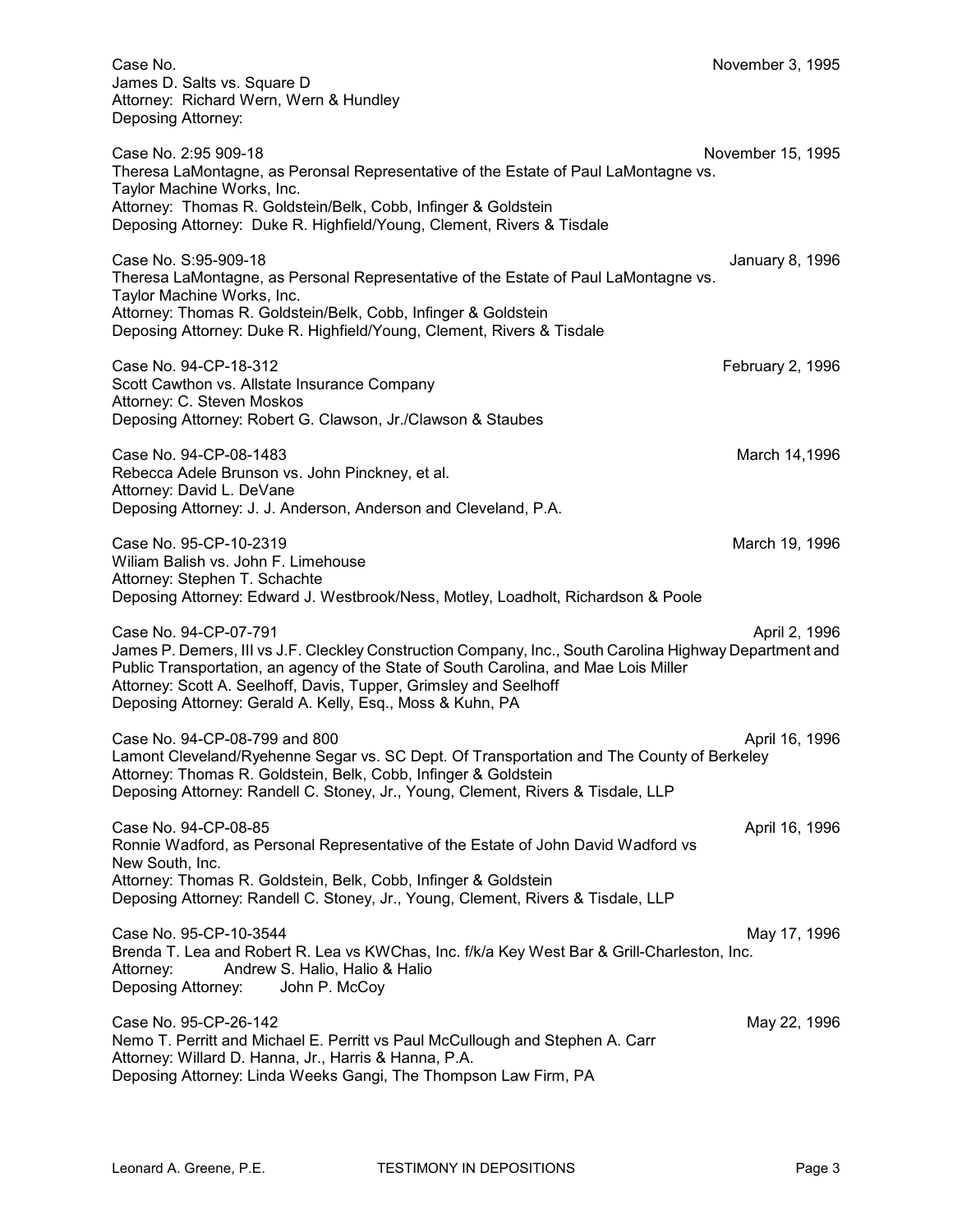Case No. 94-CP-10-5518 June 28, 1996 Lewis H. Hay, III, as Personal Representative of the Estate of Lewis H. Hay, Jr. vs Worsley Companies, Inc. dba Charleston Oil Company and Wappoo Oil Service, Inc. Attorney: John P. Seibels, Holmes & Thomson Deposing Attorney: Andrew S. Halio, Halio & Halio Case No. 95-CP-26-3294 August 5, 1996 Blanton and Katie M. Brown vs Margaret C. Pennington Attorney: N. David DuRant, Coffey, Chandler & DuRant Deposing Attorney: William E. Lawson, Esquire Case No. 1:95-1523-6 August 16,1996 The National Railroad Passenger Corporation, dba Amtrak, and CSX Transportation, Inc. V Leroy Ellis, O&J Gordon Trucking dba Gordon Logging Company, Inc., Orin Gordon and The Pioneer Machinery Company, Inc. Attorney: James, E. Lady, Haynsowrth, Marion, McKay & Guérard, LLP Deposing Attorney: Charles E. Hill, Turner Padget, Graham & Laney, PA Case No.95-CP-10-2356 September 25, 1996 James Francis Frisbie by his next friend and temporary guardian, Joyce M. Frisbie, and Joyce M. Frisibe individually vs. Anges Higdon Winter Attorney: Daniel F. Norfleet Deposing Attorney: Samuel R. Clawson, Clawson & Staubes Case No. 2:95-2025-12 September 26, 1996 Ashara Nuriddin, by and through Tami Nuriddin, her Guardian ad Litem, Tami Nuriddin, and Rahman Nuriddin vs The United States of America, FD Services, Inc. And Day and Zimmerman, Inc. Attorney: G. Trenholm Walker, Wise, Pratt-Thomas, Pearce, Epting & Walker Deposing Attorney: Joseph P. Griffith, U.S. Attorneys Office Case No. 9:96:618-8 October 8, 1996 Virginia Booth vs Melrose Club Attorney: Warren Ariail, Barnwell, Whaley, Patterson & Helms Deposing Attorney: Douglas Pratt-Thomas, Wise, Pratt-Thomas, Pearce, Epting & Walker Case No. 95-CP-10-2103 January 9, 1997 Leroy Jenkins vs Yellow Cab Co. Of Charleston Attorney: David L. Savage, Savage & Savage Deposing Attorney: Douglas H. Westbrook Case No. 95-CP-10-4414 **February 13, 1997** Amanda Marie Chavis vs Subrina Pritchard Attorney: Bonum S. Wilson III, Esq./Pratt-Thomas, Pearce, Epting & Walker Deposing Attorney: G. Wells Dickson, Esquire Case No. 94-CP-38-646 February 25, 1997 William Rivers vs Allan Holmes Attorney: Daniel A. Beck, Asbill & Beck Deposing Attorney: Marian W. Scalise & Donald V. Richardson, III/Richardson, Plowden, Carpenter & Robinson, P.A. Case No. 2:95-1189-23 March 17, 1997 Ryder Truck, Inc. vs Canupp Trucking, Inc vs Virginia Trailer & Truck Body, Inc. and ProTech, Inc. Attorney: Michael J. Ferri, Esquire, Grimball & Cabaniss Deposing Attorney: Matthew J. Story, Esquire, Clawson & Staubes, LLC Case No.2:96-1284-18 March 21, 1997 Ted A. Nettles vs. Wal-Mart, Inc. Attorney: J. Joseph Condon, R., Esquire Deposing Attorney: James D. Myrick, Esquire/Buist, Moore, Smythe & McGee, P.A.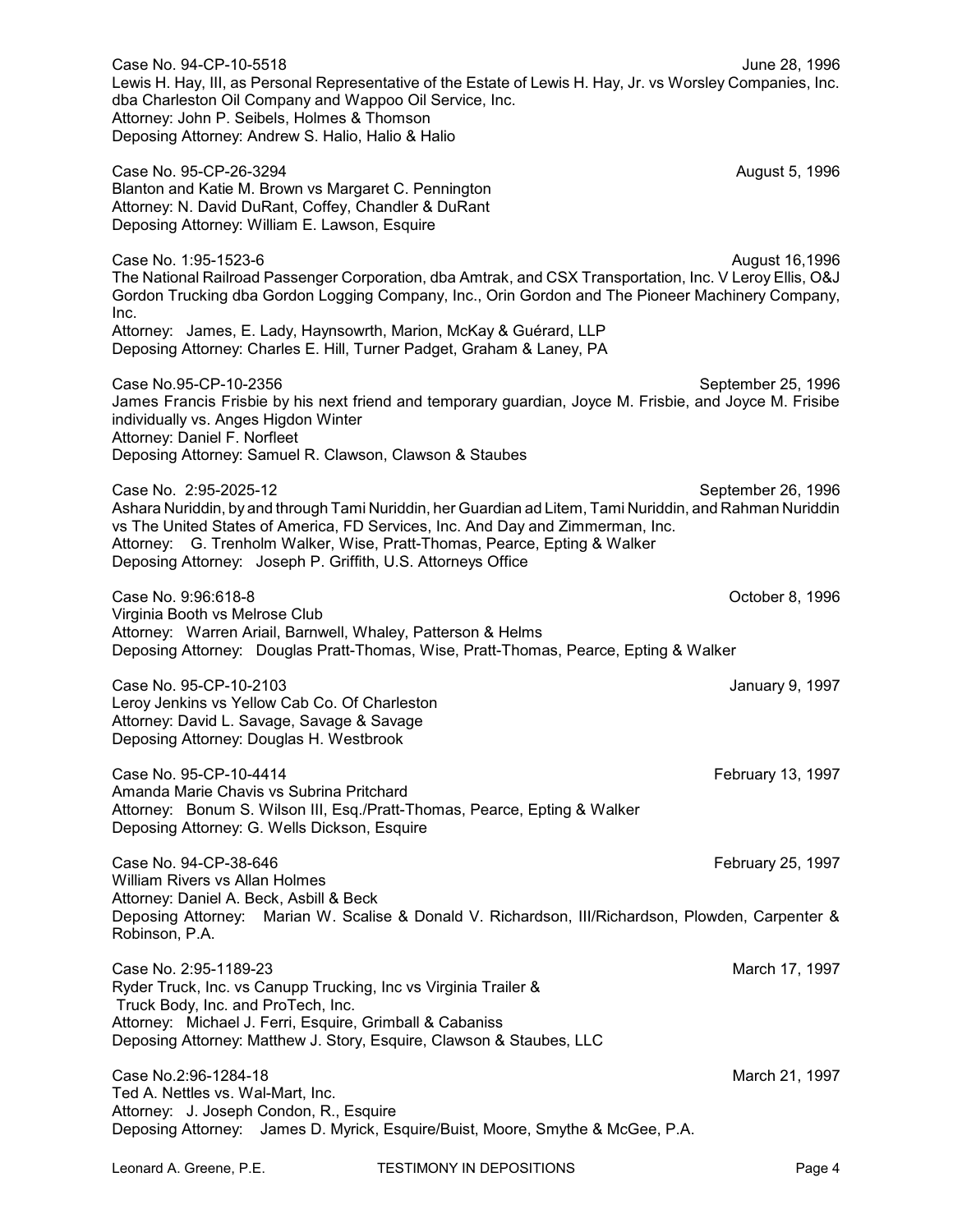| Case No. 2:96-1924-23<br>Rebecca L. Williams vs. Tambrand, Inc.<br>Attorney: J. Kevin Holmes, Esquire/The Steinberg Law Firm<br>Deposing Attorney: Stephen E. Darling, Esquire/Sinkler & Boyd, P.A.                                                                                                 | March 24, 1997    |
|-----------------------------------------------------------------------------------------------------------------------------------------------------------------------------------------------------------------------------------------------------------------------------------------------------|-------------------|
| Case No. 2:96-2989-23<br>Kathryn N. Cloonan vs Garibaldi's Ltd.<br>Attorney: Gedney M. Howe, III<br>Deposing Attorney Stephen E. Darling, Esq., Sinkler & Boyd, P.A.                                                                                                                                | March 27, 1997    |
| Case No. 96-CP-10-1108<br>Allstate Insurance Company as subrogee of William D. Pringle and<br>Christine M. Pringle vs. Gail Industries, Inc. f/k/a Olde Colony<br>Insulation and Guttering<br>Attorney: Peter F. Asmer, Jr./Cozen & O'Connor<br>Deposing Attorney: Danny H. Mullis/Holmes & Thomson | May 8, 1997       |
| Case No. 95-CP-10-3653<br>Elaine Heaviland v. Defender Services<br>Alan M. Tanenbaum, Esquire<br>Attorney:<br>Deposing Attorney: Robert T. Lyles, Jr., Ogletree Deakins Nash Smoak & Stewart PC                                                                                                     | June 24, 1997     |
| Case No.<br>Reilly vs SSL<br>Attorney: Sid Connor, Kelaher, Connor & Kennedy<br>Deposing Attorney: Scott Seelhoff, Davis, Tupper, Grimsley & Seelhoff                                                                                                                                               | July 2, 1997      |
| Case No. 96-CP-10-3450<br>Nola M. Seamon, Victor H. Seamon Jr. vs. The City of Charleston<br>Attorney: Ralph Hoisington<br>Deposing Attorney: Jonathan J. Anderson, Anderson & Cleveland                                                                                                            | July 9, 1997      |
| Case No. 95-CP-10-2022<br>Thomas F. Faison vs Quinton H. Lee<br>Attorney: Gary Ling, Reisen Law Firm<br>Deposing Attorney: David W. Whittington                                                                                                                                                     | July 17, 1997     |
| Case No. 96-CP-10-0172<br>Paul B. Ferrara, Jr. vs. Sam Pryor, dba Pryor's Texaco and John Doe<br>Attorney: J. Joseph Condon, Jr.<br>Deposing Attorney: Stephen E. Darling, Sinkler & Boyd, P.A.                                                                                                     | August 6, 1997    |
| Case No. 2:96-1980-11<br>Chase Robertson Neville vs. Midway Airlines Corporation, et al.<br>Attorney: G. Trenholm Walker, Pratt-Thomas, Pearce, Epting & Walker, P.A.<br>Deposing Attorney: Craig E. Burgess, Nelson, Mullins, Riley & Scarborough                                                  | August 19, 1997   |
| Case No. 2:96-1980-11<br>Chase Robertson Neville vs Great Lakes Aviation, Ltd. dba Northern Star Airlines<br>Attorney: G. Trenholm Walker, Esquire, Pratt-Thomas, Pearce, Epting & Walker, P.a.<br>Deposing Attorney: Craig E. Burgess/Nelson, Mullins, Riley & Scarborough, LLP                    | September 9, 1997 |
| Case No. 2:97-976-18<br>Emory L. Langdale and Newell Langdale vs. S.C. Johnson & Son, Inc. and<br>Security Link from Ameritech, Inc.<br>Attorney: Brad J. Waring, Esq/ Young, Clement, Rivers & Tisdale<br>Deposing Attorney: J. Joseph Condon, Jr., Attorney At Law                                | December 10, 1997 |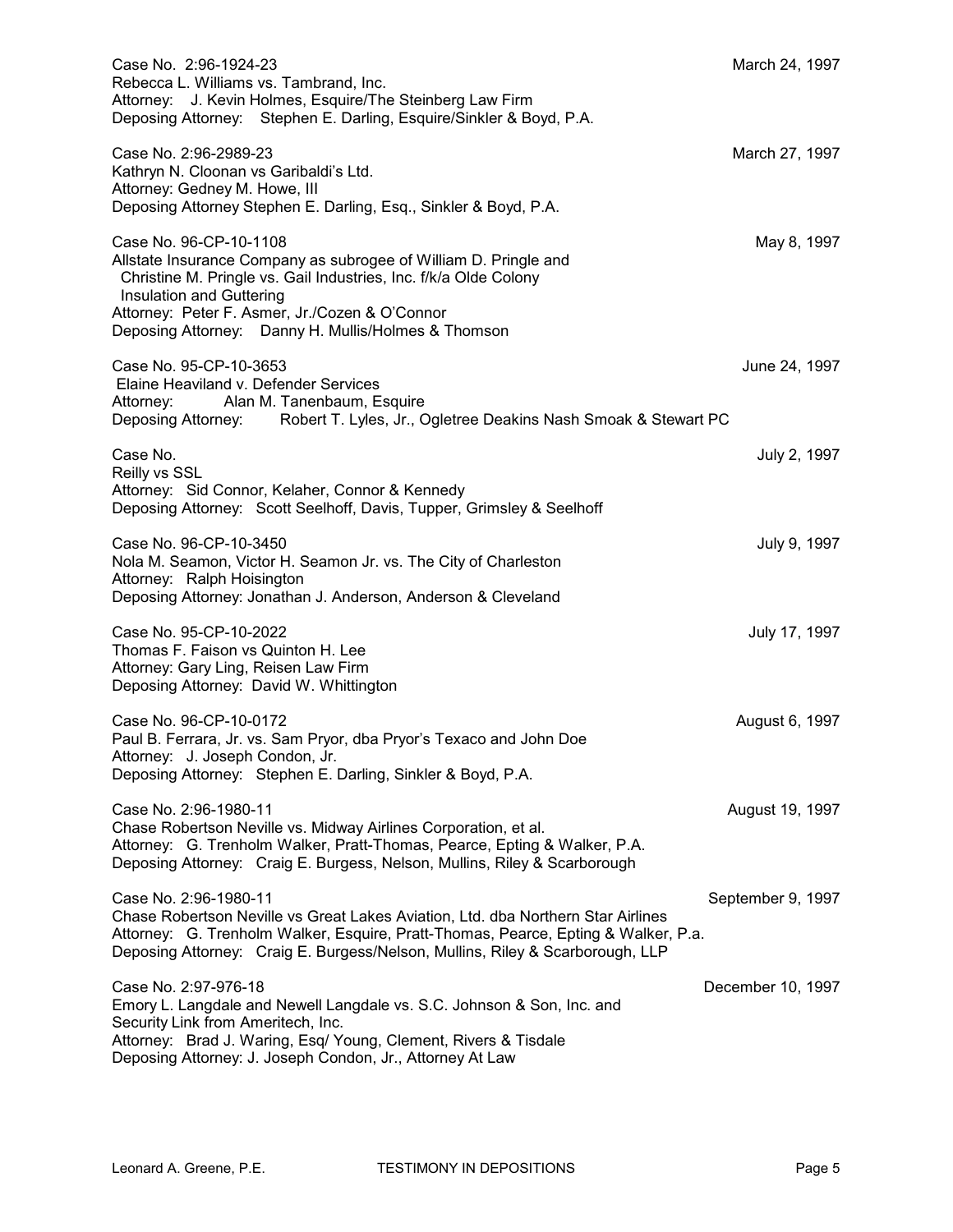| Case No. 3:97-696-23<br>Clifford J. Dube vs Jeffrey J. Davidock<br>Attorney: Robert B. Ransom/Leventis & Ransom<br>Deposing Attorney: Gary Johnson/McDonal, McKenzie, Rubing Miller & Lybrand, LLP                                                                                                                                           | December 16, 1997 |
|----------------------------------------------------------------------------------------------------------------------------------------------------------------------------------------------------------------------------------------------------------------------------------------------------------------------------------------------|-------------------|
| Case No. 96-CP-03-131<br>Annette Evans, Individually and as Parent and Natural Guardian<br>and Guardian ad Litem for her child TIMOTHY STANLEY,<br>a minor under the age of eighteen (18), vs Joe Vuknic<br>Attorney: Daniel A. Beck/Asbill & Beck<br>Deposing Attorney: E. Mitchell Griffith/ Griffith & Sadler, P.A.                       | February 9, 1998  |
| Case No. 96-CP-08-575<br>Megra D. Spells vs. Robert Burdette Lamons<br>Teresa Zachary Hill/Hill, Hill & Hill<br>Attorney:<br>Deposing Attorney: Jonathan J. Anderson/Anderson & Cleveland                                                                                                                                                    | March 16, 1998    |
| Case No.<br>St Julian Place Office Park Owners Association Inc vs (Hubbell?)<br>Peter F. Asmer, Jr., Esq./Cozen and O'Connor<br>Attorney:<br>Deposing Attorney: Robert Freeman, Esq./Nelson, Mullins, Riley & Scarborough                                                                                                                    | April 3, 1998     |
| Case No. 2:97-2101-21<br>Elizabeth Gieseke vs BellSouth Telecommunications, Inc.<br>Gregory S. Forman, Attorney At Law<br>Attorney:<br>Deposing Attorney: Duke R. Highfield, Esquire/Young, Clement, Rivers & Tisdale                                                                                                                        | April 14, 1998    |
| Case No.<br>St Julian Place Office Park Owners Association Inc vs (Hubbell?)<br>Peter F. Asmer, Jr., Esq./Cozen and O'Connor<br>Attorney:<br>Deposing Attorney: Robert Freeman, Esq./Nelson, Mullins, Riley & Scarborough                                                                                                                    | April 15, 1998    |
| Case No.: 2:97-2146-18<br>Christopher Thompson vs Bankers Insurance Company<br>David S. Cox, Esq./Buist, Moore, Smythe & McGee<br>Attorney:<br>Deposing Attorney: Marvin I. Oberman, Esq/Oberman & Oberman                                                                                                                                   | April 22, 1998    |
| Case No.: 96-CP-26-3353<br>Tara Anderson vs. Inhalation Therapy Services, Inc.<br>Now Known as Prime Medica/Med Serve, Inc.,<br>and Allied Heath Care Products, Inc.<br>Thomas R. Goldstein, Esq/Belk, Cobb, Infinger & Goldstein, PA<br>Attorney:<br>John S. Wilkerson, III, Esq/Turner, Padget, Graham & Laney, P.A.<br>Deposing Attorney: | May 12, 1998      |
| Case No.:<br>Joe Smith vs Columbia Lumber, et al<br>Attorney: Robert Ransom, Esq/Leventis & Ransom<br>Deposing Attorney: Gary Culbreath/Collins & Lacy                                                                                                                                                                                       | June 3, 1998      |
| Case No.: 96-CP-08-575<br>Megra D. Spells vs. Robert Burdette Lamons<br>Teresa Zachary Hill/Hill, Hill and Hill<br>Attorney:<br>Deposing Attorney: Phillip W. Segui, Jr. & J. J. Anderson/Anderson & Cleveland                                                                                                                               | June 3, 1998      |
| Case No.:<br>97-CP-10-4417<br>Ruth D. Gazes vs Dillard Department Store, Inc. and<br><b>Schindler Elevator Corporation</b><br>Dennis E. O'Neill, Esquire<br>Attorney:<br>Richard E. Farrier, Jr./Nelson Mullins Rily & Scarborough, L.L.P.<br>Deposing Attorney:                                                                             | August 20, 1998   |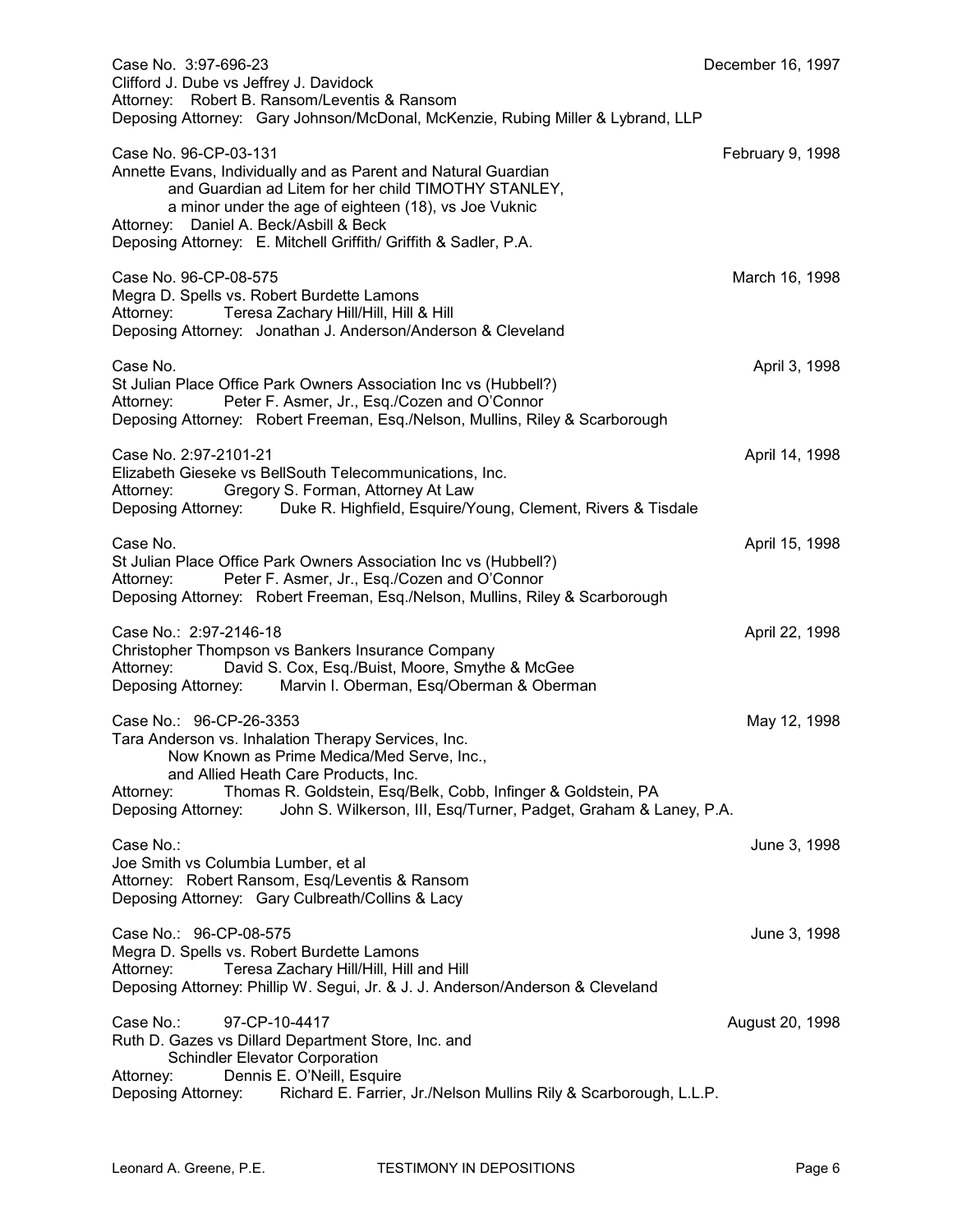| Case No. 97-CP-10-2551<br>Rita Schildwachter vs. City of Charleston<br>Robert W. Howe/ Hower & Wyndham, LLP<br>Attorney:                                                                                                                                                   | September 22, 1998 |
|----------------------------------------------------------------------------------------------------------------------------------------------------------------------------------------------------------------------------------------------------------------------------|--------------------|
| Deposing Attorney: Henry Dargan McMaster                                                                                                                                                                                                                                   |                    |
| 97-CP-15-80<br>Case No.:<br>Loretta J. Nettles vs. Clenton McMillan and Joseph Ronnie Cooper<br>Attorney: Andrew S. Halio, Esq/Halio & Halio<br>Deposing Attorney: Jennifer E. Duty, Esq/Bogoslow & Jones, PA                                                              | October 15, 1998   |
| 98-CP-22-122<br>Case No.:<br>Irene Alford vs. Freeman & Johnson<br>S. Scott Bluestein, Raley, Bluestein & Marshall, LLP<br>Attorney:                                                                                                                                       | October 29, 1998   |
| Deposing Attorney: Mark C. Brandenburg, Esq./Joseph S. Brockington, PA                                                                                                                                                                                                     |                    |
| 97-CP-10-957, 958, 959, 960 & 961<br>Case No.:<br>Kienna Bradly, Jaxquelyn Bradley and Teresa Bradley vs<br>Charleston County Housing Authority, Rice and Santos, Inc.<br>and Atlas Services, Inc.                                                                         | November 17, 1998  |
| Joyce L. Brock, Esq/The Brock Law Firm<br>Attorney:<br>Deposing Attorney: Matthew Henrikson, Esq/Barnwell, Whaley, Patterson & Helms, LLC                                                                                                                                  |                    |
| Case No, 2:98-2-1019-18 & s:98-2-1020-18<br>John H. and Joyce MCooper vs Wensouth Orlando, Ltd.<br>Gerdney M. Howe, III<br>Attorney:                                                                                                                                       | February 1, 1999   |
| Deposing Attorney: Thomas J. Keaveny, Esq./Holmes & Thompson                                                                                                                                                                                                               |                    |
| Case No.97-CP-10-3986<br>Mary Ann Holmstrom vs City of Charleston<br>Lindsay Smith-Yancey/Wern Law Firm<br>Attorney:<br>Deposing Attorney: Andrew S. Halio, Esq./Halio & Halio                                                                                             | March 24, 1999     |
| Case No. 2:98-2869-18<br>Beatrice Spivey, Individually, et al. Vs White Consolidated<br>Industries, et al.                                                                                                                                                                 | March 31, 1999     |
| Frances I. Cantwell, Esquire/Regan and Cantwell<br>Attorney:<br>Deposing Attorney: /Nelson, Mullins, Riley & Scarborough                                                                                                                                                   |                    |
| Case No.: 4:98-2012-234<br>Tony Gooden and Valerie Gooden vs General Electric Company<br>and Sears, Roebuck and Co.<br>N. David Durant, Attory at Law<br>Attorney:                                                                                                         | April 15, 1999     |
| John R. Crockett, III, Esquire/Brown, Todd & Heyburn<br>Deposing Attorney:                                                                                                                                                                                                 |                    |
| Case No. 6:96-3809-13<br>Ronald R. Eades vs United States of America<br>Lee Berlinsky, Esq/US Department of Justice<br>Attorney:                                                                                                                                           | August 13, 1999    |
| Douglas F. Patrick, Esq/Covington, Patrick, Hagins, Stern & Lewis, PA<br>Deposing Attorney:                                                                                                                                                                                |                    |
| <b>SC Workers Compensation Commission</b><br>Case No. WCC 9725918<br>Dewey Trapier                                                                                                                                                                                         | September 10, 1999 |
| David Hoffman, Esq/Wern Law Firm<br>Attorney:<br>Stanford E. Lacy, Esq/Collins & Lacy<br>Deposing Attorney:                                                                                                                                                                |                    |
| Case No. 98-CP-23-2577<br>Nationwide Mutual Fire Insurance Company as subrogee of Michael A. Pitts<br>vs Duke Energy Corporation<br>B. Ray Woodard, Esq./Woodard & Butler<br>Attorney:<br>Deposing Attorney: Eric K. Englebardt, Esq./Haynsworth, Marion, McKary & Guerard | December 08, 1999  |
|                                                                                                                                                                                                                                                                            |                    |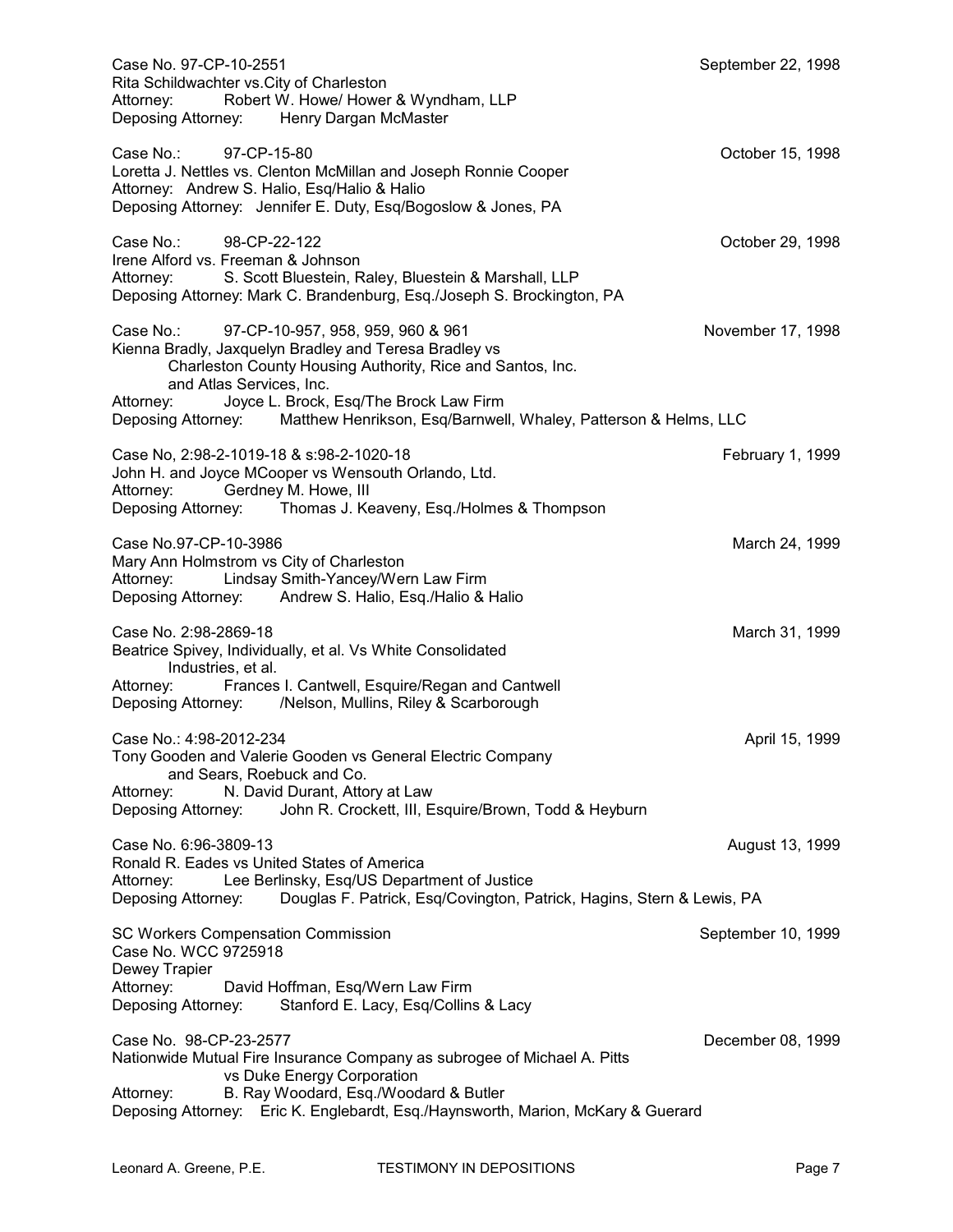| Case No. 98-CP-11-338                                                                                                                                                                                                                                                                                                                                                       | December 10, 1999  |
|-----------------------------------------------------------------------------------------------------------------------------------------------------------------------------------------------------------------------------------------------------------------------------------------------------------------------------------------------------------------------------|--------------------|
| Marion DeLorenze v. Mason Enterprises, d/b/a McDonalds of Gaffney<br>Thomas H. White, IV, Esq./Whitney, White, Diamaduros & Diamaduros<br>Attorney:<br>Deposing Attorney: Beth McMillan, Esq./Nelson, Mullins, Riley & Scarborough                                                                                                                                          |                    |
| Case No. 98-CP-10-2943<br>Carmel Chamier v City of Charleston<br>Ralph E. Hoisington, Esquire<br>Attorney:                                                                                                                                                                                                                                                                  | March 9, 2000      |
| Deposing Attorney: Henry D. McMaster/Tompkins and McMaster                                                                                                                                                                                                                                                                                                                  |                    |
| Case No. 2:99-2202-12<br>William Coker v General Motors Corporation<br>Sandra J. Senn<br>Attorney:                                                                                                                                                                                                                                                                          | April 13, 2000     |
| Deposing Attorney: Wm. Howell Morrison, Moore & Van Allen, PLLC                                                                                                                                                                                                                                                                                                             |                    |
| Case No. 98-CP-10-3061<br>John F. Zucker v. Universal Sales and Marketing, Inc. dba<br>Best Buy Signs and Letters, Inc.<br>Dennis J. Rhoad, Esquire<br>Attorney:                                                                                                                                                                                                            | May 11, 2000       |
| Deposing Attorney: Bonum S. Wilson, III, Wilson & Heyward, LLC                                                                                                                                                                                                                                                                                                              |                    |
| Case No. 98-CP-10-3265<br>Chris Wiggins and Joni Wiggins v. Leroy Wiggins<br>Ralph E. Hoisington, Esquire<br>Attorney:<br>Deposing Attorney: Andrew S. Halio, Esq./Halio & Halio                                                                                                                                                                                            | July 17, 2000      |
| Case No. 2:99-2202-12                                                                                                                                                                                                                                                                                                                                                       | July 27, 2000      |
| William Steven Coker v General Motors Corporation<br>Sandra J. Senn<br>Attorney:<br>Deposing Attorney: Wm. Howell Morrison, Moore & Van Allen, PLLC                                                                                                                                                                                                                         |                    |
| Case No. 98-CP-10-2858<br>David Stephens v James Island Associates et al<br>Case Nos. 98-CP-10-2856 & 98-CP-10-2957<br>Chantale Bullman, Personal Rep of Estate of Mary Lynne Griffin<br>Stephens, Deceased vs. James Island Association, et al<br>David C. Cleveland, Esq./Clawson Staubes<br>Deposing Attorney: W.H. Bundy, Jr., Esq./Smith, Bundy, Bybee & Barnett, P.C. | September 5, 2000  |
|                                                                                                                                                                                                                                                                                                                                                                             |                    |
| Case No. 97-CP-25-477<br>Margaret Richardson, et al. v Ford Motor Company, et al.<br>???????                                                                                                                                                                                                                                                                                | September 20, 2000 |
| Deposing Attorney: Henry E. Grimball, Esq./Buist, Moore, Smythe & McGee, PA                                                                                                                                                                                                                                                                                                 |                    |
| Case No. 98-CP-10-4794<br>Lucille A Palmer v Cross Seed Company Inc<br>J. Seth Whipper, Esq<br>Deposing Attorney: Robert M. Hadden/Sinkler & Boyd, P.A.                                                                                                                                                                                                                     | September 27, 2000 |
| Case No. 98-CP-27-129/98-CP-27-130<br>Debra K Schaer, PR/Admin of Estate of Bruce Allen Schaer<br>v. RSVP Special Event, Inc., Jermain Heyward and<br>George Glover                                                                                                                                                                                                         | October 20, 2000   |
| E. Mitchel Griffith, Esq.,/Griffith & Sadler, P.A.<br>Deposing Attorney: Daniel E. Henderson, Esq./Peters Murdaugh Parker Eltzroth & Detrick                                                                                                                                                                                                                                |                    |
| Case No. 99-CP-10-2939<br>Elizabeth Mace vs. North Bluff Apartments<br>Dennis J. Rhoad, Esquire<br>Deposing Attorney: Morgan S. Templeton, Esq./Ogletree, Deakins, Nash, Smoak &<br>Stewart, P.C.                                                                                                                                                                           | November 21, 2000  |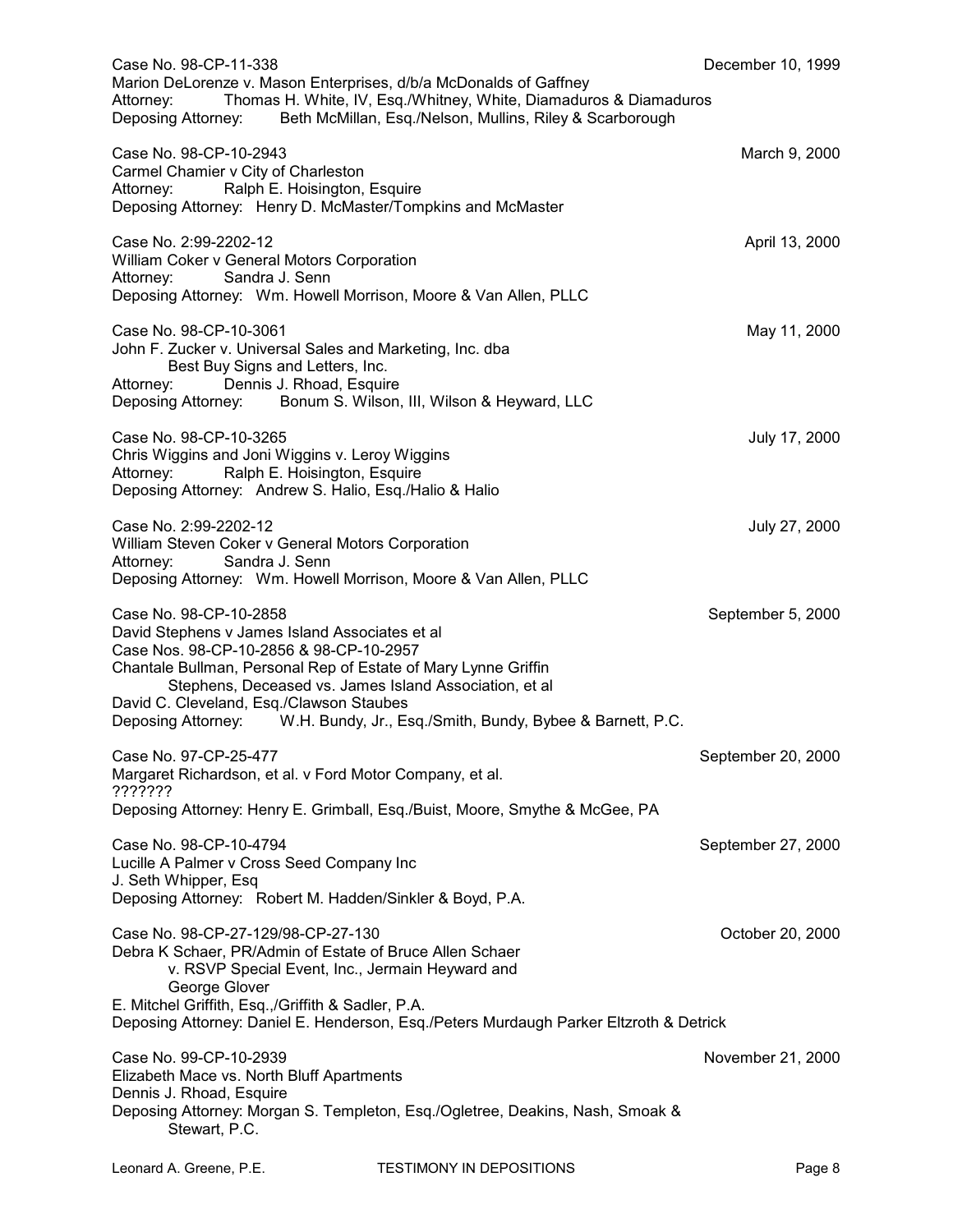| Case No. 98-CP-10-4794<br>Lucille A. Palmer vs Cross Seed Company, Inc.<br>Seth Whipper, Esquire, Whipper Law Firm<br>Deposing Attorney: Robert Hadden, Esq./Sinkler & Boyd                                                                                                                                                   | January 4, 2001    |
|-------------------------------------------------------------------------------------------------------------------------------------------------------------------------------------------------------------------------------------------------------------------------------------------------------------------------------|--------------------|
| Case No.98-CP-10-3681<br>Debra Henfield vs John Taylor and Adlerian<br>Enterprises, Inc. dba Parkside Mobile Homes<br>Deposing Attorney: Randall C. Stoney, Jr., Esq./Young, Clement<br>Rivers & Tisdale                                                                                                                      | January 29, 2001   |
| Case No. 99-CP-10-578<br>Kenneth R. Davenport dba Davenport Development and<br>St. Paul Companies as it's subrogee vs Wallace J.<br>Hutcheson, et al.                                                                                                                                                                         | February 7, 2001   |
| Case No. 99-CP-10-717<br>Jackson Davenport Opticians vs Wallace J. Hutcherson, et al.<br>Theodore L. Manos, Esq./Robertson & Hollingsworth<br>Deposing Attorney: Peter F. Asmer, Jr./Cozen & O'Connor                                                                                                                         |                    |
| Case No. 99-CP-10-2214<br>Donna M. Upchurch vs Three Broad Street and<br>Clean Care of Charleston<br>Thomas R. Goldstein, Esq./Belk, Cobb, Infinger & Goldstein<br>Deposing Attorney: Robert C. Clawson, Esq./Clawson & Staubes, LLC<br>Thomas Pritchard, Esq./Barnwell, Whaley, Patterson & Helms                            | February 9, 2001   |
| Case No.2000-CP-39-100<br>Francis Mishio, As Personal Representative of the<br>Estate of David Mishio vs Easley Combined<br>Utility System, Formerly Combined Utility<br>System of Easley<br>Joseph C. Armstrong, Esq./Cox & Armstron<br>Deposing Attorney: Heyward N. Clarkson, III, Esq./Clarkson, Walsh<br>Rheney & Turner | February 9, 2001   |
| Workers Compensation Case No. 9708496<br>Jerome Manigo vs Utilities Construction Company, Inc.<br>David T. Pearlman, Esq./The Steinberg Law Firm<br>Deposing Attorney: Pati Burk/Travelers Property & Casualty Insurance                                                                                                      | May 21, 2001       |
| Case No. 2:00-3590-18<br>John H. Smalls vs • Shelby Larry Heinz and Gingras R. Henri<br>Andrew S. Halio, Esquire/Halio & Halio<br>Deposing Attorney: Duke K. McCall, Jr., Esq./Vadnais, Wood & Rivers                                                                                                                         | August 9, 2001     |
| Case No.00-CP-18-977<br>Dionne B. Conley v. Carstens Inc., Carstens Distributing Co.,<br>Standex International Corp., Spincraft Industries, Inc.<br>And A John Doe Corporation<br>Jarrel L. Wigger, Esq./Davidson, Bennett & Wigger PA<br>Deposing Attorney: Henry Grimball, Esq./Buist, Moore, Smythe & McGee, PA            | September 13, 2001 |
| Case No. 2000-CP-15-961<br>Flora Footman vs. First Federal of South Carolina<br>Troy G. Knight, Esq./Lanier and Knight, LLC<br>Deposing Attorney: John L. McDonald, Jr., Esq./Clawson & Staubes, LLC                                                                                                                          | October 25, 2001   |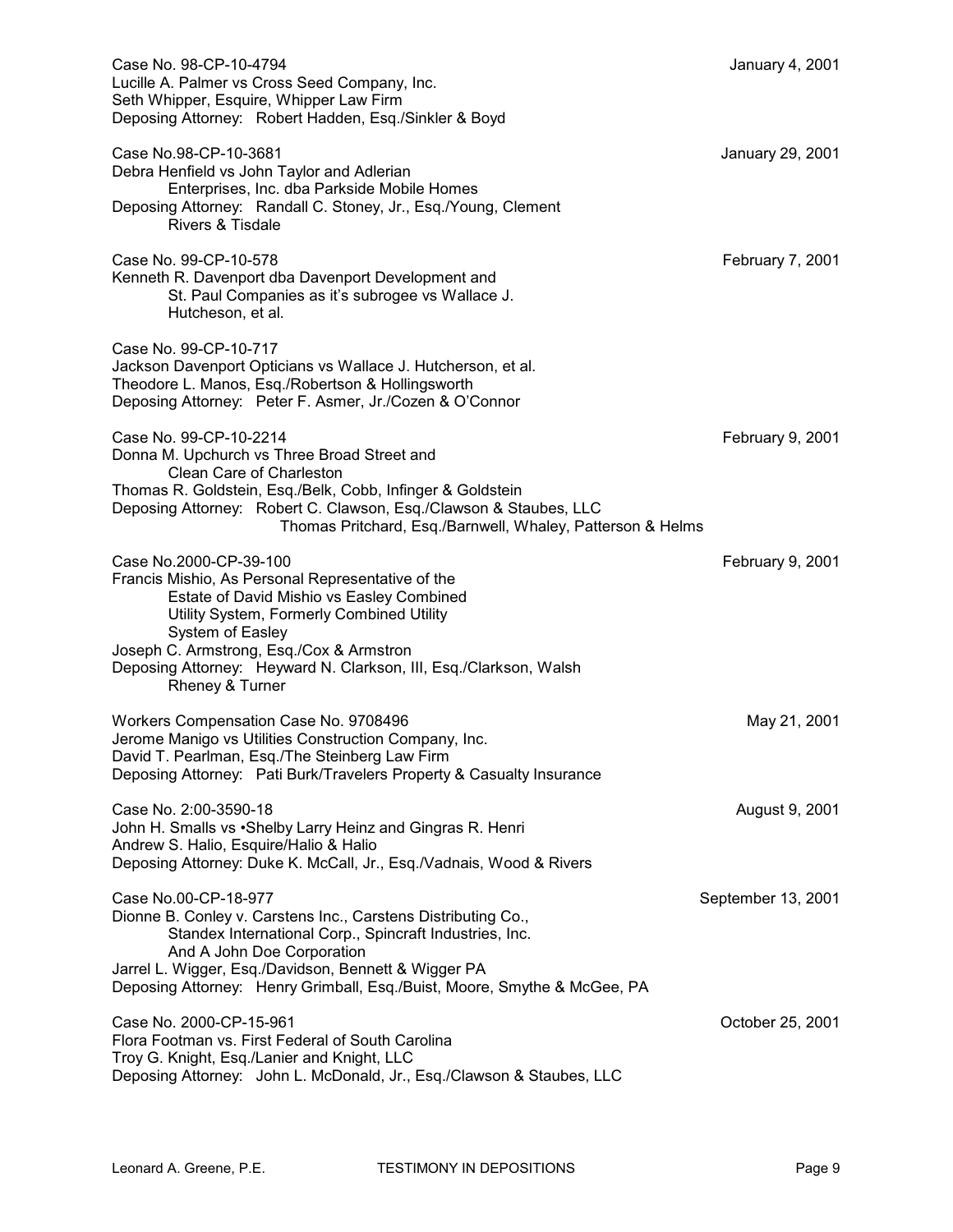| Case No. 2000-CP-15-961<br>Flora Footman vs. First Federal of South Carolina<br>Troy G. Knight, Esq./Lanier and Knight, LLC<br>Deposing Attorney: John L. McDonald, Jr., Esq./Clawson & Staubes, LLC                                                                                                                       | February 28, 2002 |
|----------------------------------------------------------------------------------------------------------------------------------------------------------------------------------------------------------------------------------------------------------------------------------------------------------------------------|-------------------|
| Case No. 99-CP-10-3056<br>Benjamin Scott, Jr. vs Fennell Container Co., Inc.<br><b>And Donald Rhett Gaskins</b><br>Stephen T. Schachte, Esquire<br>Deposing Attorney: J. Blanton O'Neal, IV, Esquire/Hood Law Firm, LLC                                                                                                    | April 11, 2002    |
| Case No. 01-CP-18-1684<br>Sharon E. Johnson, Individually and as parent and guardian<br>of Kevin S. Ponzio, a minor v<br>Laurie Bazzle and Christopher B. Ash<br>E. Warren Moise, Esq., Grimball & Cabaniss, LLC<br>Deposing Attorney: J. David Murrell, Esq./Davidson, Bennett & Wigger                                   | March 10, 2003    |
| Case No. 2001-CP-10-010<br>STEPHEN BARRINEAU AND RHONDA BARRINEAU vs Bellsouth<br>Communications, Inc., Parsons Infrastructure & Technology<br>Group, Inc. and Speedway Superamerica, LLC<br>Thomas S. Tisdale, Jr. Esquire/Young, Clement, Rivers & Tisdale, LLP<br>Deposing Attorney: J. Edward Bell, III, Bell Law Firm | April 24, 2003    |
| Case No.01-CP-07-1943<br>SHARON DENISE JOHNSON vs Carolina Contractors, Inc.<br>And Wang Laboratories, Inc.<br>D. Dusty Roades, Esq./Attorney At Law<br>Deposing Attorney: Patrick M. Higgins, Esq./Howell, Gibson and Hughes, P.A.                                                                                        | July 31, 2003     |
| Case No. 02-CP-15-20<br>Milan A. Main, II and Catherine C. Main vs Carolina Specialty<br>Products, Inc., Earthcore Industries, Inc., Cohen's<br>Drywall Co., Inc., and Howell Services<br>Paul E. Sperry, Esquire/Robertson & Hollingsworth<br>Deposing Attorney: C. Stephen Bennett, Esq./Bennett Law Firm, P.A.          | August 6, 2003    |
| Case No. 01-CP-10-2206<br>Frances Jenkins vs Marvin Lee Judy<br>Paul D. Schwartz, Esq./David & Schwartz, P.A.<br>Deposing Attorney: Michael S. Fahnestock, Esq./Turner, Padget, Graham & Laney, P.A.                                                                                                                       | November 11, 2003 |
| Case No. 02-Cp-10-580<br><b>MICHAEL NISWANDER vs North Charleston Sewer District</b><br>and Charleston County Emergency Medical Services<br>Robert J. Wyndham, Esquire/Howe & Wyndham, LLP<br>Matthew H. Henrikson, Esquire/LWT&M, PC<br>Deposing Attorney:                                                                | January 8, 2004   |
| Case No. 03-CP-10-894<br>Bernard P. Green vs James A. Gabrish and Fender Mender<br>Gedney M. Howe III, Esquire/Gedney M. Howe III, P.A.<br>Deposing Attorney: E. Warren Moise, Esquire/Grimball & Cabaniss                                                                                                                 | May 27, 2004      |
| Case No. 02-CP-10-3426<br>RICHARD A. ARISTEGUI vs Banks Construction Company,<br>The SC Dept. of Transportation, and Charleston County<br>Gary A. Ling, Esquire/Riesen Law Firm, LLP<br>Deposing Attorney:<br>W. Mullins McLeod, Esquire/Pierce, Herns, Sloan & McLeod, LLC                                                | June 2, 2004      |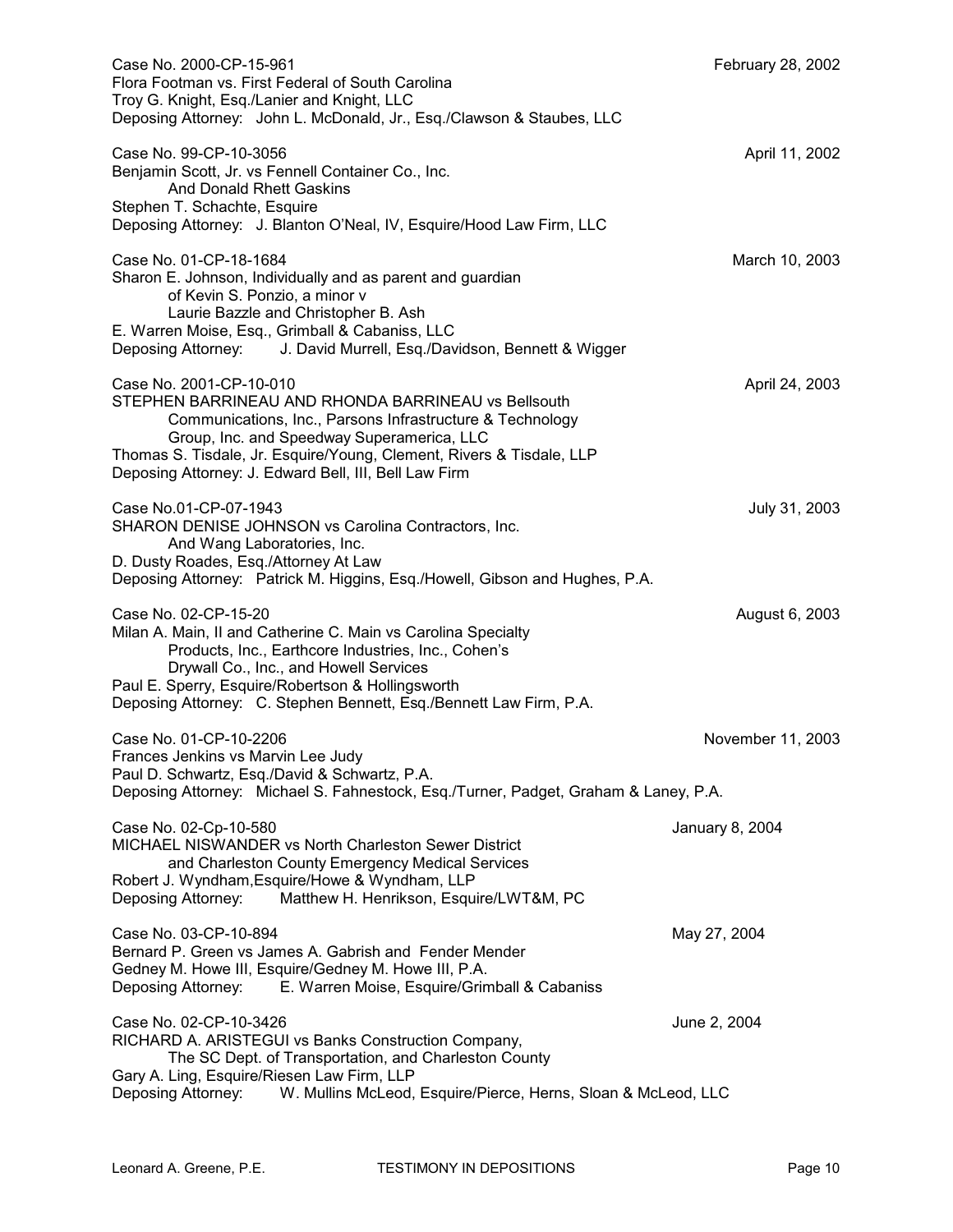| Case No. 2001-CP-10-4065I<br>BUSHY'S # 1 LLC vs. Foundation Specialists, Mid-Atlantic Bldg.<br>Systems, Inc., PFS Corporation & James J. Barlow<br>Thomas R. Goldstein, Esquire/Belk, Cobb, Infinger & Goldstein, LLP<br>Deposing Attorney: David. J. Parrish, Esquire/Nexsen Pruet Adams Kleemeier, LLC                                                                                                                              | July 21, 2004      |
|---------------------------------------------------------------------------------------------------------------------------------------------------------------------------------------------------------------------------------------------------------------------------------------------------------------------------------------------------------------------------------------------------------------------------------------|--------------------|
| Case No. 2003-CP-07-1733<br>Verna Phelps v. Marriott Ownership Resorts, Inc. D/B/A Marriott's<br><b>Barony Beach Club</b><br>I Keith McCarty, Esquire/Pratt-Thomas Epting & Walker<br>Deposing Attorney: Ellen M. Adams, Esquire/Collins & Lacy, PC                                                                                                                                                                                   | July 21, 2004      |
| Case No. 01-CP-10-4065<br>BUSHY'S # 1 LLC vs. Foundation Specialists, Mid-Atlantic Bldg.<br>Systems, Inc., PFS Corporation & James J. Barlow<br>Thomas R. Goldstein, Esquire/Belk, Cobb, Infinger & Goldstein, LLP<br>Deposing Attorney: David C. Cleveland, Esquire/Clawson & Staubes, LLC                                                                                                                                           | August 4, 2004     |
| Case No. 2002-CP-46-2565<br>Lonnie Clark, Jr. vs. Courtney Electric Company, Inc.,<br>Brent P. Stewart, Esquire/Stewart & Love, LLC<br>Deposing Attorney: Jennifer D. Eubanks, Esquire/Gallivan, White & Boyd, PA                                                                                                                                                                                                                     | August 16, 2004    |
| Case No. 03-CP-10-4984<br>Shirley Mae Clark and Marva Louise Page, as Personal<br>Representative of the Estate of Marsh Bennett vs.<br>Pauline B. Holloway, Travis Kline and Robin Abert.<br>Gregory S. Forman, Esquire, Gregory S. Forman, P.C.<br>Deposing Attorney: Wm. Howell Morrison, Esquire/Moore & Van Allne, PLLC                                                                                                           | September 30, 2004 |
| Case No. 03-CP-100-3877<br>Sylvia Boone vs Hyams Landscape & Garden Center<br>J. Christopher Wilson, Esq./Wilson Law Firm<br>Deposing Attorney: John C. Hayes, IV, Esq./Young Clement Rivers & Tisdale                                                                                                                                                                                                                                | February22, 2005   |
| Case No. 03-CP-07-58<br>BARBARA HUDSON vs Lexington Insurance Company and<br>Farmers Heating & Air Conditioning, Inc.<br>John T. Chakeris, Esquire/Chakeris Law firm<br>Phillip W. Segui, Jr., Esquire/Anderson & Sequi, LLC<br>Deposing Attorney: Ralph E. Tupper, Esquire/Tupper, Grimsley & Dean                                                                                                                                   | February 28, 2005  |
| Case No. 2003-CP-10-2306<br>KAREN A. MELISSAS vs. Kevin Kalman and Kalman Construction<br>Corporation v. Jody A. Only dba Only Stucco nka Traditional Stucco, Inc.,<br>Lowcountry Framers, Inc., Michael J. Lukas & Son, Inc., A.C. Heating<br>& Air Conditioning Service, and K.C. Lombard Roofing<br>I. Keith McCarty, Esquire/Pratt-Thomas, Epting & Walker<br>Deposing Attorney: Kevin W. Mims, Esquire/Young Clement Rivers, LLP | April 19, 2005     |
| Case No. 2003-CP-10-2383<br>Mrs. June Bennett vs. Ashley Inns Limited Partnership d/b/a<br>The Hampton Inn Riverview<br>Christy Ford Allen, Esquire/Wills and Massalon, LLC<br>Deposing Attorney: Stephen E. Darling, Esquire/Haynsworth Sinkler Boyd, PA                                                                                                                                                                             | May 19, 2005       |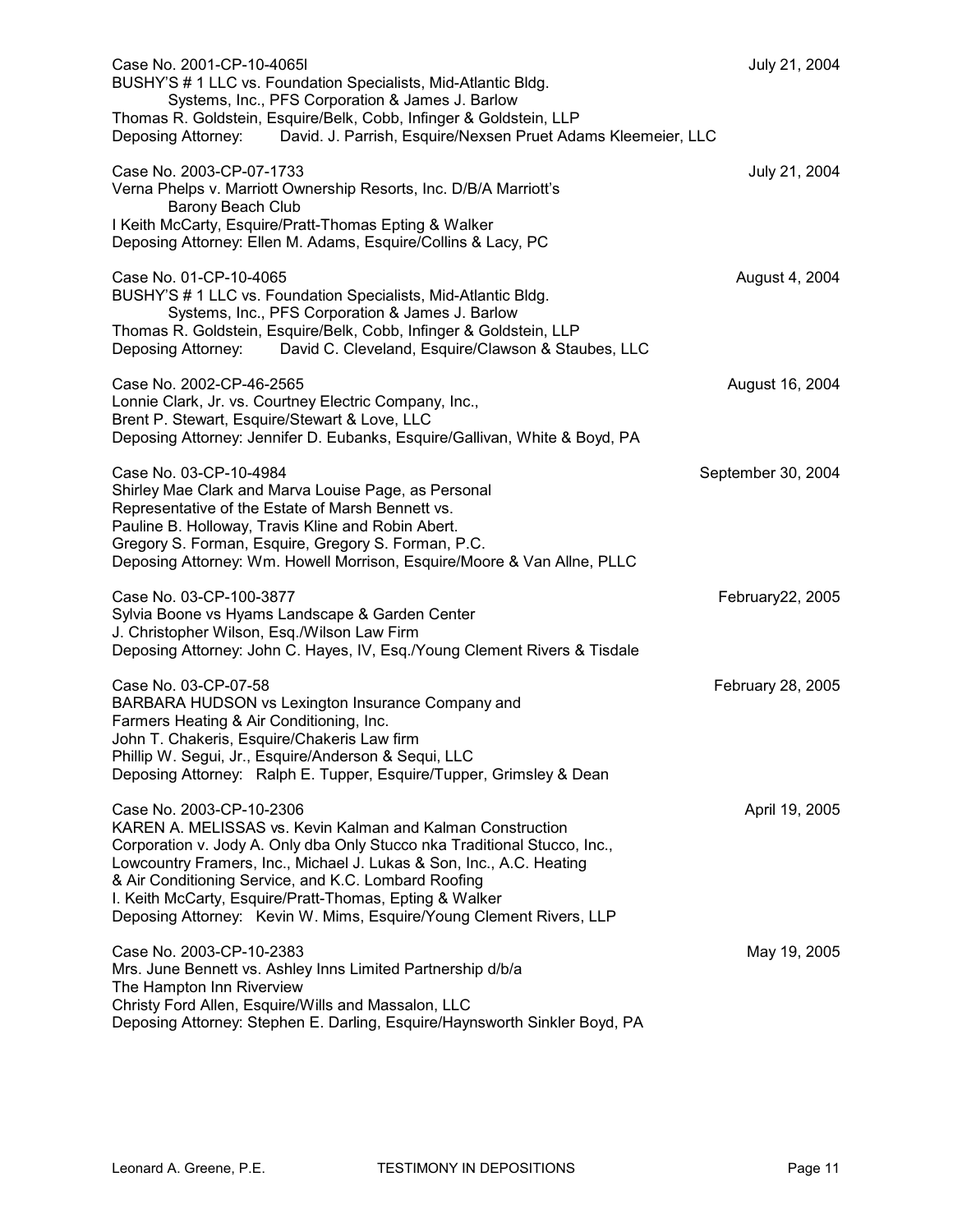| Case No. 2003-CP-10-769<br>CHRISTINA M. DETAR AND RICHARD C. DETAR vs. Ripley Point Hotel<br>Group, II, LP, Fowler Hospitality, LLC, Harrell Construction<br>Group, LLC and Flooring Services, Inc.<br>Clayton B. McCullough, Esquire/Pratt-Thomas, Epting & Walker, P.A.<br>Deposing Attorney: Everett A. Kendall, II, Esquire/Sweeny, Wingate & Barrow, P.A.                             | May 24, 2005       |
|--------------------------------------------------------------------------------------------------------------------------------------------------------------------------------------------------------------------------------------------------------------------------------------------------------------------------------------------------------------------------------------------|--------------------|
| Case No. 2003-CP-10-4448<br>JACKIE CUSACK v The Burton Company and John M. Burton vs<br>Jody Only, dba Only Stucco; Johnnie Horton dba Horton Roofing;<br>American Residential Services of SC, Inc; Estep Construction<br>Services, Inc.; and Valencia Medina.<br>Justin O'Toole Lucey, Esquire<br>Deposing Attorney: James E. Lady, Esq./Haynsworth, Sinkler, Boyd, PA                    | June 24, 2005      |
| Case No. 2:04-22443-18<br>CASEY WHALEY, AS THE PERSONAL REPRESENTATIVE OF THE ESTATE OF<br>CHARLES THOMAS CAGLE v. BMW of North America, LLC, BMW<br>(US) Holding Corp., BMW AG, Sonic Automotive Inc., Sonic-<br>Global Imports, LP and Sonic Automotive of GA., Inc.<br>J. Edward Bell, III, Esquire<br>Deposing Attorney: Joel H. Smith, Esquire/Nelson Mullins Riley & Scarborough LLP | September 14, 2005 |
| Case No. 04-CP-0187<br>JANIE DAVIS AND JAMES DAVIS vs.<br>City of Charleston<br>Daniel A. Beck, Esquire/Asbill & Beck<br>Deposing Attorney: Arthur Pelzer, Esquire/Barnwell, Whaley, Patterson & Helms, LLC                                                                                                                                                                                | November 22, 2005  |
| Case No. 05-CP-10-780<br>CARMELLA KOLDEWEY vs Lowe's Home Center, Inc.<br>Ayesha T. Washington, Esquire/Pierce Herns Sloan & McLeod LLC<br>Deposing Attorney: David Root. Esquire/Kernodle, Taylor & Root                                                                                                                                                                                  | April 12, 2006     |
| Case No. 05-CP-10-1301<br>JOHN W. BOYD AND GAYLE M. BOYD vs<br>Dow, Inc. And Scott Dow, Individually<br>John T. Chakeris, Esquire/The Chakeris Law Firm<br>Deposing Attorney: Shelley S. Montague, Esquire/Ellis, Lawhorne & Sims, PA                                                                                                                                                      | August 11, 2006    |
| Case No.<br>MILDRED CROSS vs SC Department of Transportation and<br>the City of Georgetown<br>Michael W. Sautter, Esquire/Query Sautter Gliserman & Price, LLC<br>Deposing Attorney: Arrigo Paul Carotti, Esq./McCutcheon McCutcheon & Baxter PA                                                                                                                                           | September 26, 2006 |
| Case No. 2006-CP-08-522<br>BETTY ANN CROUSE v. Trident Executive Village Association<br>of Unit Owners, Inc. And Anchor Commercial, LLC<br>Clayton B. McCullough, Esquire/Pratt-Thomas Epting & Walker<br>John L. McDonald, Jr., Esquire/Clawson & Staubes, LLC                                                                                                                            | November 13, 2006  |
| Case No. 2004-CP-10-4777<br>Geraldine H. Beard vs City of Charleston<br>Edward P. Guerard, Esquire<br>Deposing Attorney: Joseph DuBois, Esq./Harrell Law Firm, P.A.                                                                                                                                                                                                                        | January 5, 2007    |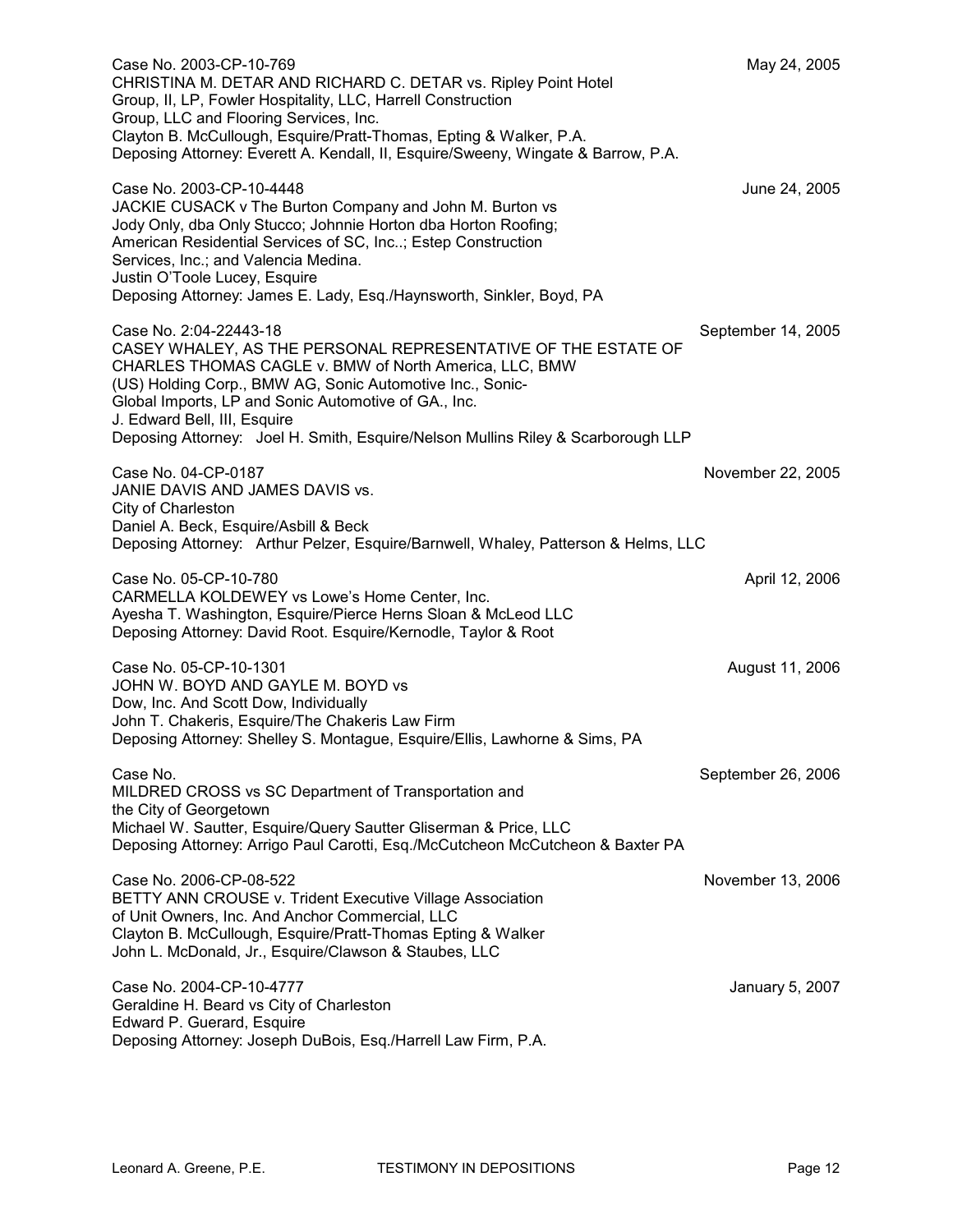Case No. 2005-CP-10-4120 January 17, 2007 Cyrus H. King and Amy C. King vs Twelve Oaks Construction & Development Corporation, Edward T. Heavey, Dawn A. Heavey, and A&E Heating and Air, Inc. James A. (Chip) Bruorton, Esq./Rosen, Rosen & Hagood, LLC Deposing Attorney: L. Dean Best, Esq./Haynsworth Sinkler Boyd, PA

Case No. 2006-CP-10-1008 May 8, 2007 KENNETH SAWYER vs American International Group, Inc. d/b/a American International South Ins. and AIG Private Client Grou;, K&N Construction Company; Nick Delullo, individually, Personal Presence, Inc.; Keith Rasque d/b/a Rasque Plumbing; Ferguson Enterprises, Inc.; and Mark Camens d/b/a Camens Architects I. Keith McCarty, Esq., Pratt-Thomas Walker Deposing Attorney: Kevin W. Mims, Esq., Young Clement Rivers, LLP

Case No. 2006-CP-10-0572 June 13, 2007 Charleston County School District vs L&S Electronics, Inc. And Worsham Sprinkler Company, Inc. Ruth M. Pawlak, Esq., Mozely Finlayson & Loggins, LLP Deposing Attorney: Lisa A. Reynolds, Esq., Anderson & Reynolds, LLC

Case No. 2006-CP-10-1932 June 18, 2007 Glenn Cribb vs CSX Intermodal, Inc. Robert J. Wyndham, Esquire/Howe & Wyndham, LLP Deposing Attorney: Frank J. Gordon, Esquire/Millberg, Gordon & Stewart, PLLC

Case No. 2006-CP-08-1370 KATHRYN FITTING AND ALEXANDER FITTING vs Michael Ramsey Gary A. Ling, Esquire/Riesen Law Firm Deposing Attorney: David C. Cleveland, Esquire/Clawson & Staubes, LLC

Case No. 2004-CP-26-4585 DONNA M. JOHNSON vs Lynn Smith d/b/a Lynn Smith Construction; Brak Brothers, LLC d/b/a Servpro of Horry County; ESA Environmental Specialists, Inc.; and Trammell Crow Services, Inc./Trammell Crow Services, Inc. Vs Carolina Cooling and Plumbing, Inc. Leslie S. Locklair, Esq., Mike Kelly Law Group, LLC Deposing Attorney: Joseph W. Rohe, Esq., Young Clement Rivers, LLP

Case No. 04-CP-07-0013 July 18, 2007 Marion Burns vs. C.C.W. Marketing, Inc. dba Bay Homes; Jaguar Development, Inc.; Panal Roofing, Inc.; Beasely Landscaping; Morgan Electric, McDevitt Air, CUDA Company, Inc.; Shaw Manufacturing's Wrought Iron Works, Inc.; Priscilla Edenfield; Snell& Associates Landscape Contractors, Inc.; Axis Design Associates, Inc.; and Bowie Stucco Systems, Inc; and Magna Wall dba Headwaters Construction Materials, A subsidiary of Headwaters, Inc. Glynn L. Capell, Esquire/Mullen Wylie, LLC Deposing Attorney: James H. Elliott, Jr., Esq./Pritchard & Elliott, LLC

Case No. 2006-CP-08-1370 July 27, 2007 Kathryn Fitting and Alexander Fitting vs. Michael Ramsey Gary A. Ling, Esquire/Riesen Law Firm Deposing Attorney: David C. Cleveland, Clawson & Staubes, LLC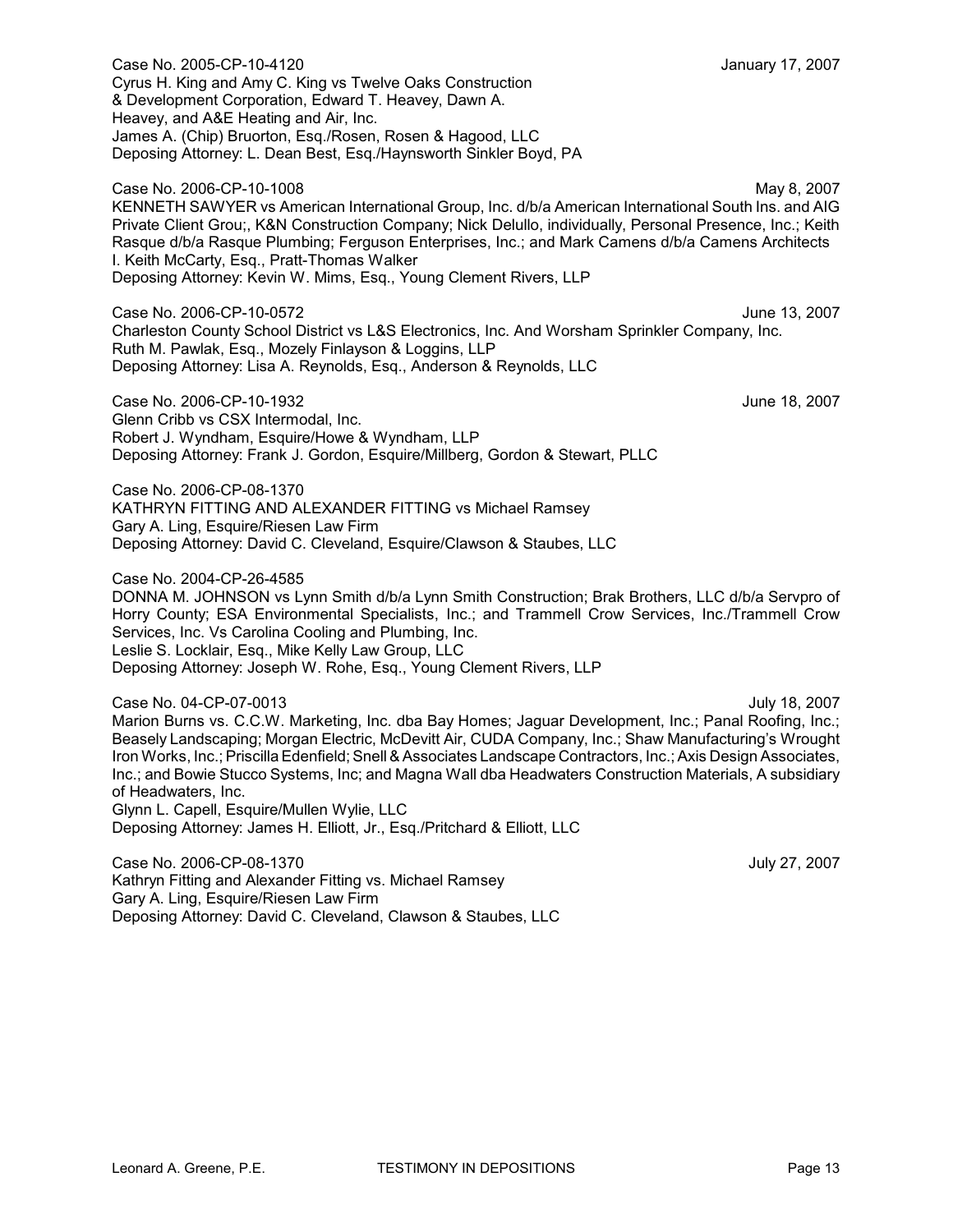MICHELLE BORROR, DECEASED, AND AS ADMINISTRATORS OF HER ESTATE, vs. Marshal A. Taylor, Richard D. Taylor and Lewis Vann Christopher J. Hudson, Esquire/Attorney at Law Douglas M. Nelson, Esquire/Attorney at Law Daniel W. Hamilton, Esq/Shepard, Plunkett, Hamilton, Boudreaux & Tisdale, LLP Deposing Attorney: Charles C. Mayers, Attorney at Law Case No. GIN057519 September 18, 2007 STEPHEN C. THOMPSON vs Spinergy, Inc., a California Corporation; Doe Defendants 1 through 10; Doe Defendants 11 through 20; Doe Defendants 21 through 30; Doe Defendants 31 through 40; and Doe Defendants 41 through 50, inclusive. Ian W. Freeman, Esq. & I. Keith McCarty, Esq./Pratt-Thomas Walker Deposing Attorney: Norman A. Ryan, Esq./Ryan, Mercaldo & Worthington Case No. 2006-CP-10-856 September 27, 2007 MICHAEL ALDRICH AND PAMELA ALDRICH vs Stickney Walker Associates, Inc., Mechanical Engineering Consulting Associates, Inc., Triad Mechanical Contractors, Inc. And H.R. Allen, Inc. Katherine C. Lohr, Esquire/Richard Wern Lawyers Deposing Attorney(s): Kent T. Stair, Esq/Carlock Copeland Semler & Stair James D. Smith, Jr., Esquire/McAngus Goudelock & Courie Case No. 2007-CP-10-0043 (formerly 04-CP-10-1436) October 8, 2007 DOUGLAS G. MCELVEEN, DOUGLAS G. MCELVEEN, JR., JENNIFER MCELVEEN AND BENTON S. MCELVEEN BY HIS NEXT FRIEND JENNIFER MCELVEEN v. John Wieland Homes and Neighborhoods of the Carolinas, Inc., Exterior Forensics, Inc. Senergy, Inc. and CoastalExteriors, Inc. v John Wieland Homes of South Carolina, Inc., now known as John Wieland Homes and Neighborhoods of the Carolinas, Inc. v. Ken Smith, Coastal Exteriors, Inc., Ken Akers dba Aker & Comapny, Paul Langlois dba Lang Construction, Atlas Services, Inc. aka American Residential Services, LLC, Cohen's Drywall, RBY Construction Company, Inc., Benjamin Mora, individually, Benjamin Mora Construction, LLC, and Palmetto Hardwood Floors, Inc.. I. Keith McCarty, Esquire/Pratt-Thomas Walker Deposing Attorney: Thomas C. Hildebrand, Jr., Esq./Haynsworth Sinkler Boyd PA Case No. 2006-CP-10-856 (CONTINUATION) October 17, 2007 MICHAEL ALDRICH AND PAMELA ALDRICH vs Stickney Walker Associates, Inc., Mechanical Engineering Consulting Associates, Inc., Triad Mechanical Contractors, Inc. And H.R. Allen, Inc. Katherine C. Lohr, Esquire/Richard Wern Lawyers Deposing Attorney(s): Kent T. Stair, Esq/Carlock Copeland Semler & Stair James D. Smith, Jr., Esquire/McAngus Goudelock & Courie Case No. 2007-CP-08-435 October 24, 2007 THE RYLAND GROUP, INC. V. C&B Electrical Services, Inc. Allen L. DuPre, Esquire/Lyles & Lyles Deposing Attorney: Shanna M. Milcetich, Esquire/Anderson & Reynolds, LLC Case No. 2004-CP-26-4585 October 31, 2007 DONNA M. JOHNSON vs Lynn Smith Construction, Inc. and Carolina Cooling and Plumbing, Inc. Will Parker, Esquire/Mike Kelly Law Firm Deposing Attorney: Stephen L. Brown, Esquire/Young Clement Rivers LLP Case No. 2005-C{-10-4989 November 28, 2007 JANIE CAVE vs Parisians, Schindler Elevator Corporation and Charleston Joint Venture J. Joseph Condon, Jr., Esquire Deposing Attorney: Duke Highfield, Esq./Young Clement Rivers LLP Leonard A. Greene, P.E. TESTIMONY IN DEPOSITIONS Fage 14

HELEN FINLEY & TRACY HOLT, as the surviving parents and next of kin of Ryan Holt, Deceased, and as

JEFFREY BORROR & SUSAN BORROR, AS THE SURVIVING PARENTS AND NEXT OF KIN OF

administrators of his Estate, vs Marshal A. Taylor, Richard D. Taylor, and Lewis Vann

and;

Case No. 2007-CV-0345 **August 29, 2007** August 29, 2007

Case No. 2007-CV-0364 **August 29, 2007** August 29, 2007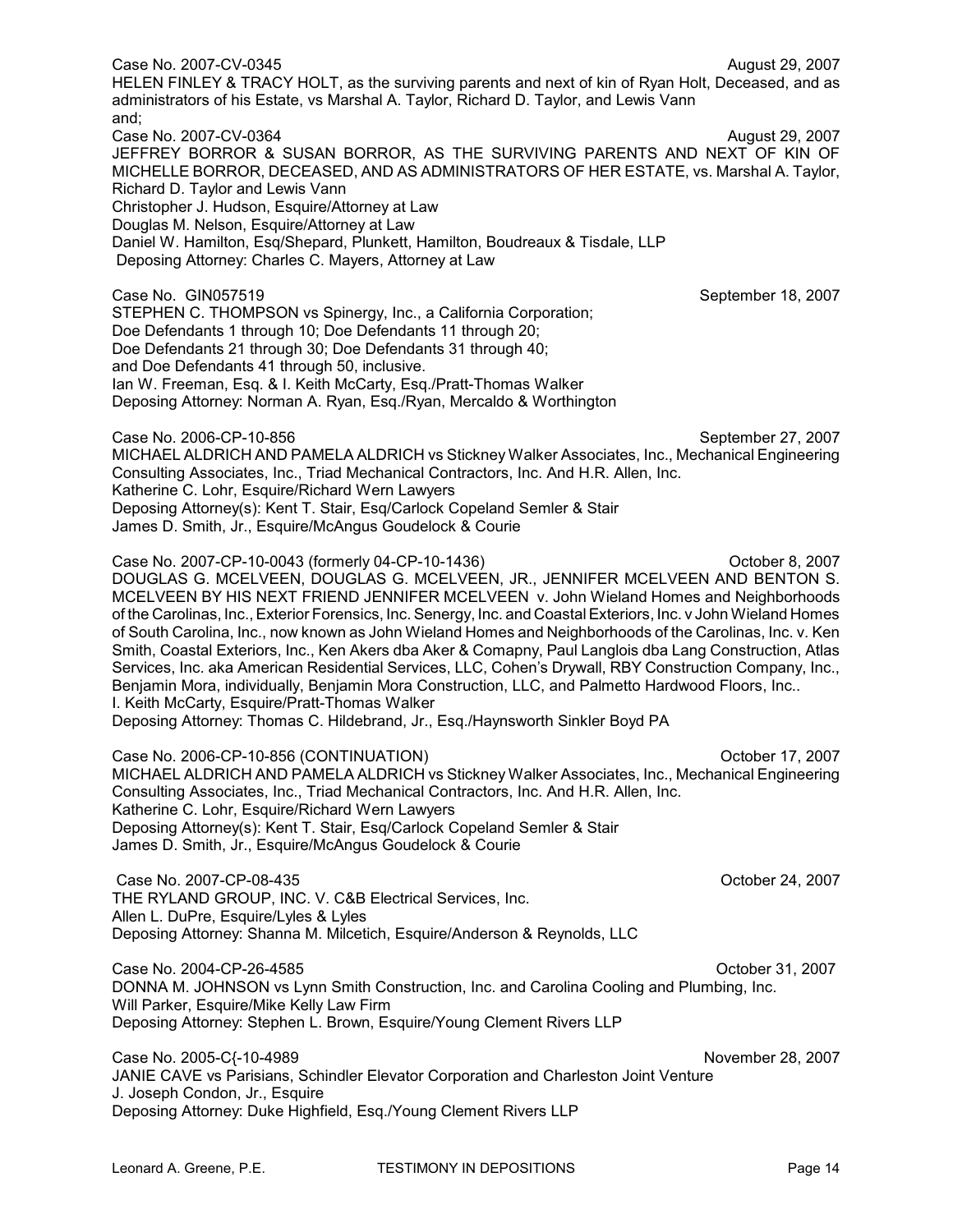| Case No. 2006-CP-10-856 (CONTINUATION)<br>MICHAEL ALDRICH AND PAMELA ALDRICH vs Stickney Walker Associates, Inc., Mechanical Engineering<br>Consulting Associates, Inc., Triad Mechanical Contractors, Inc. And H.R. Allen, Inc.<br>Katherine C. Lohr, Esquire/Richard Wern Lawyers<br>Deposing Attorney(s): Kent T. Stair, Esq/Carlock Copeland Semler & Stair<br>James D. Smith, Jr., Esquire/McAngus Goudelock & Courie | December 10, 2007 |
|----------------------------------------------------------------------------------------------------------------------------------------------------------------------------------------------------------------------------------------------------------------------------------------------------------------------------------------------------------------------------------------------------------------------------|-------------------|
| Case No. 2006-CP-10-856 (CONTINUATION)<br>MICHAEL ALDRICH AND PAMELA ALDRICH vs Stickney Walker Associates, Inc., Mechanical Engineering<br>Consulting Associates, Inc., Triad Mechanical Contractors, Inc. And H.R. Allen, Inc.<br>Katherine C. Lohr, Esquire/Richard Wern Lawyers<br>Deposing Attorney(s): Kent T. Stair, Esq/Carlock Copeland Semler & Stair<br>James D. Smith, Jr., Esquire/McAngus Goudelock & Courie | December 26, 2007 |
| Case No. 2005-CP-10-2994<br>Victor Rodriguez and Diane Rodriguez vs R. Timothy Hager, Individually,<br>and Hager Builders, Inc.<br>Robert G. Jones, Esquire/Qualey Law Firm<br>Deposing Attorney: A. Dean Best, Esq./Haynsworth Sinkler Boyd, PA                                                                                                                                                                           | January 23, 2008  |
| Case No.: 2006-CP-10-4773<br>5 STAR, INC. vs. Ford Motor Company<br>Thomas R. Goldstein, Esq./Belk, Cobb, Infinger & Goldstein, P.A.<br>Deposing Attorney: Curtis L. Ott, Esg./Turner Padget Graham & Laney P.A.                                                                                                                                                                                                           | February 13, 2008 |
| Case No. 2007-CP-08-435<br>THE RYLAND GROUP, INC. Vs C & B Electrical Services, Inc.<br>Allen L. DuPre, Esquire/Lyles & Lyles, LLC<br>Deposing Attorney: Shanna M. Milcetich, Esq./Anderson & Reynolds, LLC                                                                                                                                                                                                                | March 6, 2008     |
| Case No. 2007-CP-10-001205<br>Valdaze Myers Burgess, as the Personal Representative of the<br>Estate of Robert Ladson Burgess vs Hytec Electric Electronics, Inc.<br>Mark C. Tanenbaum, Esquire<br>Deposing Attorney: John H. Tiller, Esq./Haynsworth Sinkler Boyd PA                                                                                                                                                      | March 11, 2008    |
| Case No. 20006-CP-10-3142<br>MARY ALICE PRIEST v. First Citizens Bancorporation, Inc., and George<br>Cook Construction, Inc., jointly and severally<br>Francis X. McCann, Esquire<br>Deposing Attorney: Stephen L. Brown, Esq./Young Clement Rivers LLP                                                                                                                                                                    | April 4, 2008     |
| Case No. GIN057519<br>STEPHEN L. THOMPSON vs Spinergy, Inc., a California Corporation;<br>Doe Defendants 1 through 10; Doe Defendants 11 through 20;<br>Doe Defendants 21 through 30; Doe Defendants 31 through 40;<br>and Doe Defendants 41 through 50, inclusive.<br>Ian W. Freeman, Esq. & I. Keith McCarthy, Esq./Pratt-Thomas Walker<br>Deposing Attorney: Norman A. Ryan, Esq./Ryan, Mercaldo & Worthington          | May 20, 2008      |
| Case No. 2007-CP-10-001205<br>Valdaze Myers Burgess, as the Personal Representative of the<br>Estate of Robert Ladson Burgess vs Hytec Electric Electronics, Inc.<br>Mark C. Tanenbaum, Esquire<br>Deposing Attorney: Bachman Smith, Esq./Haynsworth Sinkler Boyd PA                                                                                                                                                       | June 12, 2008     |
| Case No. 2007-CP-07-1518 & 2007-CP-07-1519<br>Forest Gardens Owners Associations vs. Nordyne, Inc.<br>Vicki Wahl vs. Nordyne, Inc.                                                                                                                                                                                                                                                                                         | July 2, 2008      |

John Francis McKenzie, Esq./McDonald McKenzie, Rubin, Miller & Lybrand, LLP Deposing Attorney: Duke R. Highfield, Esq./Young Clement Rivers LLP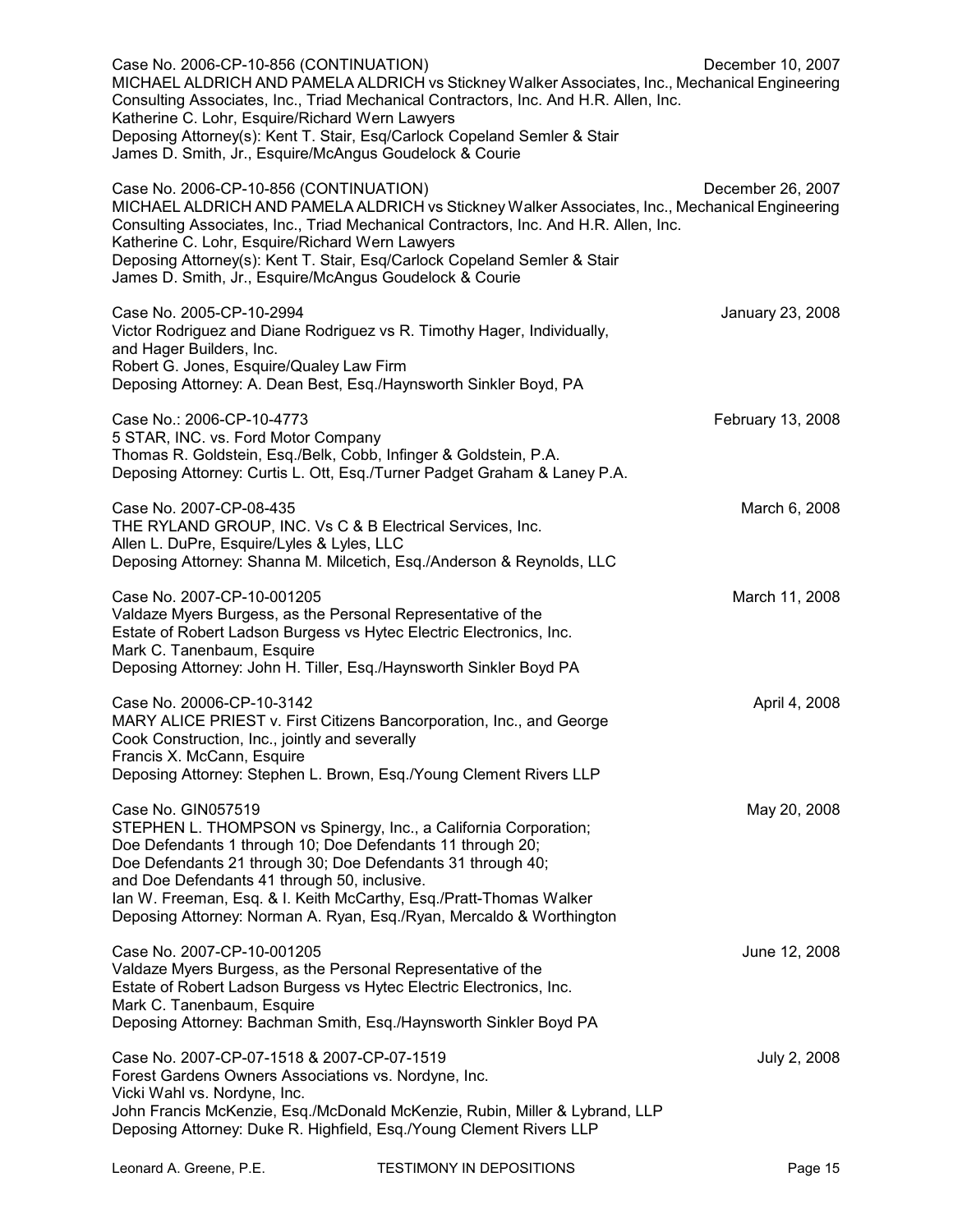| Case No. 2006-CP-24-1250<br>SANDRA GOLSTON vs Nicholas Otis Brown, Jr.<br>Daniel Beck, Esquire/Asbill & Beck<br>Deposing Attorney: T. David Rheney, Esquire/Gallivan, White & Boyd, P.A.                                                                                                                                                                                                                                                                                                                                                                                                                                         | November 21, 2008 |
|----------------------------------------------------------------------------------------------------------------------------------------------------------------------------------------------------------------------------------------------------------------------------------------------------------------------------------------------------------------------------------------------------------------------------------------------------------------------------------------------------------------------------------------------------------------------------------------------------------------------------------|-------------------|
| Case No. 2007-CP-21-1797<br>William A. Ducker vs. Carolina Wrecking, Inc.<br>Dennis J. Rhoad, Esquire, Rhoad & Rhoad<br>Deposing Attorney: E. Wayne Ridgeway, Jr., Esq./Sweeny Wingate & Barrow, PA                                                                                                                                                                                                                                                                                                                                                                                                                              | December 11, 2008 |
| Case No. 2006-CP-10-3489<br>PHILLIP AND CAROLYN REUTHER vs.<br>D.R. Horton, Inc. Dba Dobson Home Builders, et al<br>Patrick J. McDonald, Esquire<br>Deposing Attorney: W. Kyle Dillard, Esq.; Ogletree Deakins                                                                                                                                                                                                                                                                                                                                                                                                                   | December 16, 2008 |
| Case No. 2004-CP-37-178<br>RHONDA HENDRIX, INDIVIDUALLY, AND AS THE DULY APPOINTED<br>GUARDIAN OF HALEY HENDRIX, a Minor Under the Age of Fourteen<br>Years versus Mike Burton, Individually and dba Burton Plumbing<br>Electrical Service, Recreational Factory Warehouse of<br>Greenville, Inc., and Tri-State Installations, Inc.<br>Thomas W. Winslow, Esquire/Bell Legal Group, LLC<br>Deposing Attorney: /McAngus, Goudelock & Courie                                                                                                                                                                                      | January 27, 2009  |
| Case No. 2008-CP-40-0403<br>ANDREW B. WADSWORTH, SR. vs. Hoffman Travel Center, Inc.;<br>Richard N. Burnside and Greyhound Lines, Inc.<br>Daniel S. Slotchiver, Esq./Slotchiver & Slotchiver<br>Deposing Attorney: William A. Bryan, Jr., Esq./Collins & Lacy, P.C.                                                                                                                                                                                                                                                                                                                                                              | February 13, 2009 |
| Case No. 2007-CP-10-2140<br>John D. Schaaf, Jr., and Ellen Schaaf vs. JR of Mt. Pleasant, LLC,<br>Blankland Construction Co., Inc.; Joseph J. Strickland,<br>Individually, RDB Enterprises LLC, Richard B. Blankenship,<br>individually, and American Inspection Service, Inc.<br>John T. Chakeris, Esquire<br>Deposing Attorney: David S. Cobb, Esq./Turner, Padget, Graham & Laney, P.A.                                                                                                                                                                                                                                       | February 16, 2009 |
| Case No. 2007-CP-10-0567<br>ANDREW J. SAVAGE, IV AND ASHLYN SAVAGE<br>v JAC 200, LLC and Joel M. Christy<br>Jesse A. Kirchner, Esq./Thurmond Kirchner & Timbes, P.A.<br>Deposing Attorney: Kevin W. Mims, Esq./Young Clement Rivers, LLP                                                                                                                                                                                                                                                                                                                                                                                         | March 9, 2009     |
| Case No. 2:06-CV-3576-MBS<br>Ian Charles Nolen vs. Metso Paper USA, Inc.,, et al.<br>David L. Kelleher, Esq./Jackson & Campbell, P.C.<br>Deposing Attorney: Anthony E. Forsberg, Esq./The Mason Law Firm                                                                                                                                                                                                                                                                                                                                                                                                                         | March 24, 2009    |
| Case No. 07-CP-45-045<br>CHARLES B. JONES, Gentle Denistry, LLC and County Line<br>Investments, LLC versus<br>Aubrey Batson, individually and dba Tobyco, Toby & Son Cabinet<br>and Casework, LLC, George A. Friday, Paterson Dental Supply, Inc.<br>fka Thompson Dental Company, Danville Business Advisors, LLC and<br>Jenkins Hancock and Side Architecture Interiors Engineering, Inc.<br>fka Jennkins Hancock & Side Architects and Planners, Inc.<br>Jesse A. Kirchner, Esq./Thurmond, Kirchner & Timbes, P.A.<br>Deposing Attorney: Karl S. Brehmer, Esq./Brown and Brehmer<br>Jay Bressler, Esq/Haynsworth, Sinkler Boyd | March 31, 2009    |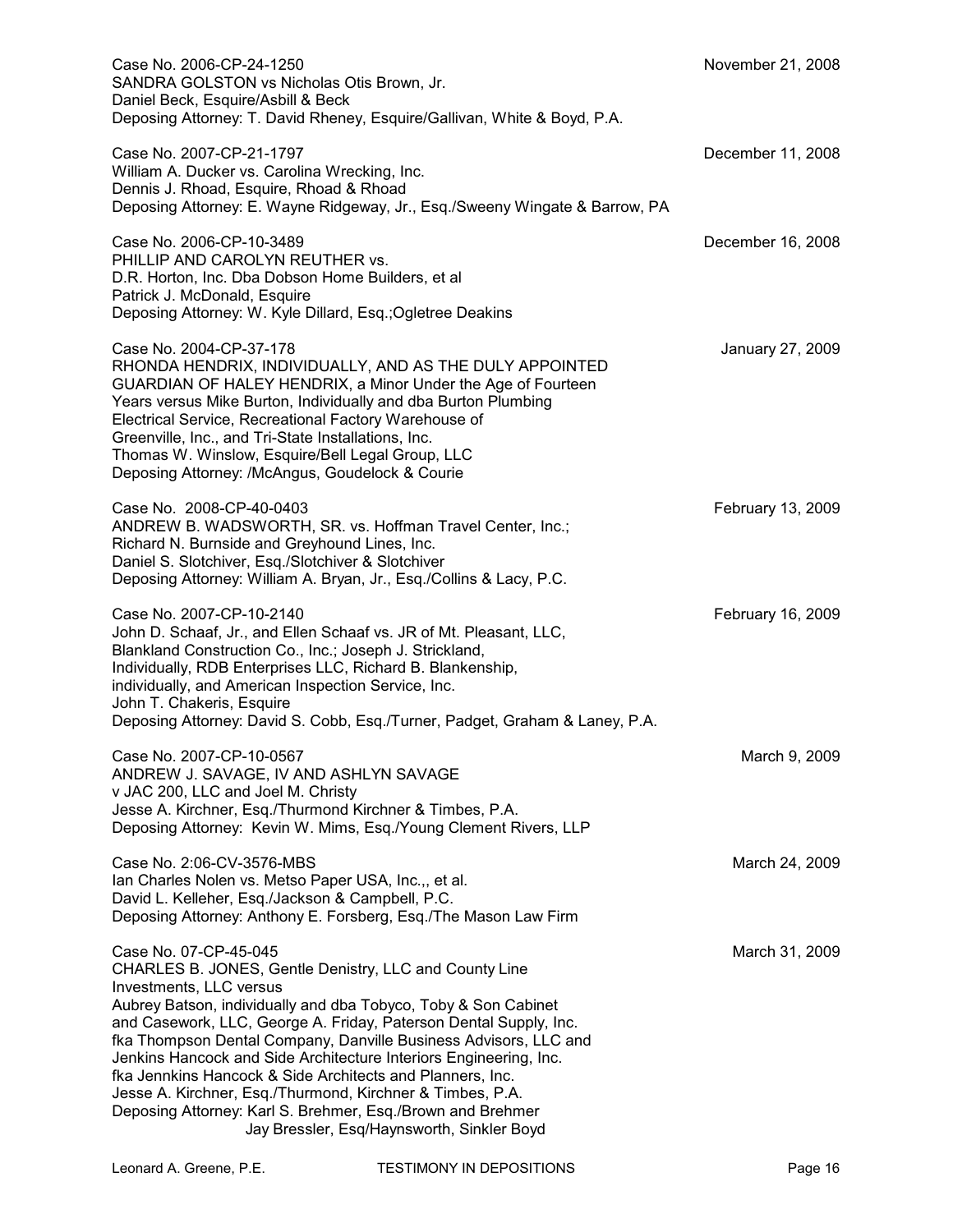| Case No. 2008-CP-40-1038<br>Teresa Watson Holmes and Tyrone Holmes vs.<br>Wade Hampton Padgett<br>Daniel A. Beck, Esq./Asbill & Beck<br>Deposing Attorney: Shannon F. Bobertz, Esq./Turner Padget Graham & Laney, P.A.                                                                                                                                                                                                                                                                                                                                                                     | April 13, 2009 |
|--------------------------------------------------------------------------------------------------------------------------------------------------------------------------------------------------------------------------------------------------------------------------------------------------------------------------------------------------------------------------------------------------------------------------------------------------------------------------------------------------------------------------------------------------------------------------------------------|----------------|
| Case No. 2007-CV-0345<br>HELEN FINLEY AND TRACY HOLT as Surviving Parents and Next Kin of<br>Ryan Holt, Deceased, and as Adminisrators of his Estate vs<br>Marshal A. Taylor, Richard D. Taylor, Lewis Vann and Georgia Power Company<br>Douglas M. Nelson, Esq.<br>Christopher J. Hudson, Esq.<br>Joseph R. Neal, Jr., Esq.<br>Deposing Attorney: Benjamin H. Brewton, Esq./Tucker, Everitt, Long, Brewton & Lanier                                                                                                                                                                       | April 24, 2009 |
| Case No. 2005-CP-16-0772<br>THE ESTATE OF ALLEN LORENZO TONEY<br>by and through Mary M. Washington<br>as duly appointed Personal Representative vs. Progress Energy<br>Carolinas, Inc., Osmose, Inc., Enerco Energy Services, Inc.<br>and Ethlyn Mack Moses<br>C. Carter Elliott, Jr., Esq./Bell Legal Group, LLC<br>Deposing Attorney: Hugh L. Willcox, Jr., Esq./Willcox, Buyck & Williams                                                                                                                                                                                               | April 30, 2009 |
| Case No. 2008-CP-40-2445<br>Carolina Blackhurst Houck, Personal Representative of<br>the Estate of Karen Gunter Blackhurst vs.<br>Spence's Point Council of Co-Owners, Inc., HOA Services, LLC,<br>John J. Quin & Lund Property Management, Inc.<br>Andrew S. Halio, Esq./Halio & Halio<br>Deposing Attorney: J. Paul Detrick, Esq./Peters Murdaugh                                                                                                                                                                                                                                        | May 5, 2009    |
| Case No. 2007-CP-10-4719<br>JANE DAVIS vs Stephen Helms, individually and dba<br>Helms Construction and Development versus<br>Robert B. Henderson, Charleston Power and Lighting, Icn.,<br>Michael L. Collins, individually and dba Charleston Power,<br>Mike Kehoe, David Penders, individually and dba<br>Penders Heating and A/C, Patrick H.Brittingham, and<br>Brittingham Mechanical, LLC<br>Jesse A. Kirchner, Esq./Thurmond Kirchner & Timbes<br>Abigail B. Walsh, Esquire<br>Deposing Attorney: Trent M. Kernodle, Esq. & David A. Root, Esq.<br>Kernodle, Root, Varnado & Coleman | June 17, 2009  |
| Case No. 2008-CP-10-983<br>JIMMY JAMES MERRITT vs. City of Charleston<br>Jack D. Cordray, Esq/Cordray Law Firm<br>Deposing Attorney: Robin L. Jackson, Esq./Senn, McDonald & Leinbach, LLC                                                                                                                                                                                                                                                                                                                                                                                                 | July 21, 2009  |
| Case No. 2008-CP-10-3711<br>LEE AND SHARON WALKER vs. Pardee Heating and Air Conditioning,<br>Pardee Service Experts, Service Experts, Inc., Lennox International,<br>Inc., and Atlantic Inc. Pest Management/Environment Protection<br>Steven D. Epps, Esq./Thurmond Kirchner & Timbes, P.A.<br>Deposing Attorney: Jeffrey A. Ross, Esq./Clawson & Staubes, LLC                                                                                                                                                                                                                           | July 23, 2009  |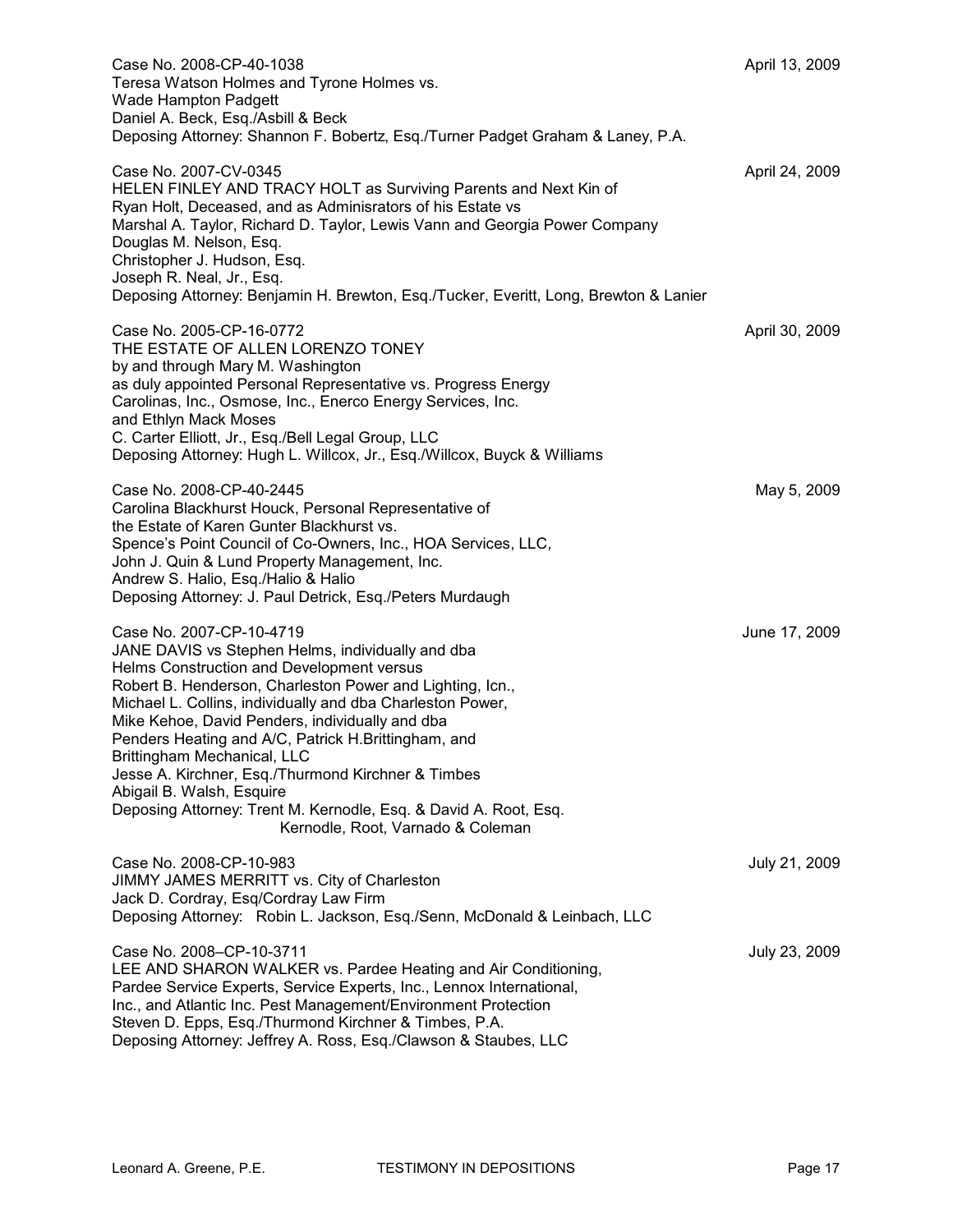| Case No. 07-CP-07-3851<br>Margaret Rabeor vs. Community Services Associates, Inc.<br>d/b/a CSA                                                                                                                                                                                                                                                                                                                                                                                                                                                                                                                                                               | August 18, 2009    |
|--------------------------------------------------------------------------------------------------------------------------------------------------------------------------------------------------------------------------------------------------------------------------------------------------------------------------------------------------------------------------------------------------------------------------------------------------------------------------------------------------------------------------------------------------------------------------------------------------------------------------------------------------------------|--------------------|
| Andrew S. Halio, Esq./Halio & Halio<br>Deposing Attorney: Thomas J. Finn, Esq./Finn Law Firm, PC                                                                                                                                                                                                                                                                                                                                                                                                                                                                                                                                                             |                    |
| Case No. 2006-CP-24-1250<br>SANDRA D. GOLSTON v. Nicholas O. Brown, Jr.<br>Daniel A. Beck, Esq./Asbill & Beck<br>Deposing Attorney: T. David Rheney, Esq./Gallivan, White & Boyd, P.A.                                                                                                                                                                                                                                                                                                                                                                                                                                                                       | August 18, 2009    |
| Case No. 2008-CP-14-<br>DENNIS J. GOULD v CZ Builders, LLC, Petr Dratky, Robert Hlusek,<br>Brabham Heating and Air, Sacash, Inc. d/b/a Bill's A/C,<br>Foskey Heating & Air, LLC, RU Contracting, D&N Construction<br>Inc. Of South Carolina a/d/a Doug Graham Roofing, Inc.,<br>Smirnoff Brothers Constructions, Inc.<br>Glynn L. Capell, Esq./Mullen Wylie<br>Deposing Attorney: Nancy D. Sadler, Esq/Griffith, Sadler & Sharp, P.A.                                                                                                                                                                                                                        | September 17, 2009 |
| Case No. 2008-CP-10-3711<br>LEE AND SHARON WALKER vs. Pardee Heating and Air Conditioning,<br>Pardee Service Experts, Service Experts, Inc., Lennox International,<br>Inc., and Atlantic Inc. Pest Management/Environment Protection<br>Steven D. Epps, Esq./Thurmond Kirchner & Timbes, P.A.<br>Deposing Attorney: Jeffrey A. Ross, Esq./Clawson & Staubes, LLC                                                                                                                                                                                                                                                                                             | November 4, 2009   |
| Case No. 2008-CP-10-4636<br>VONCILE TODD vs CPW/City of Charleston<br>Dale E. Van Slambrook, Esq./The Steinberg Law Firm<br>Deposing Attorney: John D. Harrell, Esq./Harrell Law Firm, P.A.                                                                                                                                                                                                                                                                                                                                                                                                                                                                  | November 12, 2009  |
| Case No. 2009-CP-08-1347<br>FREDDIE EARHART v Gilligan's Management<br>Dennis J. Rhoad, Esq/Rhoad & Rhoad<br>Deposing Attorney: Heather K. Coleman, Esq./Kernodle, Root & Coleman                                                                                                                                                                                                                                                                                                                                                                                                                                                                            | November 19, 2009  |
| Case No. 2008-CP-07-3698<br>SEA PINES COUNTRY CLUB v Stone/Light, Inc., et al.<br>Glynn L. Capell, Esq./Mullen Wylie<br>Deposing Attorney: David S. Cobb, Esq./Turner Padget                                                                                                                                                                                                                                                                                                                                                                                                                                                                                 | November 30, 2009  |
| Case No. 09C-01457-1<br>NATHANIEL MACK v Star Transportation, Inc,<br>Covenant Transport, Inc., Robert Jones and<br>Discover Property & Casualty Insurance Company<br>Daniel A. Beck, Esq./Asbill & Beck<br>Deposing Attorney: Dwight Chamberlin, Esq./Gray King Chamberlin & Martineau                                                                                                                                                                                                                                                                                                                                                                      | December 15, 2009  |
| Case No. 2008-CP-10-4241<br>JOHN LOUIS WALLER AND JO LYNN HASS WALLER,<br>Trustees for the Waller Family Trust, under<br>Trust Agreement Dated August 5, 1999 and<br>John Louis Waller and Jo Lynn Hass Waller, Individually vs<br>Southeastern Homes, LLC, Southeastern Custom Homes, LLC,<br>Southeastern Homes Development Group, LLC and<br>Norman Cooper individually, Benjamin Mora Constructions, LLC,<br>Joseph Vottia dba Topp Gun Roofing, A&E Heating and Air, Inc.,<br>Mason Construction Company, Lawrence Mason, individually,<br>Earl S. Harl, Individually, and Southern Lumber & Millwork Corp.<br>John T. Chakeris, Esq./Chakeris Law Firm | January 18, 2010   |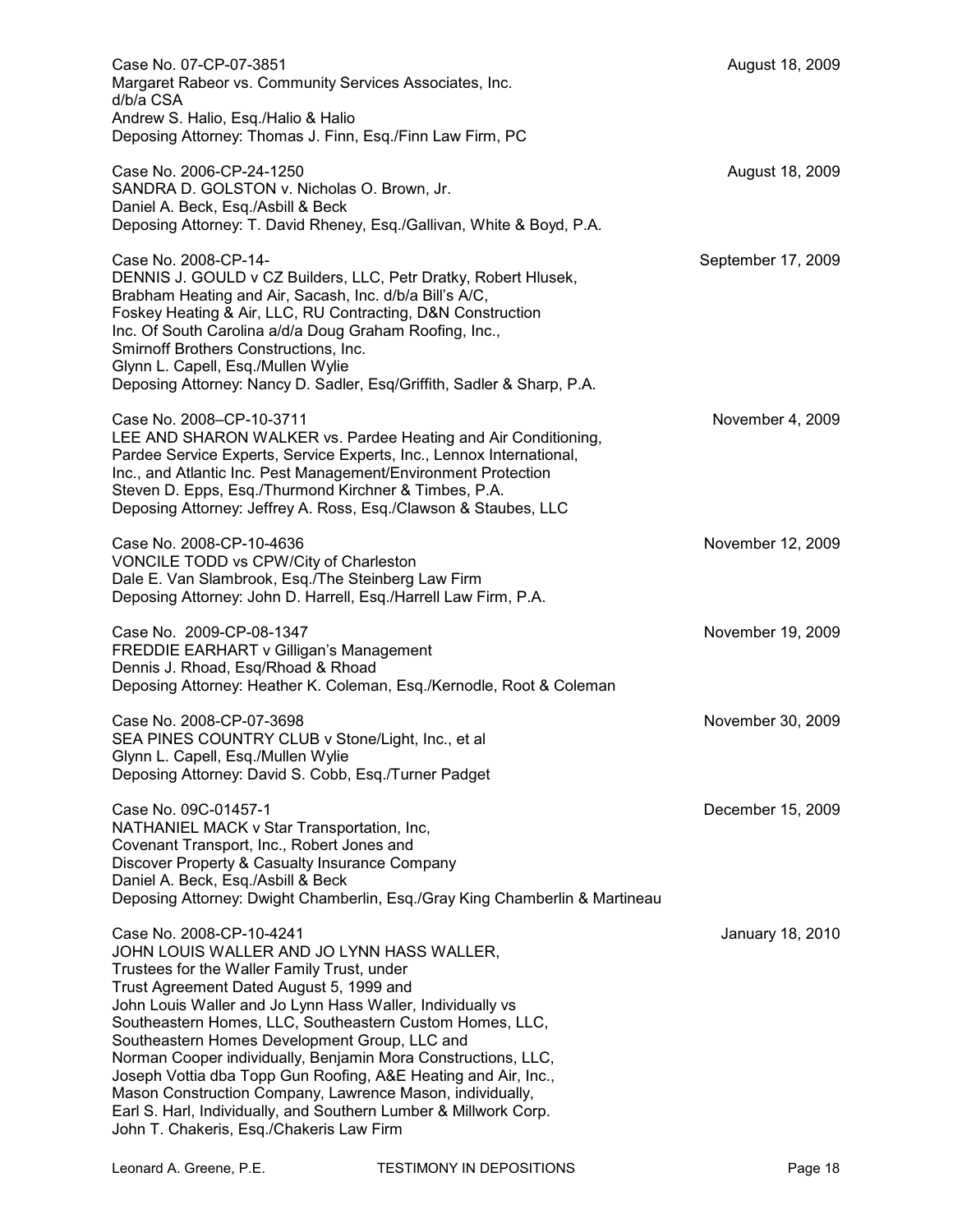| Deposing Attorney: Amanda R. Maybank, Esq./Maybank Law Firm, LLC                                                                                                                                                                                                                                                                                                                                                                                                                                                                                                                                                                                                                                                                                                                                                                                                                                                                                        |                   |
|---------------------------------------------------------------------------------------------------------------------------------------------------------------------------------------------------------------------------------------------------------------------------------------------------------------------------------------------------------------------------------------------------------------------------------------------------------------------------------------------------------------------------------------------------------------------------------------------------------------------------------------------------------------------------------------------------------------------------------------------------------------------------------------------------------------------------------------------------------------------------------------------------------------------------------------------------------|-------------------|
| Case No. 2008-CP-10-4872<br>THEODORE M. SOLSO AND DENISE L. SOLSO vs<br>Skipper Shaffer, Inc., Pella Window and Door, Inc. and<br>Pella Window and Door, LLC,                                                                                                                                                                                                                                                                                                                                                                                                                                                                                                                                                                                                                                                                                                                                                                                           | January 20, 2010  |
| Skipper Shaffer Homes, LLC, Henry D. Shaffer, Jr., Individually, vs<br>RC Contractors, Inc., Palmetto Exteriors, Inc., Stuart Harkins dba<br>Exterior Images, Marine Construction, Inc., Settimio Hardwood<br>Floors, Inc., and Service Experts, Inc.                                                                                                                                                                                                                                                                                                                                                                                                                                                                                                                                                                                                                                                                                                   |                   |
| Skipper Shaffer, Inc. vs.<br>RC Contractors, Inc., Palmetto Exteriors, Inc., Stuart Harkins dba<br>Exterior Images, Marine Construction, Inc., Settimio Hardwood<br>Floors, Inc., and Service Experts, Inc., and Johnny Horton<br>John C. Hayes, Esq./ Hayes Law Firm<br>Deposing Attorney: Jenny C. Honeycutt, Esq., Haynsworth Sinkler Boyd PA                                                                                                                                                                                                                                                                                                                                                                                                                                                                                                                                                                                                        |                   |
| Case No. 2008-CP-08-807<br>JAMES A. TOLLISON AND SANDRA L. TOLLISON v<br>Max G. Crosby Construction Company, Inc. V<br>Benjamin Mora Construction, LLC, Cohen's<br>Drywall Company, Inc., BEMCO, Inc., R&J Air<br>Conditioning, LLC, Glasgow Roofing Company, Inc.,<br>D.S. Byrd Lawn Maintenance & Grading, Inc.,<br>Robert Pendarvis, and Cowart Services, Inc.<br>Frank Cisa, Esquire<br>Deposing Attorney: L. Dean Best, Esq./Haynsworth Sinkler Boyd, P.A.                                                                                                                                                                                                                                                                                                                                                                                                                                                                                         | February 2, 2010  |
| Case No. 2009-CP-32-01622<br>Lexington County, Court of Common Pleas<br>USAA Casualty Insurance Company, As Subrogee of<br>Roy M. McLaughlin versus<br>Todd Osteen dba Osteen Electrical and Decking, and<br>Walt Gladden dba Gladden Construction<br>Albert S. Nalibotsky, Esq./Quick, Widis & Nalibotsky, PLLC<br>Deposing Attorney: J. Edward Bradley, Esq/Moore Taylor & Thomas, PA                                                                                                                                                                                                                                                                                                                                                                                                                                                                                                                                                                 | February 16, 2010 |
| Case No. 2008-CP-07-1307<br><b>BEAUFORT COUNTY vs Johnson Controls</b><br>Jason Daigle, Esq./Maybank Law Firm<br>Deposing Attorney: Jeffrey Whitt, Esq./Reed Smith, LLP                                                                                                                                                                                                                                                                                                                                                                                                                                                                                                                                                                                                                                                                                                                                                                                 | February 24, 2010 |
| Case No. 2008-CP-10-49<br>MARK F. TESANIAR AND NAN M. TESANIAR v<br>Fenwick Plantation Tarragon, LLC, an SC LLC fka<br>Fenwick Tarragon Apartments, LLC, a SC LLC,<br>Charleston Tarragon Manager, LLC, A DE LLC,<br>Tarragon Development Corporation, A NV Corp.,<br>Summit Contractors Group, Inc.; Fugleberg Koch Architects, Inc.;<br>Development, Compliance & Inspections, Inc;<br>H2I Consulting Engineers, Twelve Oaks at Fenwick Propoerty<br>Owners Association, Inc.; Professional Plastering & Stucco, Inc.;<br>Los Campos, Inc., North Florida Framing, Inc.; Magna Wall,<br>All South Vinyl Products, Inc.; Marquez Construction Inc.; JT<br>Walker Industries, Inc., JT Industries dba General Aluminum Corporation<br>and General Aluminum Company of Texas, LP; and JR Hobbs Co - Atlanta, LLC<br>fka a JRH Mergo Co., LLC<br>John T. Chakeris, Esq/Chakeris Law Firm<br>Deposing Attorney: S. Markey Stubbs, Esq/Baker Ravenel Bender | March 25, 2010    |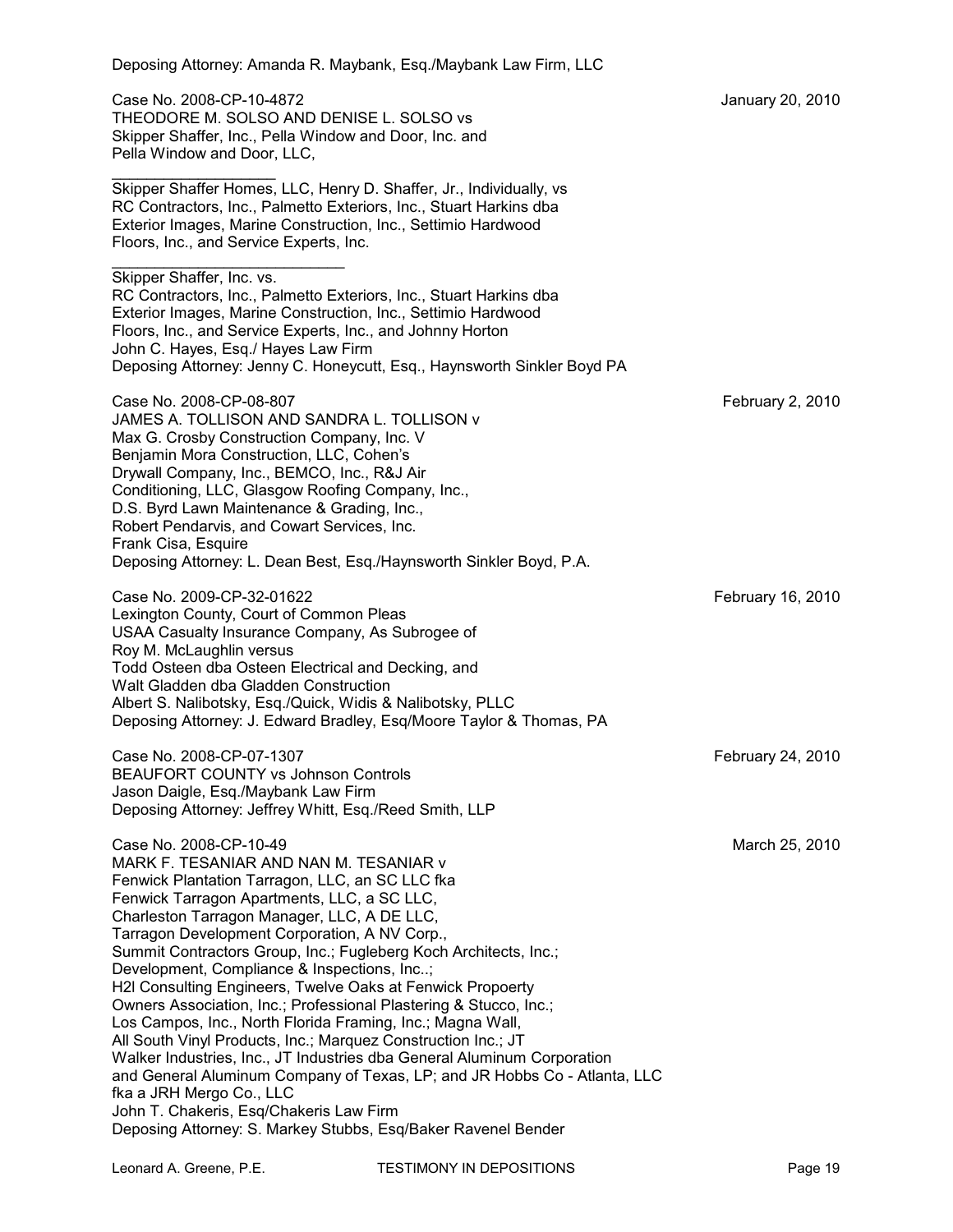| Case No. 2008-CP-10-7217<br>MEETING STREET AT TENNYSON ROW HORIZONTAL PROPERTY REGIME                                                                                                                                                                                                                                                                                                                                                                                                                                                                                                                                                                                                                                                                                                                                                                                                                                                                   | March 31 and April 1, 2010 |
|---------------------------------------------------------------------------------------------------------------------------------------------------------------------------------------------------------------------------------------------------------------------------------------------------------------------------------------------------------------------------------------------------------------------------------------------------------------------------------------------------------------------------------------------------------------------------------------------------------------------------------------------------------------------------------------------------------------------------------------------------------------------------------------------------------------------------------------------------------------------------------------------------------------------------------------------------------|----------------------------|
| BY MEETING STREET AT TENNYSON ROW HOMEOWNERS ASSOCIATION, INC. V<br>Meeting Street Builders, LLC; Meeting Street Companies, LLC,<br>Meeting Street Companies, Inc.; MS Tenn Towns, LLC;<br>Joseph T. Roy, IV; John Doe; All aforementioned Defendants d/b/a<br>Meeting Street Homes and Communities; Advanced Gutter Solutions, LLC;<br>and Monzi, Inc., et al.<br>Justin Lucey, Esq./Justin O'Toole Lucey, P.A.                                                                                                                                                                                                                                                                                                                                                                                                                                                                                                                                        |                            |
| Deposing Attorney: L. Dean Best, Esq/Haynsworth Sinkler Boyd, PA<br>Bachman S. Smith, IV, Esq/Haynsworth Sinkler Boyd, PA                                                                                                                                                                                                                                                                                                                                                                                                                                                                                                                                                                                                                                                                                                                                                                                                                               |                            |
| Case No. 2008-CP-10-1658<br>MILFORD B. HATCHER, JR. AND AILEEN P. HATCHER vs.<br>Camens Architectural Goup, LLC, Marc Camens, Individually<br>and dba Camens Architectural Group; Amasai, Inc., dba<br>K&N Constructions; Nick Delullo, Individually and Karen Delullo,<br>Individually; DC Services-HVAC; Dan Champlin aka Daniel Champlin,<br>Individually; Steve Votta, Individually; Topp Gun Roofing<br>W.H. Bundy, Jr., Esq/Smith Bundy Bybee & Barnett, PC<br>Deposing Attorney: William C. Helms, III, Esq./Barnwell Whaley Patterson & Helms, LLC                                                                                                                                                                                                                                                                                                                                                                                              | May 19. 2010               |
| Case No. 2008-CP-08-2715<br>200 RIVER LANDING DRIVE PHASE I, CONDOMINIUM ASSOCIATION, INC.;<br>Christine Winter; Sergio Fedelini; Diane Monroe; William & Christine Pace;<br>Carroll Spencer; Harriet Fellows; and Kathy Saini, vs<br>Cline Design Associates, P.A.<br>Michael Seekings, Esq./Leath Bouch & Seekings, LLP<br>Deposing Attorney: Jenna McGee, Esq/Parker Poe Adams & Bernstein                                                                                                                                                                                                                                                                                                                                                                                                                                                                                                                                                           | June 28, 2010              |
| Case No. 2008-CP-10-49<br>Mark F. Tesaniar and Nan M. Tesaniar v<br>Fenwick Plantation Tarragon, LLC, an SC LLC fka<br>Fenwick Tarragon Apartments, LLC, a SC LLC,<br>Charleston Tarragon Manager, LLC, A DE LLC,<br>Tarragon Development Corporation, A NV Corp.,<br>Summit Contractors Group, Inc.; Fugleberg Koch Architects, Inc.;<br>Development, Compliance & Inspections, Inc;<br>H2I Consulting Engineers, Twelve Oaks at Fenwick Propoerty<br>Owners Association, Inc.; Professional Plastering & Stucco, Inc.;<br>Los Campos, Inc., North Florida Framing, Inc.; Magna Wall,<br>All South Vinyl Products, Inc.; Marquez Construction Inc.; JT<br>Walker Industries, Inc., JT Industries dba General Aluminum Corporation<br>and General Aluminum Company of Texas, LP; and JR Hobbs Co - Atlanta, LLC<br>fka a JRH Mergo Co., LLC<br>John T. Chakeris, Esq/Chakeris Law Firm<br>Deposing Attorney: S. Markey Stubbs, Esq/Baker Ravenel Bender | July 1, 2010               |
| Case No. 2008-CP-40-6438<br><b>LINDA JENKINS vs</b><br>Edens and Avant, Inc.<br>Brad Hewett, Esq/Mike Kelly Law Group, LLC<br>Deposing Attorney: Breon C.M. Walker, Esq/Ellis, Lawhorne & Sims, PA                                                                                                                                                                                                                                                                                                                                                                                                                                                                                                                                                                                                                                                                                                                                                      | July 15, 2010              |
| Case No. 2009-CP-10-0596<br>DENISE M. SOLSO TRUST, AND DENISE M. SOLSO, TRUSTEE VS<br>Air Care Services, LLC; Island Realty dba Island Realty, Inc;<br>Phil Singletary and AIG Private Insurance Group aka<br>International South, Ins.<br>John C. Hayes, IV, Esq/Hayes Law Firm, LLC<br>Deposing Attorney: Bachman Smith, Esq/Haynsworth Sinkler Boyd                                                                                                                                                                                                                                                                                                                                                                                                                                                                                                                                                                                                  | July 19, 2010              |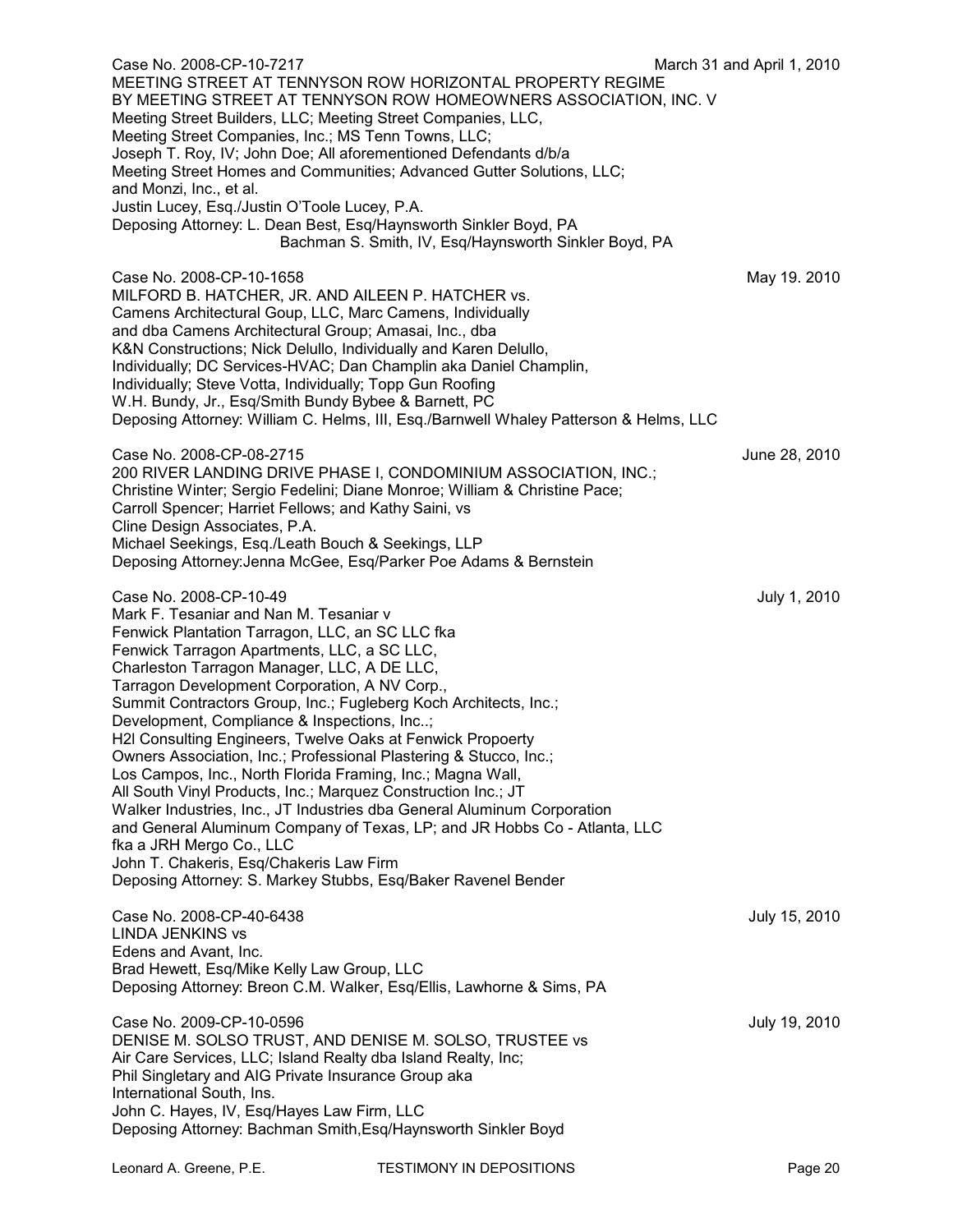| Case No. 2009-CP-10-632<br>TIMOTHY C. ASSEY AND DIANNE ASSEY v<br>Harvin Construction, LLC, and Charles R. Harvin, Jr.,<br>Benjamin L. Mora d/b/a Mora Construction,<br>Scofano Corporation fka Tania Scofano Carpentry Corporation,<br>AM Jacobs, Inc., Palmetto State Plumbing, LLC,<br>Angel Cruz dba Lara Framing, Jordan Stucco, LLC,<br>Carolina Shelving & Mirror Co., Inc., and Magic Color Enterprises<br>Jesse A. Kirchner, Esq & Stephen Epps, Esq/Thurmond Kirchner Timbes & Yelverton<br>Deposing Attorney: David S. Cobb, Esq/Turner Padget | August 18, 2010   |
|-----------------------------------------------------------------------------------------------------------------------------------------------------------------------------------------------------------------------------------------------------------------------------------------------------------------------------------------------------------------------------------------------------------------------------------------------------------------------------------------------------------------------------------------------------------|-------------------|
| Case No. 2009-CP-08-1587<br>JOSEPH E. PASTRE AND DENISE R. PASTRE versus<br><b>Centex Homes versus</b><br>Coastal Concrete Southeast, LLC and A.C.& A. Concrete Inc.<br>Steven L. Smith, Esquire, Smith & Koontz, P.A.<br>Deposing Attorney: Jenny C. Honeycutt, Esq./Haynsworth Sinkler Boyd, PA                                                                                                                                                                                                                                                         | October 22, 2010  |
| Case No. 2009-CP-26-5788<br>CHARLENE H. CLEMONS AND JEFFREY S. CLEMONS vs<br>Pan American Property Owners' Association, Inc.,<br>Timbes Architectural Group, Inc., Biaden & Associates, Inc.,<br>Hucks Pool Company, Inc. And Impressive Concrete, Inc.<br>J. William Parker, III, Esq./Mike Kelly Law Group, LLC<br>Deposing Attorney: Preston B. Dawkins, Jr., Esq./Aiken Bridges                                                                                                                                                                       | January 11, 2011  |
| Case No. 2006-CP-10-397<br>JAMES AND GLORIA MAGUIRE vs<br>Wappoo Service Co., Inc.<br>Steven Smith, Esq./Smith & Koontz, PA<br>Deposing Attorney: David C. Cleveland, Esq./Clawson & Staubes                                                                                                                                                                                                                                                                                                                                                              | February 21, 2011 |
| Case No. 4:09-CV-1574<br>MICHELLE DEVOSS LANE, PERSONAL REPRESENTATIVE OF THE<br>ESTATE OF JUSTIN DEVOSS, (DECEASED) vs<br>Black & Decker (U.S.), Inc., Dewalt Industrial Tool Company,<br>Carolina Supply, Inc., a/k/a Carolina Supplyhouse, Inc.<br>Gedney M. Howe, Esquire<br>Deposing Attorney: Jay T. Thompson, Esq/Nelson Mullins Riley & Scarborough, LLP                                                                                                                                                                                          | April 28, 2011    |
| Case No. 2008-CP-10-6746<br>CCMS, LLC dba Coast Comfort Mechanical Services, LLC vs<br>MARK C. AND MARY ALYCE STEPHENS<br>Jesse Kirchner, Esq & Stephen Epps, Esq/Thurmond Kirchner Timbers & Yelverton<br>Deposing Attorney: Kenneth A. Davis, Esq./Boykin & Davis, LLC                                                                                                                                                                                                                                                                                  | May 16, 2011      |
| Case No. 2010-CP-18-1277<br>MICHAEL AND BARBARA HODGES versus<br>Daniel Farrell and Sanddra Farrell<br>Phillip Berlinsky, Esq/Riesen Law Firm<br>Deposing Attorney: G. Troy Thames, Esq/Turner Padget                                                                                                                                                                                                                                                                                                                                                     | May 20, 2011      |
| Case No. 2010-CP-08-2039<br>BRENDA R. DUPRE vs<br>TCB Foods, LLC and Zaxby's Franchising, Inc.<br>And TCB Foods, LLC vs<br>Courltand Construction Company, Inc.<br>John P. Linton, Esq/Duffy and Young<br>Deposing Attorney: Jessica C. Tyndall, Esq and Ashley B. Currin, Esq/Brown Law, LLP                                                                                                                                                                                                                                                             | June 10, 2011     |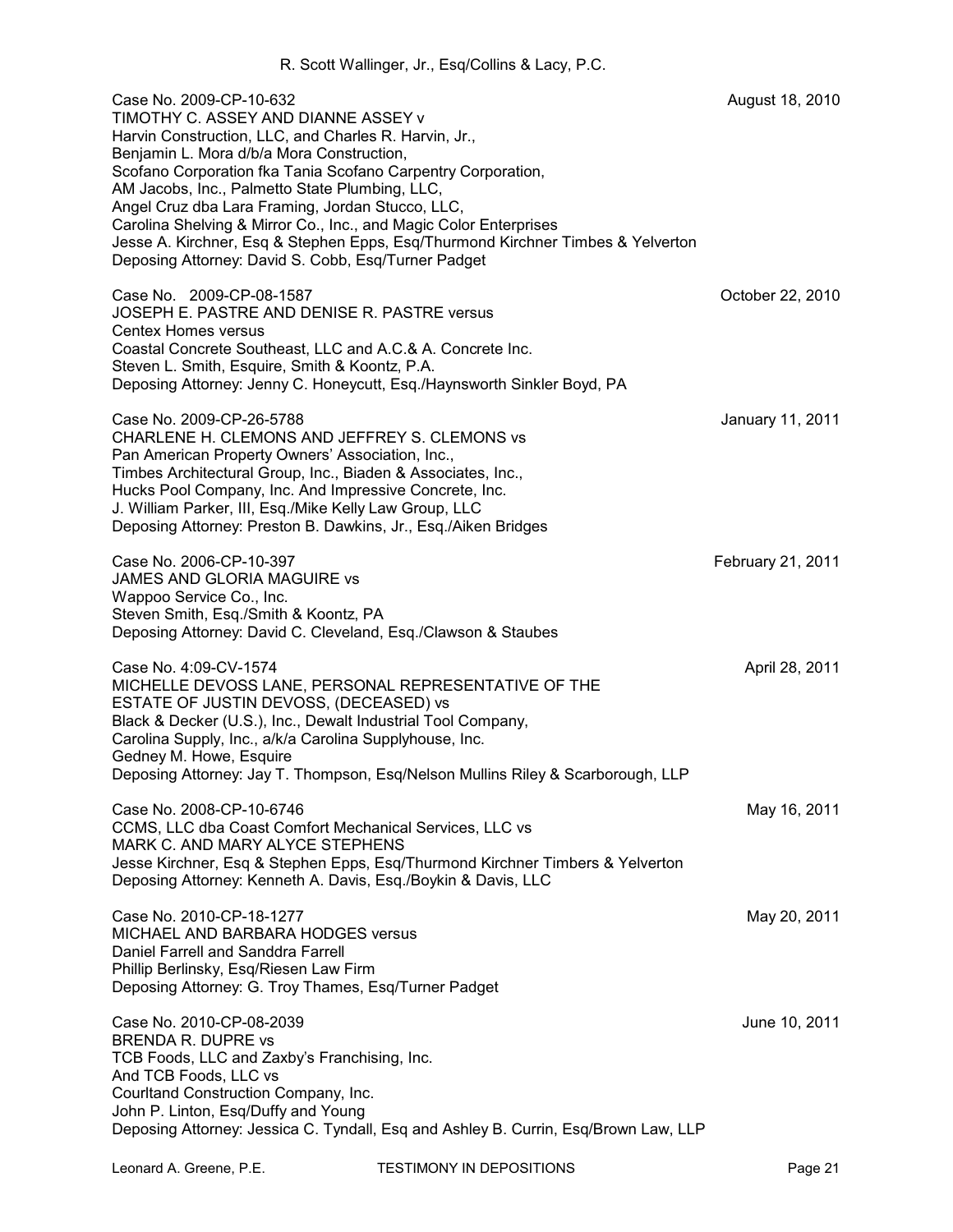| Case No. 3-20-CV-03247-JFA<br>CALVIN MCLEOD AND MARIE MCLEOD vs<br>Progress Energy Carolinas, Inc.<br>C. Carter Elliott, Esq/Bell Legal Group<br>Deposing Attorney: Galvin B. Parsons, Esq/Troutman Sanders, LLP                                                                                                                     | June 23, 2011    |
|--------------------------------------------------------------------------------------------------------------------------------------------------------------------------------------------------------------------------------------------------------------------------------------------------------------------------------------|------------------|
| Case No. 2009-CP-10-5551<br>DIANE BROWN, INDIVIDUALLY AND AS GUARDIAN AD LITEM OF<br>SHANTELL BROWN, A MINOR<br>-VS-                                                                                                                                                                                                                 | July 14, 2011    |
| The South Carolina Department of Education and<br>The Citadel Military College of South Carolina<br>Daniel A. Beck, Esquire/Asbill & Beck<br>Deposing Attorney: Craig E. Burgess, Esq./Barnwell Whaley Patterson & Helms                                                                                                             |                  |
| Case No. 2009-CP-15-61<br><b>TONNI CHOICE</b><br>-VS-                                                                                                                                                                                                                                                                                | July 15, 2011    |
| South Carolina Department of Education,<br>Colleton County School District and<br><b>Forest Hills Elementary School</b><br>Daniel A. Beck, Esq./Asbill & Beck<br>Deposing Attorney: J. Reaves McLeod, Esq./McLEod Fraser & Cone                                                                                                      |                  |
| Case No. 2008-CP-10-4636<br><b>VONCILLE TODD</b><br>-VS-                                                                                                                                                                                                                                                                             | July 21, 2011    |
| Commissioners of Public Works of The City of Charleston<br>Dale Van Slambrook, Esq/The Steinberg Law Firm<br>Deposing Attorney: John D. Harrell, Esq/The Harrell Law Firm, PA                                                                                                                                                        |                  |
| Case No. 2010-CP-12-00404<br><b>CAROLYN L. OWENS</b><br>-VS-                                                                                                                                                                                                                                                                         | August 8, 2011   |
| Neill E. Jones<br>Daniel A. Beck, Esquire/Asbill & Beck<br>Deposing Attorney: Bradley L. Lanford, Esquire/Baker Ravenel & Bender, LLC                                                                                                                                                                                                |                  |
| Case No. 2009-CP-10-3919<br>XIPHIAS HOLDINGS, LLC AND ANCHOR SIGN INCORPORATED<br>-VS-                                                                                                                                                                                                                                               | October 7, 2011  |
| ADT Security Services, Inc., J. Sidney, Inc. dba<br>Prestige Heating and Air Conditioning, and<br>Travelers Property Casualty Company of America<br>John T. Chakeris, Esquire/The Chakeris Law Firm<br>Phillip W. Segui, Jr., Esquire/Segui Law Firm, LLC<br>Deposing Attorney: Patrick T. Morrissey, Esquire/Clawson & Staubes, LLC |                  |
| Case No. 09C-18576-5 (Gwinnett Co., GA)<br><b>JAMES MCCARTHY</b><br>-VS-                                                                                                                                                                                                                                                             | October 14, 2011 |
| Lowe's Home Centers Inc.<br>James A. Rice, Jr., Esquire/James A. Rice, Jr., P.C.<br>Deposing Attorney: Michael J. Rust, Esquire/Gray Rust St. Amand Moffett & Brieske, LLP<br>Samuel I. Moss, Esquire/Gray Rust St. Amand Moffett & Brieske, LLP                                                                                     |                  |
| Case No. 09-48838 CA 20<br>CRYSTAL MITCHELL AND JEFF ENRIQUEZ, AS CO-PERSONAL REPRESENTATIVES OF<br>THE ESTATE OF JEFFREY RAYE ENRIQUEZ, (A MINOR) DECEASED                                                                                                                                                                          | February 2, 2012 |
| -VS-<br>Bellsouth Telecommunications, Inc. d/b/a AT&T Florida,                                                                                                                                                                                                                                                                       |                  |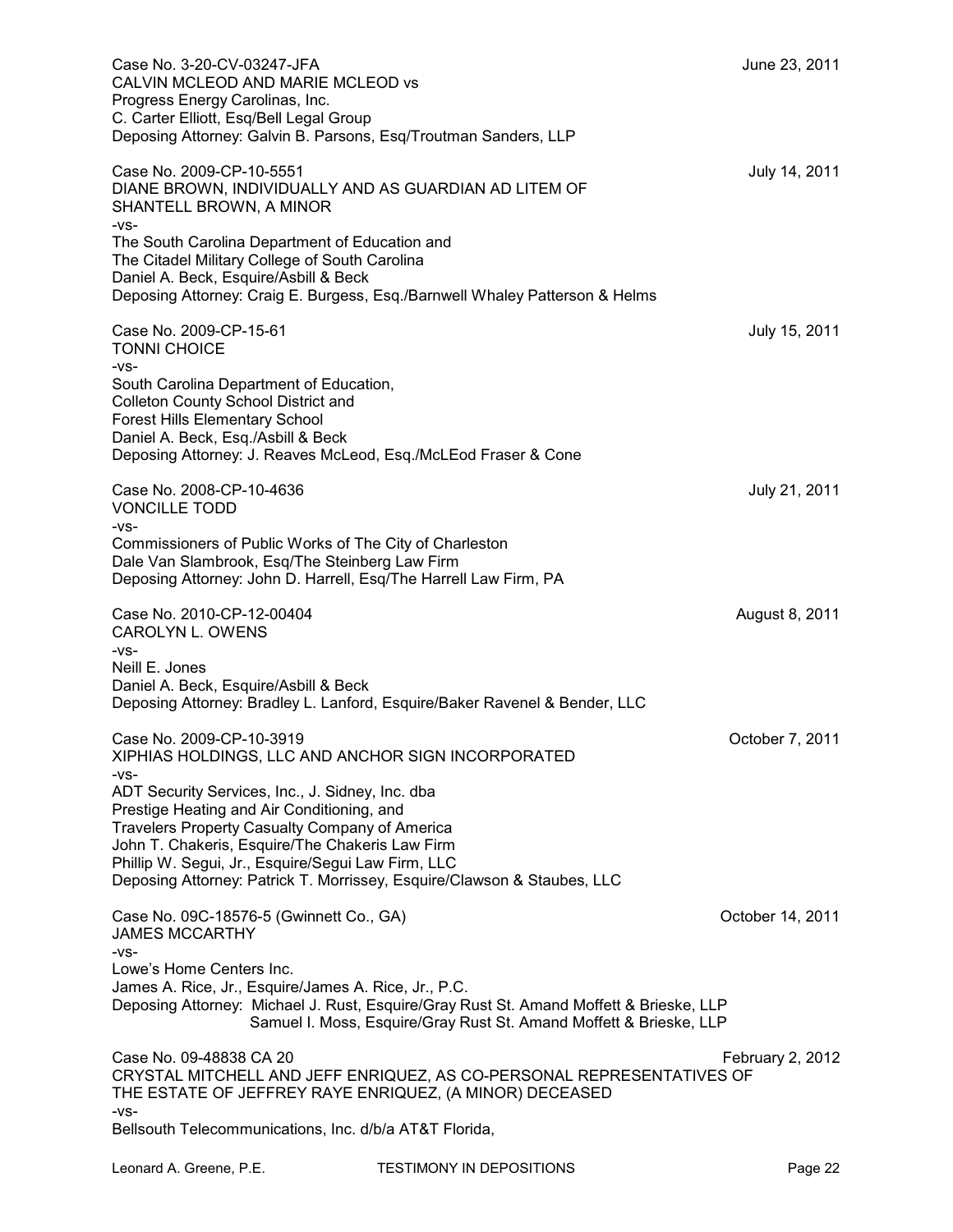| A Foreign Corporation; and Florida Power & Light Company,                                                                                                                                                                                                                                                                                                                                                                                                                                       |                |
|-------------------------------------------------------------------------------------------------------------------------------------------------------------------------------------------------------------------------------------------------------------------------------------------------------------------------------------------------------------------------------------------------------------------------------------------------------------------------------------------------|----------------|
| a Florida Corporation                                                                                                                                                                                                                                                                                                                                                                                                                                                                           |                |
| David B. Mishael, Esquire<br>Deposing Attorney: Robert E. Boan, Esq./Florida Power & Light Company Law Department                                                                                                                                                                                                                                                                                                                                                                               |                |
| Case No. 2010-CP-18-3140<br>MARLENE LEE, AS GUARDIAN AD LITEM OF ALFONZO LEE, JR., A MINOR<br>-VS-                                                                                                                                                                                                                                                                                                                                                                                              | March 21, 2012 |
| Singleton Rental Property, Inc. And The AgentOwned Realty Company/<br>Premiere Group, Inc.<br>Christopher J. McCool, Esquire//The Joye Law Firm                                                                                                                                                                                                                                                                                                                                                 |                |
| Deposing Attorney: Phillip S. Ferderigos., Esq/Barnwell Whaley Patterson & Helms, LLC                                                                                                                                                                                                                                                                                                                                                                                                           |                |
| Case No. 2011-CP-10-6853<br><b>CHARLES W. WATKINS</b>                                                                                                                                                                                                                                                                                                                                                                                                                                           | April 4, 2012  |
| $-VS-$<br>Citadel Professional Building, LLC<br>Stephen T. Schachte, Esquire<br>Deposing Attorney: Samia H. Nettles, Esq/Pritchard & Elliott, LLC                                                                                                                                                                                                                                                                                                                                               |                |
| Case No. 2011-CP-10-673<br><b>CHARLEANE GADDIE</b><br>$-VS-$                                                                                                                                                                                                                                                                                                                                                                                                                                    | May 9, 2012    |
| D. Mark Stokes and Stephen G. Kmetz,<br>both Individually and dba SK Squared<br>I. Keith McCarty, Esquire                                                                                                                                                                                                                                                                                                                                                                                       |                |
| Walter S. Ameika, Jr., Esq/Ameika DeVane Mack<br>Deposing Attorney: Phillip Florence, Jr., Esq/Turner Padget Graham & Laney, PA                                                                                                                                                                                                                                                                                                                                                                 |                |
| Case No. 2011-CP-10-03721<br>LORAN AND CAROLYN MAIER<br>$-VS-$                                                                                                                                                                                                                                                                                                                                                                                                                                  | May 23, 2012   |
| Pardee Refrigeration, LLC<br>Abigail B. Walsh, Esq/Williams & Walsh<br>Deposing Attorney: Jared H. Garraux, Esq/Richardson Plowden                                                                                                                                                                                                                                                                                                                                                              |                |
| Case No. 2010-CP-10-9917<br>Rolando Santiago, as the Personal Representative of<br>The Estate of Jose Hernandez-Arizmedni<br>aka Eduardo Gomez-Ortiz                                                                                                                                                                                                                                                                                                                                            | July 16, 2012  |
| -VS-<br>CHLOE ENGEL, US Group, Inc., Southern Concrete and Construction, Inc.,<br>Sanders Brothers Construction Company, Inc., J. Moore Electrical<br>Contractors, Inc., and Charleston County<br>Andrew S. Halio, Esquire/Halio & Halio                                                                                                                                                                                                                                                        |                |
| Deposing Attorney: Robert V. Phillips, Esq./McGowan Hood & Felder, LLC                                                                                                                                                                                                                                                                                                                                                                                                                          |                |
| Case No. 2010-CP-08-142<br>Fred Danziger, Jack E. Fockler, Cheryl L. Fockler, Nancy K. Johnson,<br>Terry D. Johnson, Jean C. Lafrance, Katherine S. Lafrance, Joseph Maurelli,<br>Jeanne M. Sheehy, Robert F. Sheehy, Robert Weisner, David H. Williams, Jr.,<br>Joe Spano, Ruth Ann Pepple, John Stropki, Elizabeth Stropki,                                                                                                                                                                   | July 17, 2012  |
| Steve Stormzand, Sue Stormzand, Michael Margolis and Rose Margolis                                                                                                                                                                                                                                                                                                                                                                                                                              |                |
| $-VS-$<br>New Tradition Builders, Inc., New Traditions Custom Home Builders, Inc.<br>Bracci Roofing, LLC, Castle Siding, Inc., Cohen's Drywall Company, Inc.,<br>Fine Builders, LLC, J. Mora Brick and Block Mason, LLC, AD Brick and Block, LLC,<br>Martschink Construction Company, Inc., Sharon's Painting, LLC, Southern<br>Interior Trim, and Summers Landscape Construction, Inc., Jose DeJesus Navarro,<br>Patriort's Drywall, Inc., Advanced Plumbing Heating and Air, Inc., Tim Latto, |                |
| Tim Hilkhuijsen, CEMS, Inc., Design Works, L.C., Builders FirstSource -                                                                                                                                                                                                                                                                                                                                                                                                                         |                |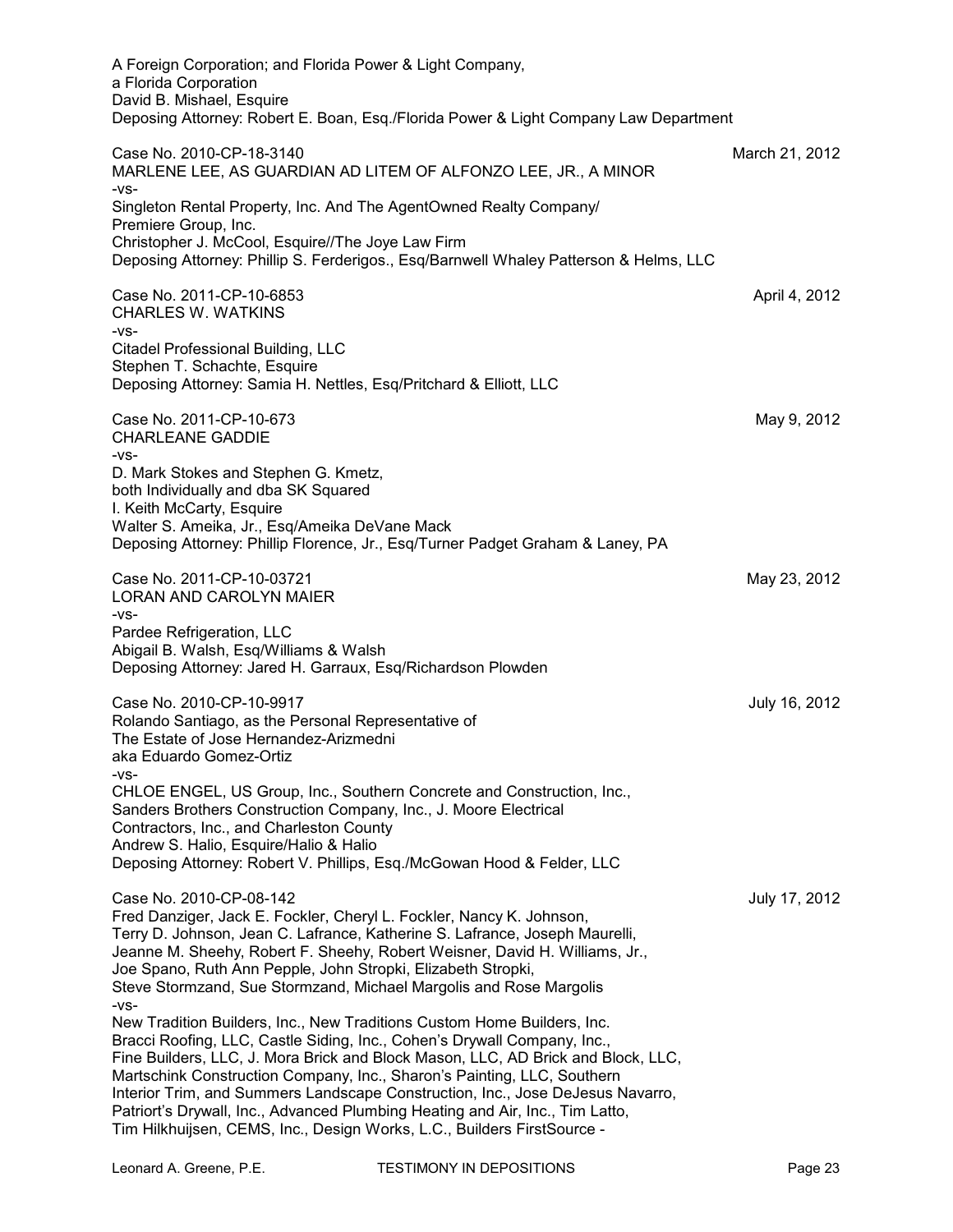Southeast Broup, LLC, Andersen Windows, Inc., Hoover Treated Wood Products, Inc., and Arturo Sandoval Saucedo and Jesus Saucedo Sandoval, both d/b/a J&A Construction Siding, LLC; and J & A Construction Siding, LLC. Justin O'Toole Lucey, Esquire/Lucey Law Firm Deposing Attorney:: Henry W. Frampton, IV, Esq/K&L Gates, LLP Case No. 2011-CP-27-00612 **August 27, 2012** August 27, 2012 LUZ COREY AND THOMAS COREY AS THE PARENTS AND GUARDIAN AD LITEM FOR SOPHIA COREY -vs-The Town of Hardeeville a/k/a The City of Hardeeville and Kidz Play & Party Rentals, LLC Gregory M. Galvin, Esq., Galvin Law Group Deposing Attorney: C. Scott Graber, Esq., Graber Law Firm Case No. 2011-CP-10-6678 September 25, 2012 Elbert Edward Rampey, II -vs-JUDYTH MOORE Andrew S. Halio, Esquire/Halio & Halio Deposing Attorney: A. Stuart Hudson, Esq/Hughey Law Firm, LLC Case No. 2011-CP-10-4036 October 9, 2012 BRUCE BERLINSKY, AS SPECIAL ADMINISTRATOR OF THE ESTATE OF NICHOLAS J. O'BRIEN -vs-SCANA Corporation and/or SCE&G Holding Company, Inc. dba South Carolina Electric and Gas Company, and/or South Carolina Electric and Gas Company Attorney: Jonathan R. Hendrix, Sr., Esquire/Williams, Hendrix, Steigner & Brink, P.A. Deposing Attorney: John A. Massalon, Esq/Wills, Massalon & Allen, LLC Case No. 2011-CP-07-03197 November 28, 2012 LORETTA WELLS  $-VS-$ Epperson, LLC and Epperson, Inc. a/k/a Service Experts, Inc. Attorney: Glynn L. Capell, Esq.,/Capell Law Firm Deposing Attorney: Jared H. Garraux, Esq./Richardson Plowden & Robinson, P.A. Case No. 2011-CP-10-6392 December 3, 2012 HERMAN AND CONSTANCE HAUPSTEIN -vs-American Residential Services, LLC d/b/a ARS Joshua F. Evans, Esquire/Justin O'Toole Lucey, P.A. Deposing Attorney: F. Cordes Ford, IV, Esq./Womble Carlyle Sandridge and Rice, LLP Case No. 2012-CP-10-1314 December 5, 2012 CHARLENE CONYERS LONG -vs-Hess Corporation and the Town of Mount Pleasant, SC Attorney: Scott E. Kegel, Esquire Deposing Attorney: Staephen E. Darling, Esq./Haynsworth Sinkler Boyd, PA Case No. 2012-CP-38-00014 January 16, 2013 LAKESHA MEEKS -vs- The City of Orangeburg Case No. 2012-CP-38-00016 DESMOND NELSON -vs- The City of Orangeburg Case No. 2012-CP-38-00015 LAKESHA W. JEFFRIES, as Personal Representative for the Estate of Travis Jefferson, Deceased -vs- The City of Orangeburg Attorneys: William P. Walker, III, Esquire and Charles T. Slaughter, Esquire/Walker & Morgan, LLC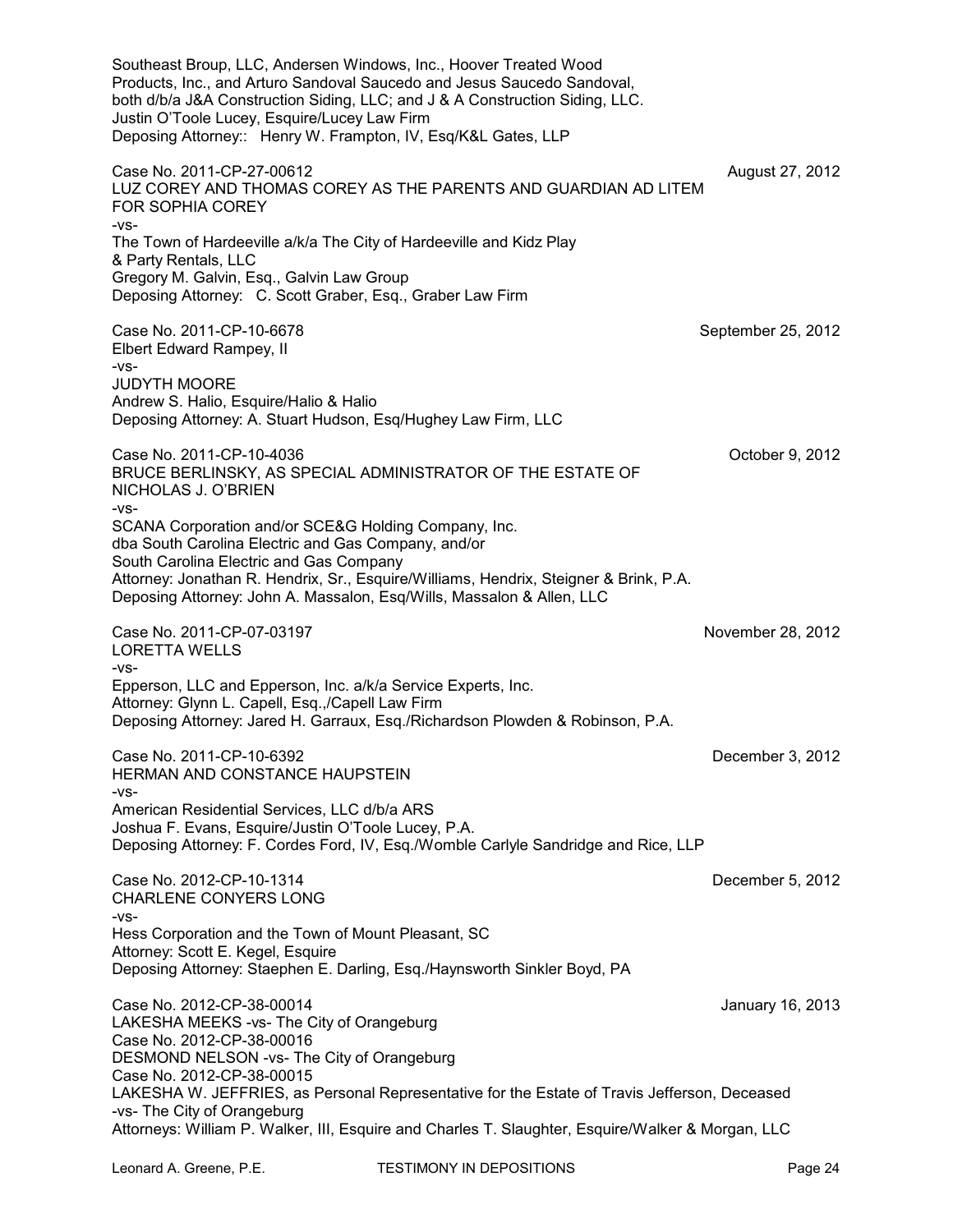| Case No. 2011-CP-10-4258<br>H. CHRISTOPHER MOSS AND KIMBERLY KELLY MOSS                                                                                                                                                                                                                                                                                                                                                                                                                                                                                                                                                                                                                         | January 24, 2013  |
|-------------------------------------------------------------------------------------------------------------------------------------------------------------------------------------------------------------------------------------------------------------------------------------------------------------------------------------------------------------------------------------------------------------------------------------------------------------------------------------------------------------------------------------------------------------------------------------------------------------------------------------------------------------------------------------------------|-------------------|
| -VS-<br>Southern Structures ICF Builders, LL, Southern Structures, Inc., Benjamin L. Daniel, II,<br>Individually, Eco-Block, LLC, Engineered Concrete Products, Inc., South East Roof<br>Contracting, LLC, Salvatore Morales, Individually, Pena Brothers Paitings, LLC,<br>Vincent German, Individually, Stock Building Supply, LLC, Joseph Vottia d/b/a Topp Gun<br>Roofing, Lowcountry Tile and Stone, Ic., New Home Construction, Inc., Rodrigo Silva,<br>Individually, Gregory Perez, Individually, A&E Heating and Air, Inc., Coastal Stucco, Inc.,<br>Skorshe Construction, LLC, Reginaldo Freita, Individually, Iron Art, LLC, Rafael<br>Guillen, Individually, and Nudura Corporation. |                   |
| Attorney: John T. Chakeris, Esquire, The Chakeris Law Firm<br>Deposing Attorney: Brent M. Boyd, Esq., Murphy & Grantland, P.A.                                                                                                                                                                                                                                                                                                                                                                                                                                                                                                                                                                  |                   |
| Case No. 2:11-cv-03540-RMG<br><b>SUSAN BOBO</b><br>-VS-                                                                                                                                                                                                                                                                                                                                                                                                                                                                                                                                                                                                                                         | February 26, 2013 |
| HSN, Inc., HSNi, LLC, WP Appliances, Inc., Wofgang Puck Worldwide, Inc.,<br>and WP Productions, Inc.<br>George Kefalso, Esquire and George Morris, Esquire<br>Attorneys:<br>Mark Wall, Esq., Wall Templeton & Haldrup, PA<br>Deposing Attorney:                                                                                                                                                                                                                                                                                                                                                                                                                                                 |                   |
| Case No. 2011-CP-10-4962<br>WALTER BILBRO, JR.                                                                                                                                                                                                                                                                                                                                                                                                                                                                                                                                                                                                                                                  | March 7, 2013     |
| -VS-<br>Magnolia Park Horizontal Property Regime and Nelle Properties, LLC<br>Attorneys:<br>Donald H. Howe, Esq., Howe & Wyndham, LLP<br>Frank M. Cisa, Esquire                                                                                                                                                                                                                                                                                                                                                                                                                                                                                                                                 |                   |
| Timothy A. Domin, Esq., Clawson and Staubes, LLC<br>Deposing Attorney:                                                                                                                                                                                                                                                                                                                                                                                                                                                                                                                                                                                                                          |                   |
| Case No. 2011-CP-26-8442<br>JOHN JONES AND SANDRA JONES AND AUSTIN SAWYER<br>-VS-                                                                                                                                                                                                                                                                                                                                                                                                                                                                                                                                                                                                               | March 8, 2013     |
| Horry Electric Cooperative, Inc.<br>J. William Parker, Esq., Axelrod & Associates<br>Attorney:<br>Deposing Attorney: Pope D. Johnson, III, Esq., Johnson & Barnette, LLP                                                                                                                                                                                                                                                                                                                                                                                                                                                                                                                        |                   |
| Case No. 10-47500 12<br>(In the Circuit Court of the $17th$ Judicial Circuit in & for Broward County, FL)<br><b>JOSHUA CORTEZ</b><br>-VS-                                                                                                                                                                                                                                                                                                                                                                                                                                                                                                                                                       | April 8, 2013     |
| Florida Power & Light Company, a Florida Corporation<br>Manuel L. Dobrinsky, Esq. and Eric Bluestein, Esq.<br>Attorney:<br>Freidin & Dobrinsky, P.A.                                                                                                                                                                                                                                                                                                                                                                                                                                                                                                                                            |                   |
| Deposing Attorney:<br>Robert E. Boan, Esq., Florida Power & Light Company<br>Law Department                                                                                                                                                                                                                                                                                                                                                                                                                                                                                                                                                                                                     |                   |
| Case No. 2010-CP-10-6175<br>FRENCH QUARTER INVESTMENTS, LLC<br>-VS-                                                                                                                                                                                                                                                                                                                                                                                                                                                                                                                                                                                                                             | July 16, 2013     |
| AC Heating and Air Conditioning Service, Inc.<br>Attorney: Ryan D. Bluestein, Esquire, Bluestein Johnson & Burke, LLC<br>Deposing Attorney: S. Markey Stubbs, Esq, Baker Ravenel Bender                                                                                                                                                                                                                                                                                                                                                                                                                                                                                                         |                   |
| Case No. 2012-CP-10-03735<br>JAMES BRIAN ALLEN AND MARY WILKES ALLEN<br>-VS-                                                                                                                                                                                                                                                                                                                                                                                                                                                                                                                                                                                                                    | July 31, 2013     |
| Island Realty, Inc,; Sea Bain on th eOcean III Horizontal Property Regime Council<br>of Homeowners, Inc., and Sea Cabin on the Ocean III                                                                                                                                                                                                                                                                                                                                                                                                                                                                                                                                                        |                   |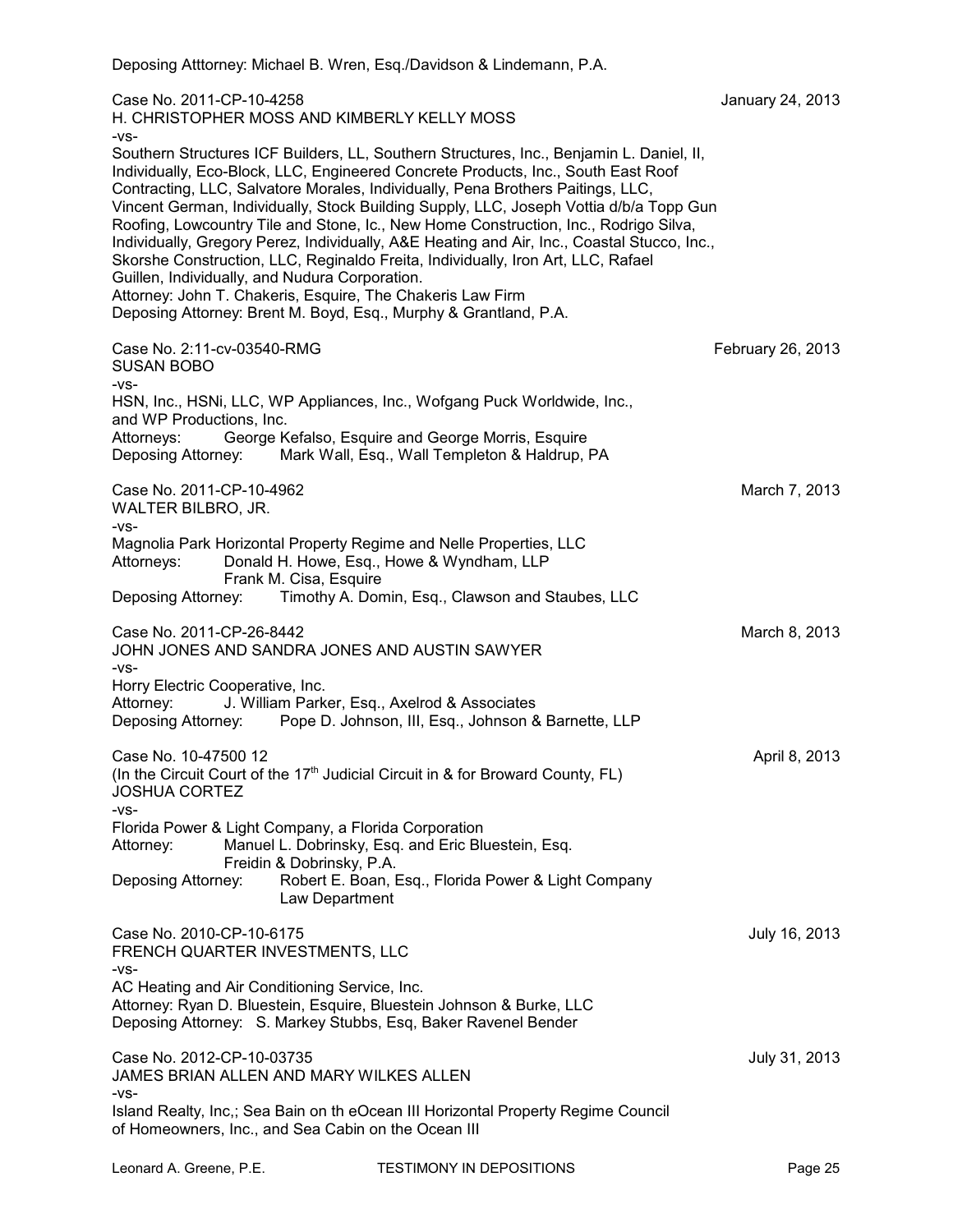Attorney: Ryan D. Bluestein, Esquire/Bluestein, Johnson & Burke Stephen A. Butaitis, Esquire/Mark C. Tanenbaum Deposing Attorney: Marshall A. Earhart, Esq/Maybank Law Firm, LLC Case No.2011-CP-45-130 August 7, 2013 JEFFREY BAKER -vs-Progress Energy Corporation, Kelly's Electrical Service, LLC and Vera Harris Attorney: W. Mullins McLeod, Jr., Esquire, McLeod Law Group, LLC D. Ellis Roberts, Esquire, McLeod Law Group, LLC Deposing Attorney: Joshua D. Spencer, Esq./Haynsworth Sinkler Boyd PA Case No. 2012-CP-02-02420 **August 13, 2013** Montgomery Mutual Insurance Company A/S/o VIVIENNE VARNADORE and VIVIENNE VARNADORE -vs-W.M. Barr & Company, Inc., Affordable Electric and Home Improvements, LLC, George William Neal and Lowe's Home Centers, Inc. Attorney: J. Rutledge Young, III, Esquire, Duffy & Young, LLC Deposing Attorney: J. Arthur Davidson, Esq., Fulcher Haler, LLP Case No. 2012-CP-10-06494 **August 27, 2013** WILLIAM M. MOODY -vs City Market Hotel Associates, LLC d/b/a Double Tree Guest Suites Attorney: William H. Waring, III, Esquire, Lofton & Lofton, P.C. Deposing Attorney: Brandt R. Horton, Esq., Young Clement Rivers LLP Case No. 2010-CP-10-10204 September 4, 2013 EAST BRIDGE TOWN LOFTS PROPERTY OWNERS ASSOCIATION, INC> -vs-East Bridge Lofts, LLC; Central 3, LLC; Creekstone Builders, Inc.; Creekstone East Bridge, LLC; Creekstone SC I, LLC; Creekstone Management, LLC; Creekstone Management Inc.; Donald K. Henry; Everett Jackson; Steve Keller; Edward Michael Washburn; Kevin Ball, East Coast Carpentry a/k/a Rodrio Assis d/b/a East Coast Carpentry a/k/a ECC Contracting, LLC; Fuller Drywall & Paint, Ltd.; Delta Mechanical, Inc. a/k/a Carolina Delta Mechanical; Wasson Electric Heating & Air; Robert Wasson and Barbara Wasson, individually and d/b/a Wasson Electric Heating & Air; Salvador Rubalcaba d/b/a Rubalcaba Construction; Terracon Consultants, Inc.; Guillermo Acuna, individually, and d/b/a GA Construction; CharlestonChimneyService, Inc.; Builders First Source; Valentin a/k/a J.V. Re-Piping; Rony's Re-Piping a/k/a Rony's Re-Piping; Dacho Dachev; Jonathan Service, Inc. a/k/a Jonathan Services, Inc. a/k/a Jonathan Service a/k/a Jonathan Services. Joshua F. Evans, Esquire, Justin O'Toole Lucey, P.A. Deposing Attorney: Christy E. Mahon, Esquire, Sweeny, Wingate & Barrow, P.A. Case No. 2010-CP-10-07066 September 5, 2013 FREDDIE COLLINS -vs-Larson Manufacturing Company, Inc. and Lowe's Home Centers, Inc. and Angelo Scalia and Tadan Construction, LLC Attorney: Gary A. Ling, Esquire, Riesen Law Firm Deposing Attorney: Stephen E. Darling, Esquire, Haynsworth Sinkler Boyd, P.A. Case No. 2011-CP-10-07568 September 20, 2013 CAROLYN ALEXANDER -vs-SCE&G Attorney: Daniel S. Slotchiver, Esquire/Slotchiver & Slotchiver Jonathan S. Altman, Esquire/Derfner Altman & Wilborn Deposing Attorney: John A. Massalon, Esq./Wills Massalon & Allen, LLC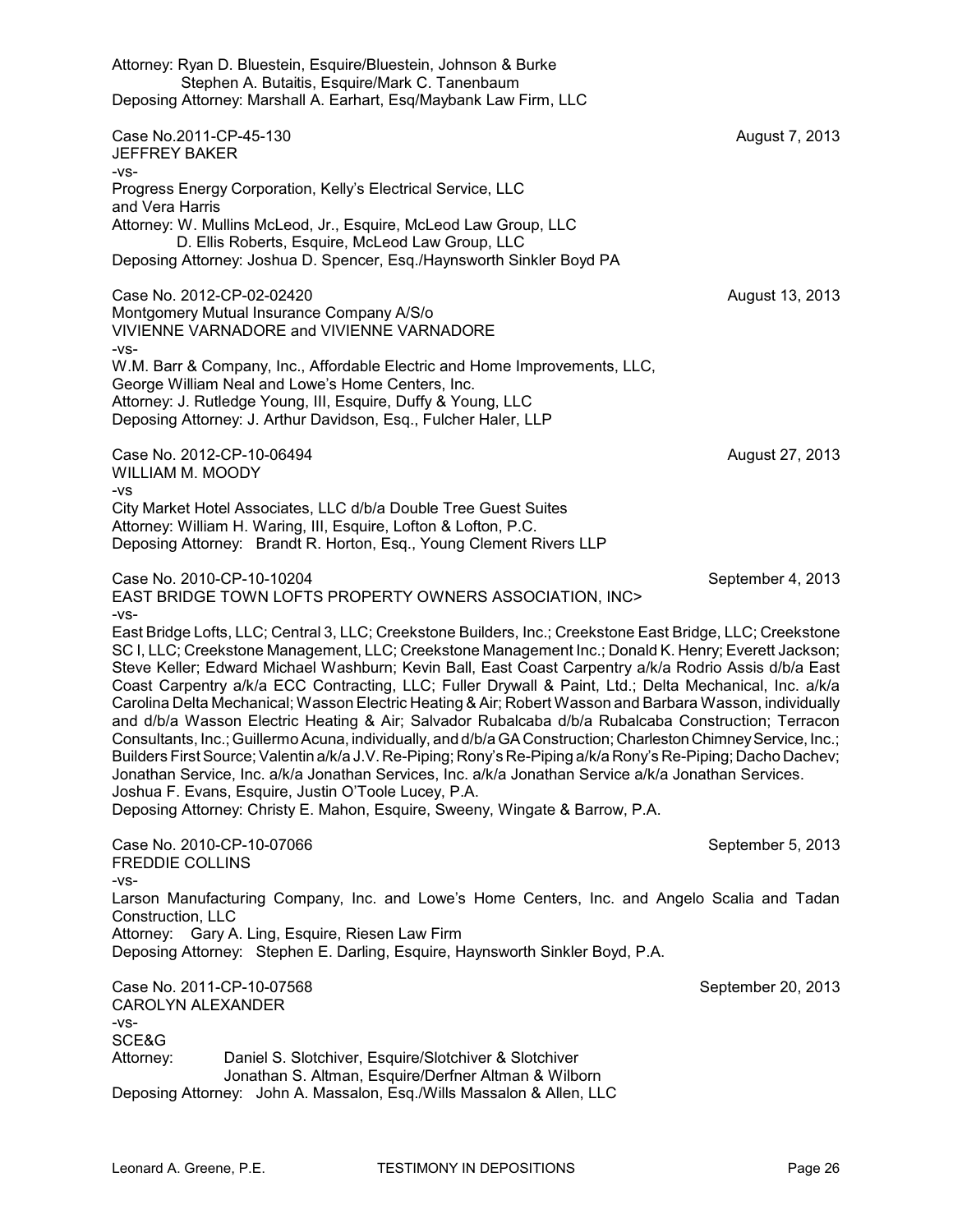Case No. 2012-CP-10-06948 September 30, 2013 SHERRY DUPREE AND MICHAEL DUPREE -vs-Gamble Group, LLC; Rich Gamble; Goose Creek Heating & Air, Inc.; And Cohen's Drywall Co., Inc.<br>Attorney: Jesse A. Kirch Jesse A. Kirchner, Esquire/Thurmond Kirchner Timbes and Yelverton Deposing Attorney: Bachman S. Smith, Esq./Haynsworth Sinkler Boyd PA Case No. 2012-CP-10-07853 November 19, 2013 ROBERT J. HUDDLESTON AND CHLOE SINGLETON -vs-Carolina Air Care, LLP, Patton General Contracting of Charleston, Inc., Terminix Service, Inc., and John Doe representing any other unknown subcontractors on this project Attorney: Thomas O. Sanders, IV, Esquire/Sanders Law Firm, LLC Deposing Attorney: Peter Gunnar Nistad, Esq/McAngus Goudelock & Courie, LLC Case No. 2010-CP-10-6175 December 4, 2013 FRENCH QUARTER INVESTMENTS, LLC -vs-AC Heating and Air Conditioning Service, Inc. Attorney: Ryan S. Bluestein, Esquire/Bluestein, Johnson & Burke Deposing Attorney: Everett A. Kendall, II, Esq., Sweeny Wingate & Barrow, P.A. Case No. 2012-CP-10-04192 March 31, 2014 STEPHEN PATERNITI, JOSHUA D. CRIPE, CHRISTY SOLIMAN, JUANITA BAILEY, LAUREN B. MULKEY GLOVER, DAVIS RICE, ALISON RICE, TIRU CHABBA, JENNIFER D. BROWN, KELLY LYNN KEITER, KERI A. BRAME, JAMES P. LeBRUN, AND KEITH GREGORETTI, ON BEHALF OF THEMSELVES AND OTHER SIMILARLY SITUATED, AND THE COLONY AT HERON RESERVE OWNERS ASSOCIATION, INC., -vs-The Colony at Heron Reserve, LLC, and HPI Construction, Inc., Budget Mechanical Plumbing, Inc., Pace Electrical Contractors, Inc., Frame-It, Inc., Carolina Wood Stairs d/b/a Carolina Stairs, Inc., General Heating and Air Conditioning of Greenville, Inc., Tepee Construction. Attorney: Michael S. Seekings, Esquire/Leath, Bouch & Seekings Deposing Attorney: Brent M. Boyd, Esq./Murphy and Grantland, P.A. Case No. 2012-CP-10-02249 May 13, 2014 JAMES T. FLANNERY, TRUSTEE OF THE JAMES T. FLANNERY REVOCABLE TRUST DATED FEBRUARY 24, 2003 AND LINDA J. FLANNERY, TRUSTEE OF THE LINDA J. FLANNERY REVOCABLE TRUST DATED FEBRUARY 24, 2003, JAMES T. FLANNERY, INDIVIDUALLY AND LINDA J. FLANNERY, INDIVIDUALLY -vs-The Bennett-Hofford Construction Company, Inc., John H. Hofford, Individually, Plastering Surfaces, Inc., Juan A. Torricos, Individually, Lance Leader d/b/a Designs in Brick, Island Sheetmetal Services, LLC, R.J. Adolphi, Individually, Southern Structures, Inc., Benjamin L. Daniel, II, Individually, John Biddle, Individually, Sharons Painting, LLC, M&S Mechanical, Inc., B&L of Florence, In., d/b/a Architectural Stone Concepts, Bazen Stone Works, LLC, Port City Staircase, Inc., Foam Insulations Co., Inc., Christopher Rose Architects, P.A., Port City Glass & Mirror, Inc., and Sweetwater Glass, LLC Attorneys: John T. Chakeris, Esquire and Phillip W. Segui, Jr., Esquire Deposing Attorney: Albert A. Lacour, III, Esquire, Clawson and Staubes, LLC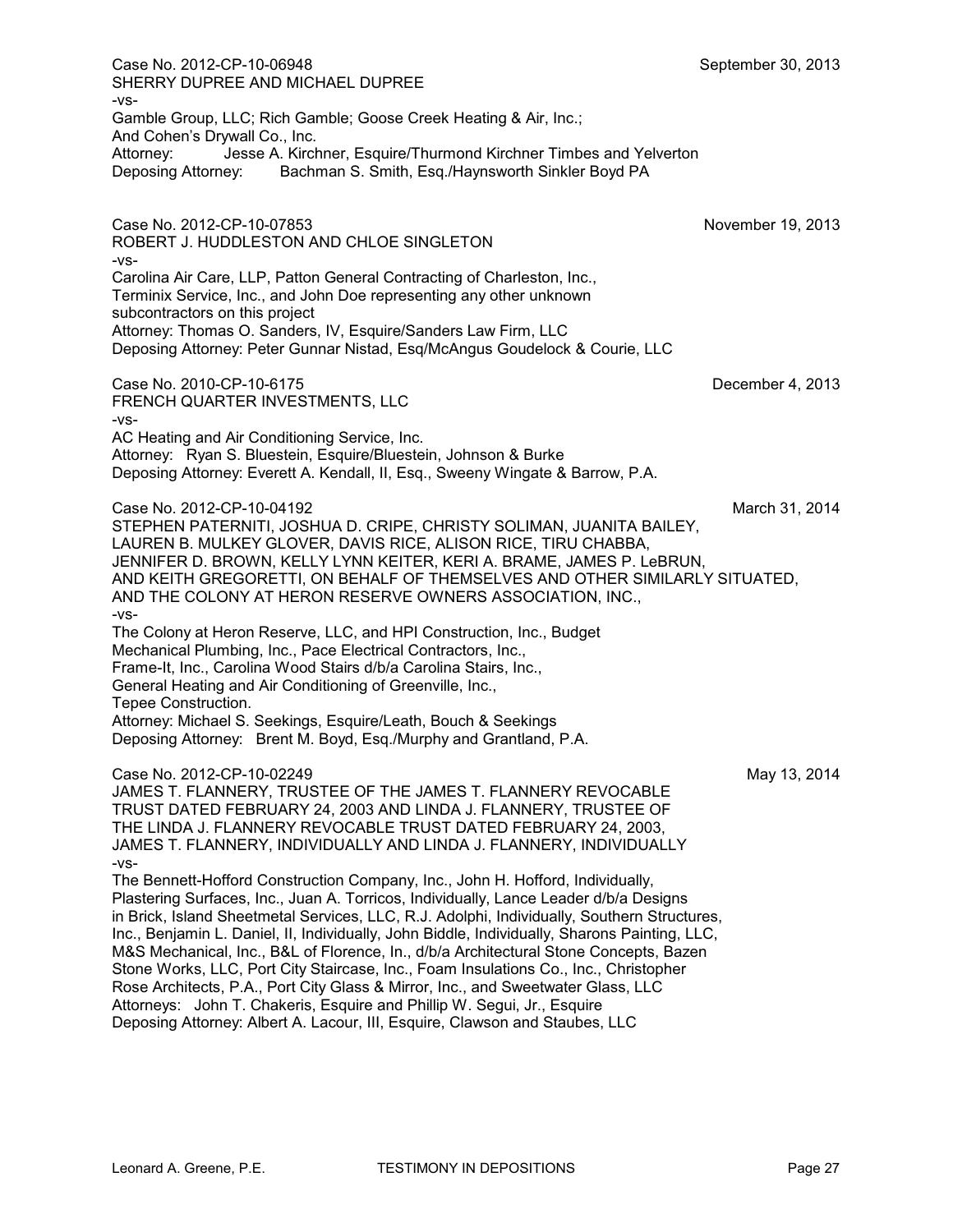Case No.: 2012-CP-10-04328 June 18, 2014 SANDRA M. HARRIS AS TRUSTEE OF THE SANDRA M. HARRIS TRUST -vs-Travis Construction Company, LLC, James O. Travis, Individually and d/b/a Travis Construction Company, Prestige Heating & Air conditioning, Inc., Aqua Blue Pools of Charleston, Inc., Advanced Pool Finishing, Inc., Silk Associates, LLC, Tri-State Gunite of New Jersey, L.P., Peter J. Only d/b/a Traditional Stucco, Traditional Stucco, Inc., Alex Flora individually and d/b/a Alex Flora Construction, K & K Construction Management, Inc., Davis Tile, Inc., Williams Painting, Davis Tiles, Inc., Precision Flooring Group, LLC, and Ocean Spray Foam Insulation Attorney: Jesse A. Kirchner, Esquire, Thurmond Kirchner Timbes and Yelverton Deposing Attorney: Jeffrey A. Ross, Esquire, Clawson and Staubes, LLC Case No.: 2012-CP-j22-01061 June 25, 2014 DANIEL E. COOPER, INDIVIDUALLY AND D/B/A COOPER ENTERPRISES, E N T GAMES, INC. AND D COOPERS, LLC -vs-Santee Electric Cooperative, Inc. Attorney: W. E. Jenkinson, Esquire, Jenkinson, Jarret & Kellahan Deposing Attorney: Pope D. Johnson, III, Attorney at Law Case No.: 2011-CP-27-375 **August 22, 2014** Shywanda Housey -vs-ZERTECK, INC. D/B/A BOAT N RV WAREHOUSE:, RIDGELAND RECREATIONAL VEHICLES, INC. D/B/A BOAT-N-RV MEGASTORE; GEORGE FANCHER; DDA&A REALTY, LLC; K COMPANY BUILDERS, INC.; BOGARDUS ELECTRICAL SERVICES, LLC; DANNY SCARBORO A/K/A DANNY SCARBOROUGH; CASTLE BEAR MANAGEMENT, LLC D/B/A BEAR ELS, LLC AND BEAR ELS; TIM CRAMER ELECTRICAL; ERNEST M. ARNOT ELECTRICAL SERVICE; JOHN W. KIDWELL; AND ENGLAND ENTERPRISES, INC. Attorney: Heather K. Coleman, Esquire/Kernodle Root & Coleman Deposing Attorney: Matthew V. Creech, Esq./Peters Murdaugh Parker Eltzroth & Detrick Case No.: 2013-CP-10-2125 September 29, 2014 JOHN AND TERESA HOLEMAN -vs-JAC 2000, LLC; Joel M. Christy; Vaughn JV, LLC, and CLC, LLC Attorney: Michael Sautter, Esquire/Query, Sautter & Forsythe Deposing Attorney: Joshua P. Cantwell, Esq./Young Clement Rivers, LLP Case No. 11EV013482H November 12, 2014 State Court of Fulton County, Georgia RONALD MILLER INDIVIDUALLY AND AS LEGAL GUARDIAN AND CONSERVATOR FOR JUSTIN MILLER, AND JUSTIN MILLER, INDIVIDUALLY -vs-Turner Broadcasting System, Inc., Turner Properties, Inc., Turner Construction Company, Inglett & Stubbs, LLC, Dynalectric Company, Skanska USA Building, Inc, and Leapley Construction Group of Atlanta, LLC Attorney(s): E. Michael Moran, Esquire and Peter A. Law, Esquire/Law & Moran Deposing Attorney(s): Daniel S. Reinhardt, Esq/Troutman Sanders, LLP Edward H. Lindsey, Jr., Esq/Goodman McGuffey Lindsey & Johnson, LLP Brian J. Duva, Esq/Motley Finlayson & Loggins, LLP Case No. 2014-CP-10-02068 December 2, 2014 ALYSSA SMITH, SEAN NETTLES, PARENTS AND SEAN ALAN NETTLES, II (dob 2/2/98), KATELYN NETTLES (DOB 1/28/02) MINOR CHILDREN BELOW THE AGE OF 18 YEARS OLD -vs-

Charleston County School District, City of Charleston, Charleston County and SC Dept of Transportation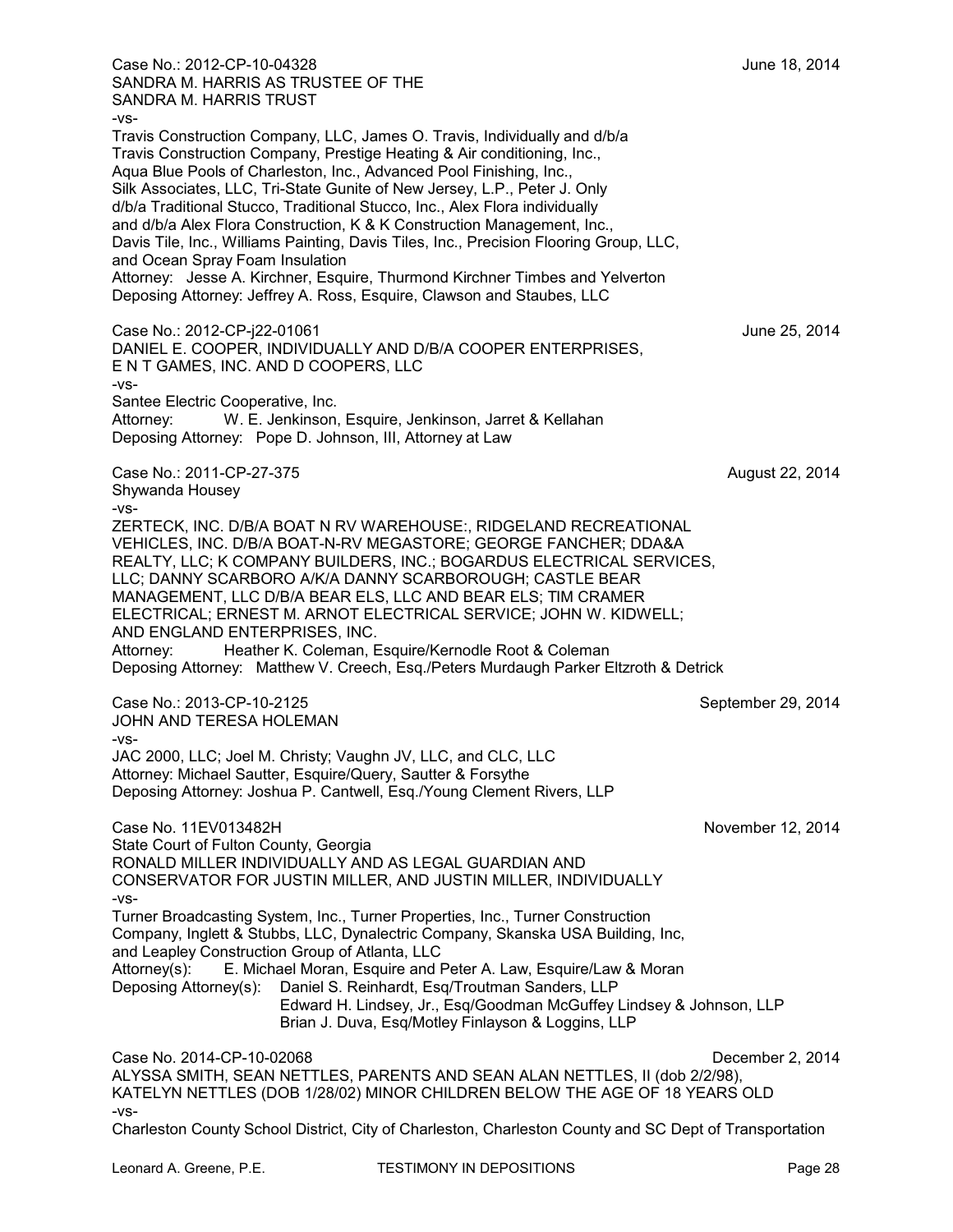Attorney: William S. Hammett, Esquire./Cobb, Dill & Hammett Law Firm, LLC Deposing Attorney(s) Lisa A. Reynolds, Esq/Anderson Reynolds & Stephens, LLC Michael B. Wren, Esq/Davidson & Lindemann, P.A.

Case No. 2012-CP-10-07594 January 11 & 12, 2015

ONE BELLE HALL PROPERTY OWNERS ASSOCIATION, INC. AND MARVIN T. MEEK AND FRANCIS E. HILL, INDIVIDUALLY, AND ON BEHALF OF ALL OTHERS SIMILARLY SITUATED -vs-

Trammell Crow Residential Company; TCR NC Construction I, LP; Belle Hall Direct 101, LP; TCR RLD Condominiums, Inc.; CS 101 Belle Hall, LP; TCR Southeast, Inc.; TCR Carolina Properties, Inc.; TCR SE Construction, Inc.; TCR SE Construction II, Inc.; TCR Construction, a division of Trammell Crow Residential; TCR Development, a division of Trammell Crow Residential;

Trammell Crow Residential Carolina, a division of Trammell Crow Residential;

and Tauer Consulting Company, Inc., a division of Trammell Crow Residential,

each individually, and collectively d/b/a "Trammell Crow Residential," "Trammell Crow" or "TCR";

Halter Properties, LLC; and Halter Realty Group, LLC, each individually, and collectively d/b/a "Halter Companies:; ABG Caulking & Waterproofing of Morristown, Inc.; Advanced Building Products & Services, LLC; BASF Corporation; Billy Gray d/b/a United Builders, LLC; Budget Mechanical Plumbing, Inc.;

Builders First Source - Southeast Group, LLC; Builders Services Group, Inc., individually, and d/b/a Gale Contractor Services, Inc.; Century Fire Protection, LLC; Cline Design Associates, P.A. and Gary D. Cline;

Coastal Lumber & Framing, LLC; Dodson Brothers Exterminating Co., Inc. a/k/a Dodson Pest Control;

First Exteriors, LLC; Flooring Services, Inc.; General Heating & Air Conditioning Company of Greenville, Inc. d/b/a General Heating and Air; GCI Consultants, LLC f/k/a Glazing Consultants, Inc.;

GWC Roofing, Inc., individually, and d/b/a Southcoast Exteriors, Inc.; IES Residential Inc. f/k/a Houston Stafford Electrical Contractors, LP; J. Correa Electrical Company, LLC;

Jimmy Warner, individually, and d/b/a Warner Heating & Air; KMAC of the Carolinas, Inc.; P&P Metal Sales Co., Inc. a/k/a P&P Metal Sales, Inc. a/k/a Carolina Metals; Pleasant Places, Inc.;

Raymond Building Supply Corporation d/b/a Energy Saving Products of Florida, Inc. a/k/a Energy Saving Products of Florida; RS General Contracting, LLC f/k/a RS Custom Homes, LLC;

Southern Specialties, Inc.; Structural Contractors South, Inc.;

Superior Construction Services, Inc., individually, and d/b/a Superior Masonry Unlimited, Inc.;

TAMKO Building Products, Inc. f/k/a TAMKO Roofing Products, Inc.;

VNS Corporation, individually, and d/b/a Wholesale Building Products;

and What Don't We Do.

Attorney: Dabny Lynn, Esquire & Justin Lucey, Esquire/Lucey Law Firm

Deposing Attorney: F. Cordes Ford, IV, Esq/Womble Carlyle Sandridge & Rice, LLP

Case No. 2012-CP-10-07594 **March 25 & 26, 2015** ONE BELLE HALL PROPERTY OWNERS ASSOCIATION, INC. AND MARVIN T. MEEK AND FRANCIS E. HILL, INDIVIDUALLY, AND ON BEHALF OF ALL OTHERS SIMILARLY SITUATED -vs-

Trammell Crow Residential Company; TCR NC Construction I, LP; Belle Hall Direct 101, LP;

TCR RLD Condominiums, Inc.; CS 101 Belle Hall, LP; TCR Southeast, Inc.; TCR Carolina Properties, Inc.; TCR SE Construction, Inc.; TCR SE Construction II, Inc.; TCR Construction, a division of Trammell Crow Residential; TCR Development, a division of Trammell Crow Residential;

Trammell Crow Residential Carolina, a division of Trammell Crow Residential;

and Tauer Consulting Company, Inc., a division of Trammell Crow Residential,

each individually, and collectively d/b/a "Trammell Crow Residential," "Trammell Crow" or "TCR";

Halter Properties, LLC; and Halter Realty Group, LLC, each individually, and collectively d/b/a "Halter Companies:; ABG Caulking & Waterproofing of Morristown, Inc.; Advanced Building Products & Services, LLC; BASF Corporation; Billy Gray d/b/a United Builders, LLC; Budget Mechanical Plumbing, Inc.;

Builders First Source - Southeast Group, LLC; Builders Services Group, Inc., individually, and d/b/a Gale Contractor Services, Inc.; Century Fire Protection, LLC; Cline Design Associates, P.A. and Gary D. Cline;

Coastal Lumber & Framing, LLC; Dodson Brothers Exterminating Co., Inc. a/k/a Dodson Pest Control;

First Exteriors, LLC; Flooring Services, Inc.; General Heating & Air Conditioning Company of Greenville, Inc. d/b/a General Heating and Air; GCI Consultants, LLC f/k/a Glazing Consultants, Inc.;

GWC Roofing, Inc., individually, and d/b/a Southcoast Exteriors, Inc.; IES Residential Inc. f/k/a Houston Stafford Electrical Contractors, LP; J. Correa Electrical Company, LLC;

Jimmy Warner, individually, and d/b/a Warner Heating & Air; KMAC of the Carolinas, Inc.; P&P Metal Sales Co., Inc. a/k/a P&P Metal Sales, Inc. a/k/a Carolina Metals; Pleasant Places, Inc.;

Raymond Building Supply Corporation d/b/a Energy Saving Products of Florida, Inc. a/k/a Energy Saving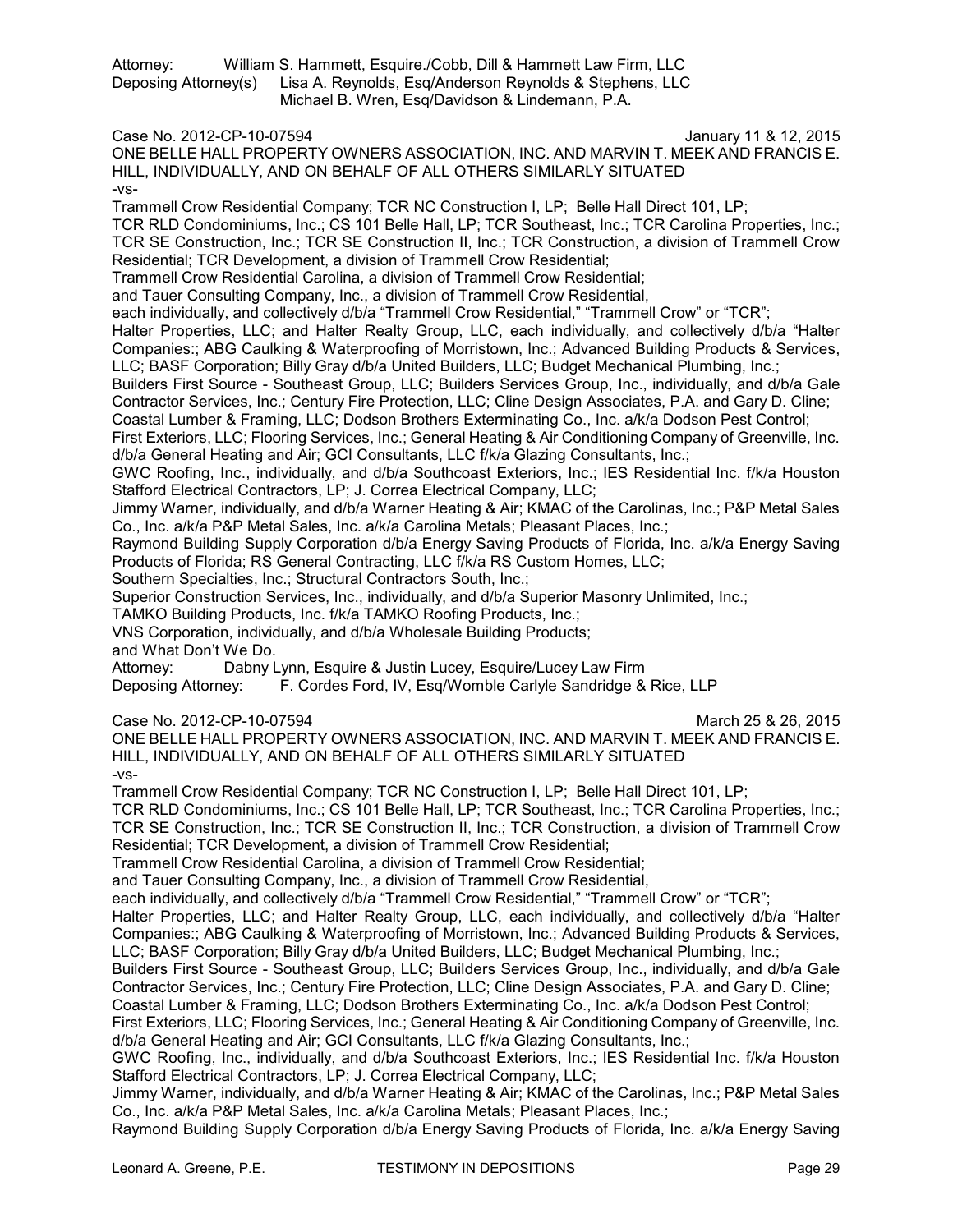Products of Florida; RS General Contracting, LLC f/k/a RS Custom Homes, LLC; Southern Specialties, Inc.; Structural Contractors South, Inc.; Superior Construction Services, Inc., individually, and d/b/a Superior Masonry Unlimited, Inc.; TAMKO Building Products, Inc. f/k/a TAMKO Roofing Products, Inc.; VNS Corporation, individually, and d/b/a Wholesale Building Products; and What Don't We Do. Attorney: Dabny Lynn, Esquire & Justin Lucey, Esquire/Lucey Law Firm Deposing Attorney: F. Cordes Ford, IV, Esq/Womble Carlyle Sandridge & Rice, LLP Case No. 2012/CP-10-7594 June 30, 2015 ONE BELLE HALL PROPERTY OWNERS ASSOCIATION, INC., and BRANDY RAMEY, INDIVIDUALLY AND ON BEHALF OF ALL OTHERS SIMILARLY SITUATED,  $-VS-$ Trammell Crow Residential Company; TCR NC Construction I, LP; Belle Hall Direct 101, LP; TCR RLD Condominiums, Inc.; CS 101 Belle Hall, LP; TCR Southeast, Inc.; TCR Carolina Properties, Inc.; TCR SE Construction, Inc.; TCR SE Construction II, Inc.; TRC Construction, a division of Trammell Crow Residential; TCR Development, a division of Trammell Crow Residential; Trammell Crow Residential Carolina, a division of Trammell Crow Residential; and Tauer Consulting Company, Inc., A division of Trammell Crow Residential, each individually and collectively d/b/a "Trammell Crow Residential", "Trammell Crow" or "TCR", Halter Properties, LLC; Halter Realty, LLC; and Halter Realty Group, LLC, each individually, and collectively d/b/a "Halter Companies"; Jane Doe 1 - 5; ABG Caulking & Waterproofing of Morristown, Inc. a/k/a ABG Caulking Contractors; Advanced Building Products & Services, LLC; BASF Corporation; Budget Mechanical Plumbing, Inc.; Builders First Source - Southeast Group, LLC; Builders Services Group, Inc., individually, and d/b/a Gale Contractor Services, Inc.; Century Fire Protection, LLC; Cline Design Associates, P.A. and Gary D. Cline; Coastal Lumber & Framing, LLC; Dodson Brothers Exterminating Co., Inc. a/k/a Dodson Pest Control; First Exteriors, LLC; Flooring Services, Inc.; General Heating & Air Conditioning Company of Greenville, Inc. d/b/a General Heating and Air; Jimmy Warner, individually, and d/b/a Warner Heating & Air; Glazing Consultants, Inc; GWC Roofing, Inc., individually, and d/b/a Southcoast Exteriors, Inc.; Houston Stafford Electrical Contractors, LP a/k/a IES Residential, Inc. d/b/a Houston Stafford Electric; KMAC of the Carolinas, Inc.; P&P Metal Sales Co., Inc. a/k/a P&P Metal Sales, LLC a/k/a P&P Metal Sales, Inc. a/k/a Carolina Metals, Pleasant Places, Inc.; Raymond Building Supply Corporation d/b/a Energy Savings Products of Florida, Inc. a/k/a Energy Saving Products of Florida;.RS Custom Homes, LLC; Southern Specialties, Inc.; Structural Contractors South, Inc.; Superior Construction Services, Inc., individually, and d/b/a Superior Masonry Unlimited, Inc.; TAMKO Building Products, Inc. f/k/a T AMKO Roofing Products, Inc.; VNS Corporation, individually, and d/b/a Wholesale Building Products f/k/a Wholesale Building Materials, Inc.; What Don't We Do; and John Doe 1-25 Attorney: Dabny Lynn, Esquire and Justin O'Toole Lucey, Esquire/Lucey Law Firm Deposing Attorney: Frankllin H. Turner, III, Esq. & Robert H. Williams, Esq./Rogers Townsend & Thomas, PC

## Case No. 2012-CP-10-4192 July 1, 2015

STEPHEN PATERNITI, JOSHUA D. CRIPE, CHRISTY SOLIMAN, JUANITA BAILEY, LAUREN B. MULKEY GLOVER, DAVIS RICE AND ALLISON RICE, TIRU CHABBA, JENNIFER D. BROWN, KELLY LYNN KEITER, KERI A . BRAME, JAMES P. LEBRUN, AND KEITH GREGORETTI, ON BEHALF OF THEMSELVES AND OTHERS SIMILARLY SITUATED, AND THE COLONY AT HERON RESERVE OWNERS ASSOCIATION

-vs-

The Colony at Heron Reserve, LLC, and HPI Consruction, Inc., Budge Mechanical Plumbing, Inc., Pace Electrical Contractors, Inc., Frame-It, Inc., Carolina Wood Stairs d/b/a Carolina Stairs, Inc., General Heating and Air Conditioning Company of Greenville, Inc., Tepee Construction, The Housing Studio, P.A. and Viking Contracting, LLC. Attorney: Michael S. Seekings, Esq. and W. Jefferson Leath, Jr., Esq./Leath Bouche & Seekings Deposing Attorney: James D. Smith, Jr., Esquire/McAngus Goudelock & Courie, LLC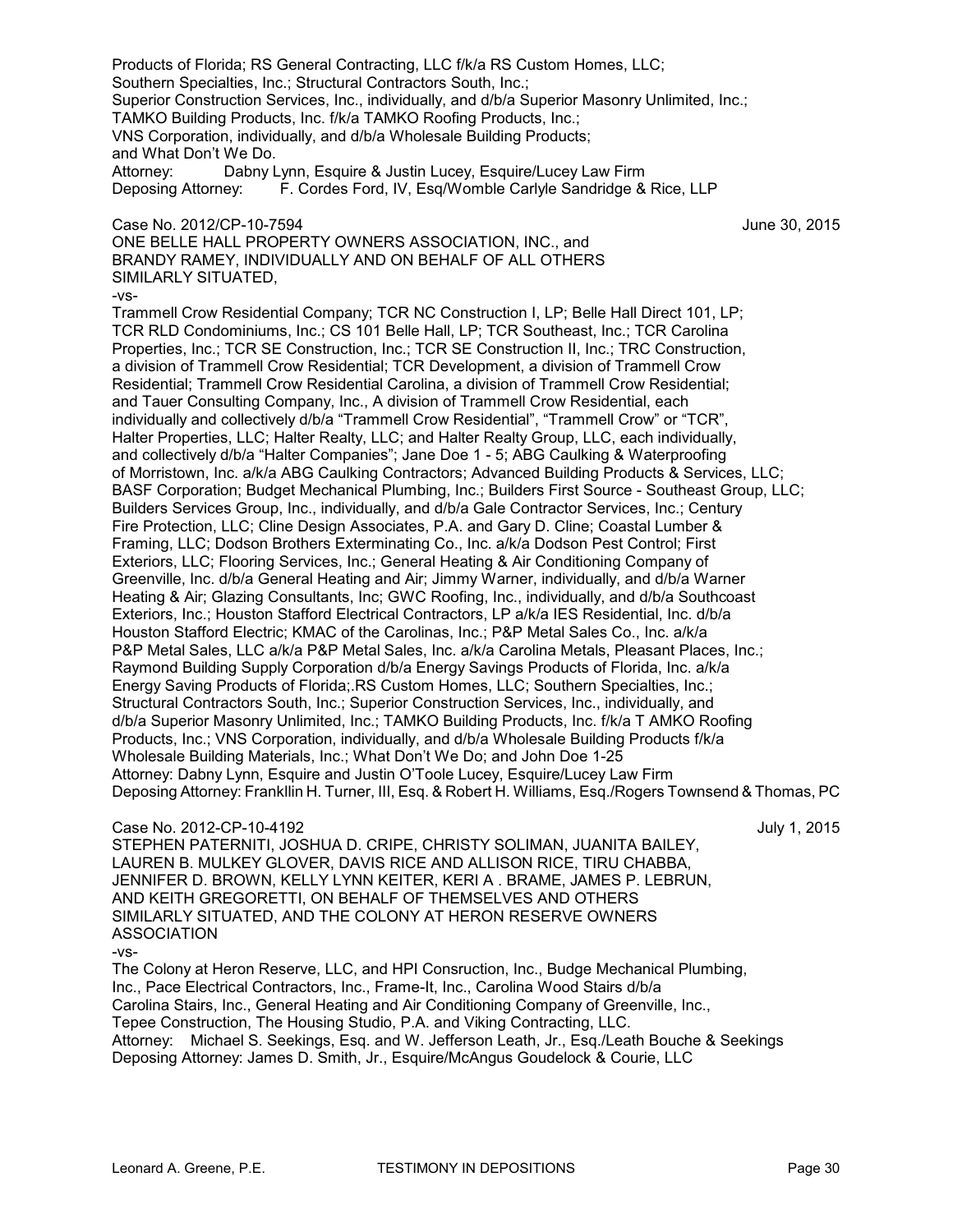| Case No. 2013-CP-08-2362<br>THE COURTYARD HOMES AT GROVE PARK NEIGHBORHOOD ASSOCIATION<br>AND ARLENE PORTER, INDIVIDUALLY AND ON BEHALF OF ALL OTHERS<br>SIMILARLY SITUATED,<br>-VS-                                                                                                                                                                                                                                                                                                                                                                                                                                                                                                                                                                                                                                                                                                                                             | July 13, 2015     |
|----------------------------------------------------------------------------------------------------------------------------------------------------------------------------------------------------------------------------------------------------------------------------------------------------------------------------------------------------------------------------------------------------------------------------------------------------------------------------------------------------------------------------------------------------------------------------------------------------------------------------------------------------------------------------------------------------------------------------------------------------------------------------------------------------------------------------------------------------------------------------------------------------------------------------------|-------------------|
| The J.D. Smith Company, Inc., n/k/a J.D. Smith Custom Homes; LLC; James D.<br>Smith, John C. Craven d/b/a John C. Craven Roofing; J. Mora Brick and Block<br>Mason, LLC; Feathers and Friends Construction, Inc.; McComb Landscaping, Inc.;<br>Rannie Rodgers Painting, LLC; Joseph Votta d/b/a Topp Gun Constructions d/b/a<br>Topp Gun Roofing; Benjamin Mora Construction, LLC; Cohen's Drywall Company,<br>Inc.; Merlin Construction, Inc.; Patriot's Drywall, Inc.; Peeples Heating and Air<br>Conditioning, Inc.; Southern Staircase, Inc.; Allphase Electrical Company, LLC;<br>Mark Massenburg Plumbing Company, Inc.; JR Heath Construction, Inc.;<br>Carolina Siding, LLC; Rodney Shaw, Individually and d/b/a Just 4 U Stucco,<br>and Just 4 U Stucco, LLC; Gary Hair, Gary Dean Fort d/b/a Fort Custom Trim,<br>and John Doe 20-50.<br>Attorney: Joshua A. Evans, Esq. and Juston O'Toole Lucey, Esq./Lucey Law Firm |                   |
| Deposing Attorney: P. Gunnar Nistad, Esq. & O. Carlisle Edwards, Jr., Esq./McAngus Goudelock Courie;<br>Preston B. Dawkins, Esq./Aiken Bridges; Kevin Mims, Esq./Luzuriaga Mims, LLP                                                                                                                                                                                                                                                                                                                                                                                                                                                                                                                                                                                                                                                                                                                                             |                   |
| Case No. 2:14-cv-3937-RMG<br>In the US District Court of the District of SC, Charleston Division<br><b>JULIE CUMBEE</b><br>-VS-                                                                                                                                                                                                                                                                                                                                                                                                                                                                                                                                                                                                                                                                                                                                                                                                  | August 17, 2015   |
| Captain D's, LLC<br>Attorneys: Steven E. Goldberg, Esq & Kelly Alfreds, Esq./Steinberg Law Firm<br>Deposing Attorney: Brandt R. Horton, Esq. & Duke R. Highfield, Esq/Young Clement Rivers, LLP                                                                                                                                                                                                                                                                                                                                                                                                                                                                                                                                                                                                                                                                                                                                  |                   |
| Case No. 2:13-cv-03552-PMD<br>In the US District Court of the District of SC, Charleston Division<br>VICTOR R. QUARTERMAN AND CYNTHIA QUARTERMAN<br>-VS-                                                                                                                                                                                                                                                                                                                                                                                                                                                                                                                                                                                                                                                                                                                                                                         | September 3, 2015 |
| Spirit Line Cruises, LLC; Stanley Steamer of Charleston, Inc.; and The Harbor<br>Company, LLC, in personam, and M/V Spirit of Carolina her engines, bowspirit,<br>anchor, cables, chains, rigging, tackle, apparel, furniture and all accessories<br>hereunto appertaining and belonging to her, in rem<br>S. Scott Bluestein, Esquire, Bluestein Law Firm, P.A.<br>Attorney:<br>Deposing Attorney:<br>Joshua P. Cantwell, Esq./Young Clement Rivers, LLP                                                                                                                                                                                                                                                                                                                                                                                                                                                                        |                   |
| Case No. 2014-CP-26-04817<br><b>LARRY KOCHENDERFER</b>                                                                                                                                                                                                                                                                                                                                                                                                                                                                                                                                                                                                                                                                                                                                                                                                                                                                           | November 4, 2015  |
| -VS-<br>Builders First Source - Southeast Group, LLC<br>Attorney: William J. McLeod, IV, Esquire, McLeod Law Group, LLC<br>Deposing Attorney: J. Andrew Yoho, Esq., Howell, Gibson and Hughes, P.A.                                                                                                                                                                                                                                                                                                                                                                                                                                                                                                                                                                                                                                                                                                                              |                   |
| Case No. 2014-CP-10-5682<br><b>BHR PARTNERS, LLC</b>                                                                                                                                                                                                                                                                                                                                                                                                                                                                                                                                                                                                                                                                                                                                                                                                                                                                             | December 14, 2015 |
| -VS-<br>KHM Group, LLC, Joseph Kimmel, Keith McCann, Ulf Hartwig, Gary C. Brown, Gary C. Brown Construction,<br>Inc., R.W. Newman Construction, Inc., and Wappoo Oil Service, Inc.<br>Attorney: Jesse A. Kirchner, Esquire, Thurmond Kirchner Timbes & Yelverton<br>Deposing Attorney: Kevin W. Mims, Esquire, Luzuriaga Mims, LLP                                                                                                                                                                                                                                                                                                                                                                                                                                                                                                                                                                                               |                   |
| Case No. 2012-CP-10-554 & 2012-CP-10-5555<br>Regatta on James Island Owners Association v Structural Consulting Group, LLC,<br>Luis Lauro Sarmiento, American Mechanical, Inc., Reaves Drywall & Associates, Inc., Mattachione<br>$\sim$ UADD Architecture, Inc., ICMAC of the Corolinee, Inc., Long Measury                                                                                                                                                                                                                                                                                                                                                                                                                                                                                                                                                                                                                     | February 18, 2016 |

Construction, Inc., HADP Architecture, Inc., KMAC of the Carolinas, Inc., Lopez Masonry a/k/a Lopez Masonry, Inc., Edna Alejandra Resendiz Messenger, Colonial Construction Services, LLC and Third-Party Defendant Makson, Inc.